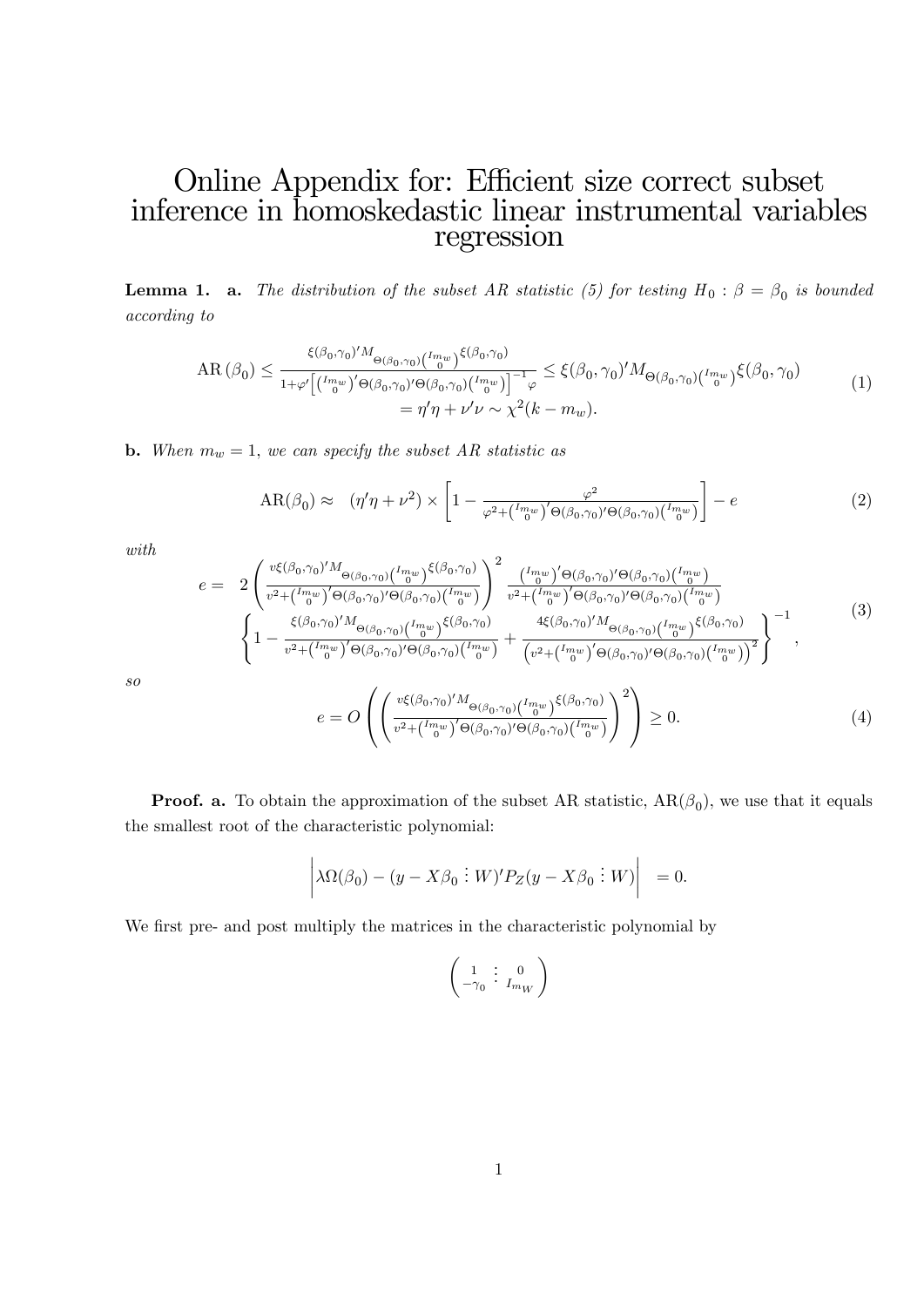to obtain

$$
\begin{vmatrix}\n\lambda \begin{pmatrix}\n1 & \vdots & 0 \\
-\gamma_0 & \vdots & I_{m_W}\n\end{pmatrix}' \Omega(\beta_0) \begin{pmatrix}\n1 & \vdots & 0 \\
-\gamma_0 & \vdots & I_{m_W}\n\end{pmatrix} - \begin{pmatrix}\n1 & \vdots & 0 \\
-\gamma_0 & \vdots & I_{m_W}\n\end{pmatrix}' \begin{bmatrix}\nZ\Pi_W(\gamma_0 \vdots I_{m_w}) + (\varepsilon \vdots V_W) \begin{pmatrix}\n1 & \vdots & 0 \\
\gamma_0 & I_{m_W}\n\end{pmatrix}\n\end{vmatrix}' P_Z\n\end{vmatrix}' P_Z\n\end{vmatrix}
$$
\n
$$
P_Z \begin{bmatrix}\nZ\Pi_W(\gamma_0 \vdots I_{m_w}) + (\varepsilon \vdots V_W) \begin{pmatrix}\n1 & \vdots & 0 \\
\gamma_0 & I_{m_W}\n\end{pmatrix}\n\begin{bmatrix}\n1 & \vdots & 0 \\
-\gamma_0 & I_{m_W}\n\end{bmatrix}' = 0 \Leftrightarrow
$$
\n
$$
\begin{vmatrix}\n\lambda \Sigma_W - \begin{bmatrix}\n\varepsilon & \vdots & Z\Pi_W + V_W\n\end{bmatrix}' P_Z \begin{bmatrix}\n\varepsilon & \vdots & Z\Pi_W + V_W\n\end{bmatrix}\n\end{vmatrix} = 0.
$$
\nwhere  $\Sigma_W = \begin{pmatrix}\n1 & \vdots & 0 \\
-\gamma_0 & I_{m_W}\n\end{pmatrix}' \Omega(\beta_0) \begin{pmatrix}\n1 & \vdots & 0 \\
-\gamma_0 & I_{m_W}\n\end{pmatrix}$ . We now specify  $\Sigma_W^{-\frac{1}{2}}$  as\n
$$
\Sigma_W^{-\frac{1}{2}} = \begin{pmatrix}\n\sigma_{\varepsilon \varepsilon}^{-\frac{1}{2}} & \vdots & -\sigma_{\varepsilon \varepsilon}^{-1} \sigma_{\varepsilon W} \Sigma_{w \varepsilon}^{-\frac{1}{2}} \\
\delta & \Sigma_{w \varepsilon}^{-\frac{1}{2}}\n\end{pmatrix}
$$

with  $\Sigma_{WW\epsilon} = \Sigma_{WW} - \sigma_{W\epsilon}\sigma_{\epsilon\epsilon}^{-1}\sigma_{\epsilon W}$ , so we can specify the characteristic polynomial as well as:

$$
\begin{vmatrix} \nu \Sigma_W^{-\frac{1}{2}'} \Sigma_W \Sigma_W^{-\frac{1}{2}} - \Sigma_W^{-\frac{1}{2}'} \left[ \varepsilon \vdots Z\Pi_W + V_W \right]' P_Z \left[ \varepsilon \vdots Z\Pi_W + V_W \right] \Sigma_W^{-\frac{1}{2}} \Big|_{\nu I_{m_W+1}} = 0 \Leftrightarrow \\ \nu I_{m_W+1} - \left[ \xi(\beta_0, \gamma_0) \vdots \Theta(\beta_0, \gamma_0) \binom{I_{m_W}}{0} \right]' \left[ \xi(\beta_0, \gamma_0) \vdots \Theta(\beta_0, \gamma_0) \binom{I_{m_W}}{0} \right] \Big|_{\nu I_{m_W+1}} = 0 \end{vmatrix}
$$

with  $\Sigma = \begin{pmatrix} \sigma_{\varepsilon\varepsilon} \\ \sigma_{\varepsilon\varepsilon} \end{pmatrix}$  $\sigma_{V \varepsilon}$  $\left\{\frac{\partial}{\partial \Sigma_{VV}}\right\}$ , with  $\sigma_{\varepsilon\varepsilon}: 1 \times 1$ ,  $\sigma_{V\varepsilon} = \sigma'_{\varepsilon V}: m \times 1$  and  $\Sigma_{VV}: m \times m$ ,

$$
\Sigma_{VV,\varepsilon}^{-\frac{1}{2} \prime} = \begin{pmatrix} \Sigma_{WW,\varepsilon}^{-\frac{1}{2}} & \vdots & 0 \\ -\Sigma_{XX,(\varepsilon+W)}^{-\frac{1}{2}} \Sigma_{XW,\varepsilon} \Sigma_{WW,\varepsilon}^{-1} & \Sigma_{XX,(\varepsilon+W)}^{-\frac{1}{2}} \end{pmatrix},
$$

 $\Sigma_{WW\cdot\varepsilon}=\Sigma_{WW}-\sigma_{W\varepsilon}\sigma_{\varepsilon\varepsilon}^{-1}\sigma_{\varepsilon W},\, \Sigma_{XW\cdot\varepsilon}=\Sigma_{XW}-\sigma_{X\varepsilon}\sigma_{\varepsilon\varepsilon}^{-1}\sigma_{\varepsilon W},\, \Sigma_{XX\cdot(\varepsilon\;:\;W)}=\Sigma_{XX}-\big(\frac{\sigma_{\varepsilon X}}{\Sigma_{WY}}\big)$  $\left(\frac{\sigma_{\varepsilon X}}{\Sigma_{WX}}\right)'\Sigma_W^{-1}\left(\frac{\sigma_{\varepsilon X}}{\Sigma_{WZ}}\right)$  $\frac{\sigma_{\varepsilon X}}{\Sigma_{WX}}$ . We note that  $\xi(\beta_0, \gamma_0)$  and  $\Theta(\beta_0, \gamma_0)$  are independently distributed since

$$
\begin{pmatrix}\n\sigma_{\varepsilon\varepsilon}^{-\frac{1}{2}} & -\frac{\sigma_{\varepsilon V}}{\sigma_{\varepsilon\varepsilon}} \Sigma_{VV,\varepsilon}^{-\frac{1}{2}} \\
0 & \Sigma_{VV,\varepsilon}^{-\frac{1}{2}}\n\end{pmatrix}' \Sigma \begin{pmatrix}\n\sigma_{\varepsilon\varepsilon}^{-\frac{1}{2}} & -\frac{\sigma_{\varepsilon V}}{\sigma_{\varepsilon\varepsilon}} \Sigma_{VV,\varepsilon}^{-\frac{1}{2}} \\
0 & \Sigma_{VV,\varepsilon}^{-\frac{1}{2}}\n\end{pmatrix}
$$

is block diagonal. Returning to the characteristic polynomial, it reads

$$
\begin{vmatrix} \lambda I_{m_W+1} - \left[ \xi(\beta_0, \gamma_0) \vdots \Theta(\beta_0, \gamma_0) \binom{I_{m_W}}{0} \right]' \left[ \xi(\beta_0, \gamma_0) \vdots \Theta(\beta_0, \gamma_0) \binom{I_{m_W}}{0} \right] \right] & = 0 \Leftrightarrow \\ \lambda I_{m_W+1} - \left( \frac{\xi(\beta_0, \gamma_0)' \xi(\beta_0, \gamma_0)}{\binom{I_{m_W}}{0} \Theta(\beta_0, \gamma_0) \xi(\beta_0, \gamma_0)} \vdots \binom{I_{m_W}}{0} \binom{I_{m_W}}{0} \Theta(\beta_0, \gamma_0) \binom{I_{m_W}}{0} \right) \right| & = 0. \end{vmatrix}
$$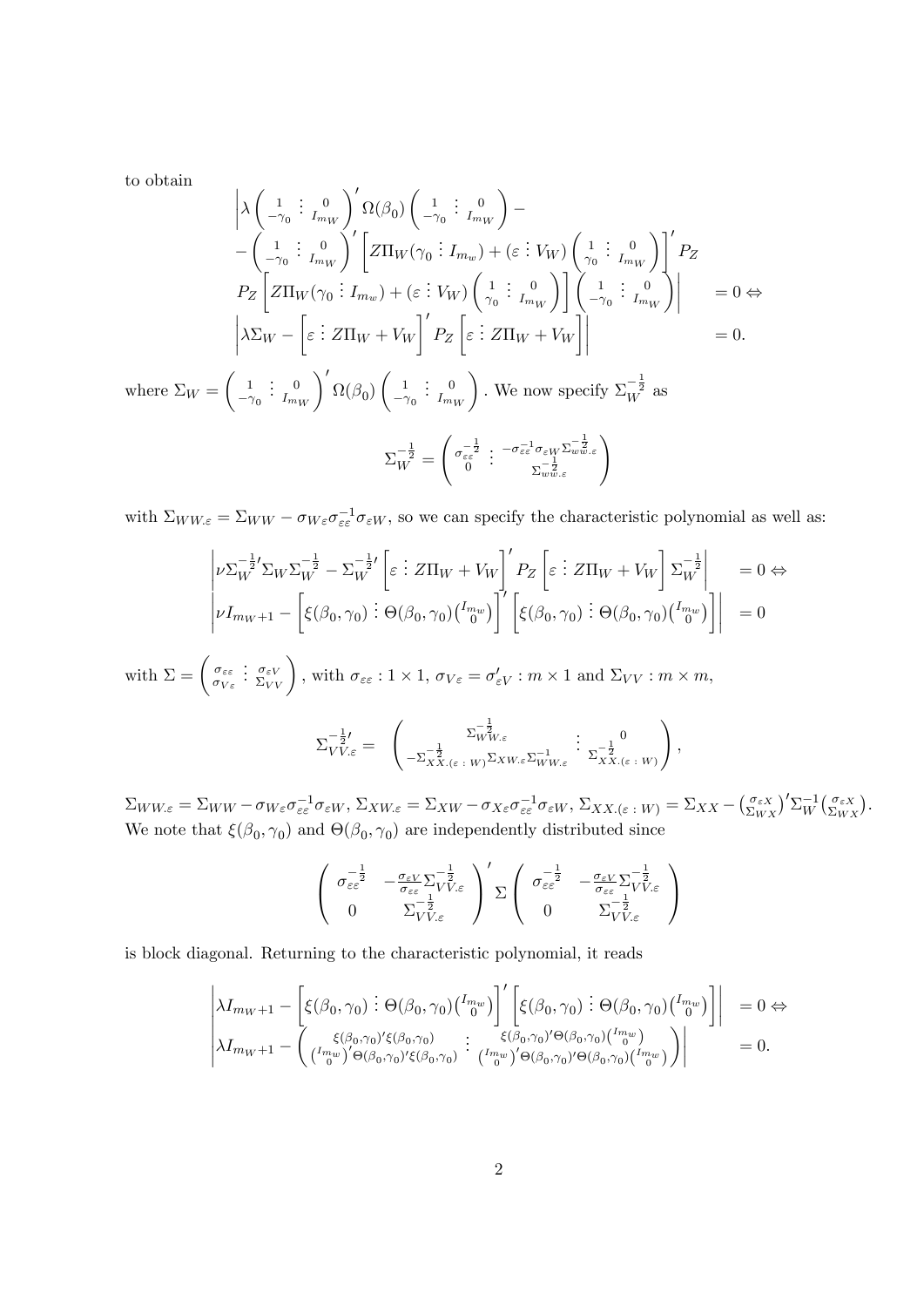We specify 
$$
\begin{pmatrix} \xi(\beta_0, \gamma_0)' \xi(\beta_0, \gamma_0) & \vdots & \xi(\beta_0, \gamma_0)' \Theta(\beta_0, \gamma_0) \left( \frac{I_{m_w}}{0} \right) \\ \frac{I_{m_w}}{0} \end{pmatrix} \cdot \begin{pmatrix} \xi(\beta_0, \gamma_0)' \xi(\beta_0, \gamma_0) & \xi(\beta_0, \gamma_0)' \Theta(\beta_0, \gamma_0) \left( \frac{I_{m_w}}{0} \right) \end{pmatrix}
$$
 as follows  
\n
$$
\begin{pmatrix} \xi(\beta_0, \gamma_0)' \xi(\beta_0, \gamma_0) & \xi(\beta_0, \gamma_0) & \xi(\beta_0, \gamma_0)' \Theta(\beta_0, \gamma_0) \left( \frac{I_{m_w}}{0} \right) \\ \frac{I_{m_w}}{0} \end{pmatrix} = \begin{pmatrix} \xi(\beta_0, \gamma_0)' \xi(\beta_0, \gamma_0) & \xi(\beta_0, \gamma_0)' \Theta(\beta_0, \gamma_0) \left( \frac{I_{m_w}}{0} \right) \\ \frac{I_{m_w}}{0} \end{pmatrix} = \begin{pmatrix} \xi(\beta_0, \gamma_0)' \Theta(\beta_0, \gamma_0) & \xi(\beta_0, \gamma_0) & \xi(\beta_0, \gamma_0) \left( \frac{I_{m_w}}{0} \right) \\ \frac{I_{m_w}}{0} \end{pmatrix} \cdot \begin{pmatrix} \xi(\beta_0, \gamma_0)' \Theta(\beta_0, \gamma_0) & \xi(\beta_0, \gamma_0) \left( \frac{I_{m_w}}{0} \right) \end{pmatrix} \cdot \begin{pmatrix} \xi(\beta_0, \gamma_0)' \Theta(\beta_0, \gamma_0) & \xi(\beta_0, \gamma_0) \left( \frac{I_{m_w}}{0} \right) \\ \frac{I_{m_w}}{0} \end{pmatrix} \cdot \begin{pmatrix} \xi(\beta_0, \gamma_0)' \Theta(\beta_0, \gamma_0) & \xi(\beta_0, \gamma_0) \left( \frac{I_{m_w}}{0} \right) \end{pmatrix} \cdot \begin{pmatrix} \xi(\beta_0, \gamma_0)' \Theta(\beta_0, \gamma_0) & \xi(\beta_0, \gamma_0) \left( \frac{I_{m_w}}{0} \right) \end{pmatrix} \cdot \begin{
$$

with  $\varphi = \left[ \left( \begin{matrix} I_{m_w} \\ 0 \end{matrix} \right)^{\prime} \Theta(\beta_0, \gamma_0)' \Theta(\beta_0, \gamma_0) \left( \begin{matrix} I_{m_w} \\ 0 \end{matrix} \right)^{\prime} \right]^{-\frac{1}{2}} \left( \begin{matrix} I_{m_w} \\ 0 \end{matrix} \right)^{\prime} \Theta(\beta_0, \gamma_0)' \xi(\beta_0, \gamma_0) \rightarrow N(0, I_{m_w})$  and independent of  $\xi(\beta_0, \gamma_0)'M_{\Theta(\beta_0, \gamma_0)\binom{I_{m_w}}{0}}\xi(\beta_0, \gamma_0)$  and  $\binom{I_{m_w}}{0}'\Theta(\beta_0, \gamma_0)'\Theta(\beta_0, \gamma_0)\binom{I_{m_w}}{0}$ , which are independent of one another as well, so the characteristic polynomial becomes:

$$
\left| \lambda I_{m_W+1} - \left( \begin{matrix} 1 & \cdots & \varphi' \left[ \binom{I_{m_W}}{0} & \Theta(\beta_0, \gamma_0)' \Theta(\beta_0, \gamma_0) \binom{I_{m_W}}{0} \right]^{-\frac{1}{2}} \\ I_{m_W} \end{matrix} \right) \binom{\xi(\beta_0, \gamma_0)' M_{\Theta(\beta_0, \gamma_0)} \binom{I_{m_W}}{0} \xi(\beta_0, \gamma_0)}{\binom{I_{m_W}}{0}} \cdot \right|
$$
\n
$$
\vdots \frac{1}{\binom{I_{m_W}}{0}'} \Theta(\beta_0, \gamma_0)' \Theta(\beta_0, \gamma_0) \binom{I_{m_W}}{0} \left( \frac{1}{\binom{I_{m_W}}{0}'} \Theta(\beta_0, \gamma_0)' \Theta(\beta_0, \gamma_0) \binom{I_{m_W}}{0} \right) \left| \right. \tag{1}
$$

We can construct a bound on the smallest root of the above polynomial by noting that the smallest root coincides with

$$
\min_{c} \left[ \frac{1}{\left(\frac{1}{c_c}\right)' \left(\frac{1}{c_c}\right)} \left(\frac{1}{c_c}\right)' \left( \frac{1}{0} \right) \left( \frac{1}{\phi'} \left[ \frac{\left(\frac{Im_w}{\phi}\right)' \Theta(\beta_0, \gamma_0)' \Theta(\beta_0, \gamma_0) \left(\frac{Im_w}{\phi}\right)}{Im_w} \right) \right]^{-\frac{1}{2}} \right) \left( \frac{\xi(\beta_0, \gamma_0)' M_{\Theta(\beta_0, \gamma_0)} \left(\frac{Im_w}{\phi}\right) \xi(\beta_0, \gamma_0) \left(\frac{Im_w}{\phi}\right)}{0} \right)^{\frac{1}{2}} \cdot \frac{1}{\left(\frac{Im_w}{\phi}\right)' \Theta(\beta_0, \gamma_0)' \Theta(\beta_0, \gamma_0) \left(\frac{Im_w}{\phi}\right)} \right) \cdot \left( \frac{1}{\left(\frac{Im_w}{\phi}\right)' \Theta(\beta_0, \gamma_0) \left(\frac{Im_w}{\phi}\right) \left(\frac{Im_w}{\phi}\right) \left(\frac{Im_w}{\phi}\right)} \right) \cdot \frac{1}{\left(\frac{Im_w}{\phi}\right)' \Theta(\beta_0, \gamma_0) \left(\frac{Im_w}{\phi}\right) \left(\frac{Im_w}{\phi}\right)} \cdot \frac{1}{\left(\frac{Im_w}{\phi}\right)' \Theta(\beta_0, \gamma_0) \left(\frac{Im_w}{\phi}\right) \left(\frac{Im_w}{\phi}\right)} \right).
$$

If we use a value of  $c$  equal to

$$
\tilde{c} = \left[ \left( \begin{matrix} I_{mw} \\ 0 \end{matrix} \right)' \Theta(\beta_0, \gamma_0)' \Theta(\beta_0, \gamma_0) \left( \begin{matrix} I_{mw} \\ 0 \end{matrix} \right) \right]^{-\frac{1}{2}} \varphi
$$

and substitute it into the above expression, we obtain an expression that is always larger than or equal to the smallest root, *i.e.* the subset AR statistic, since this is the minimal value with respect to  $c$ , see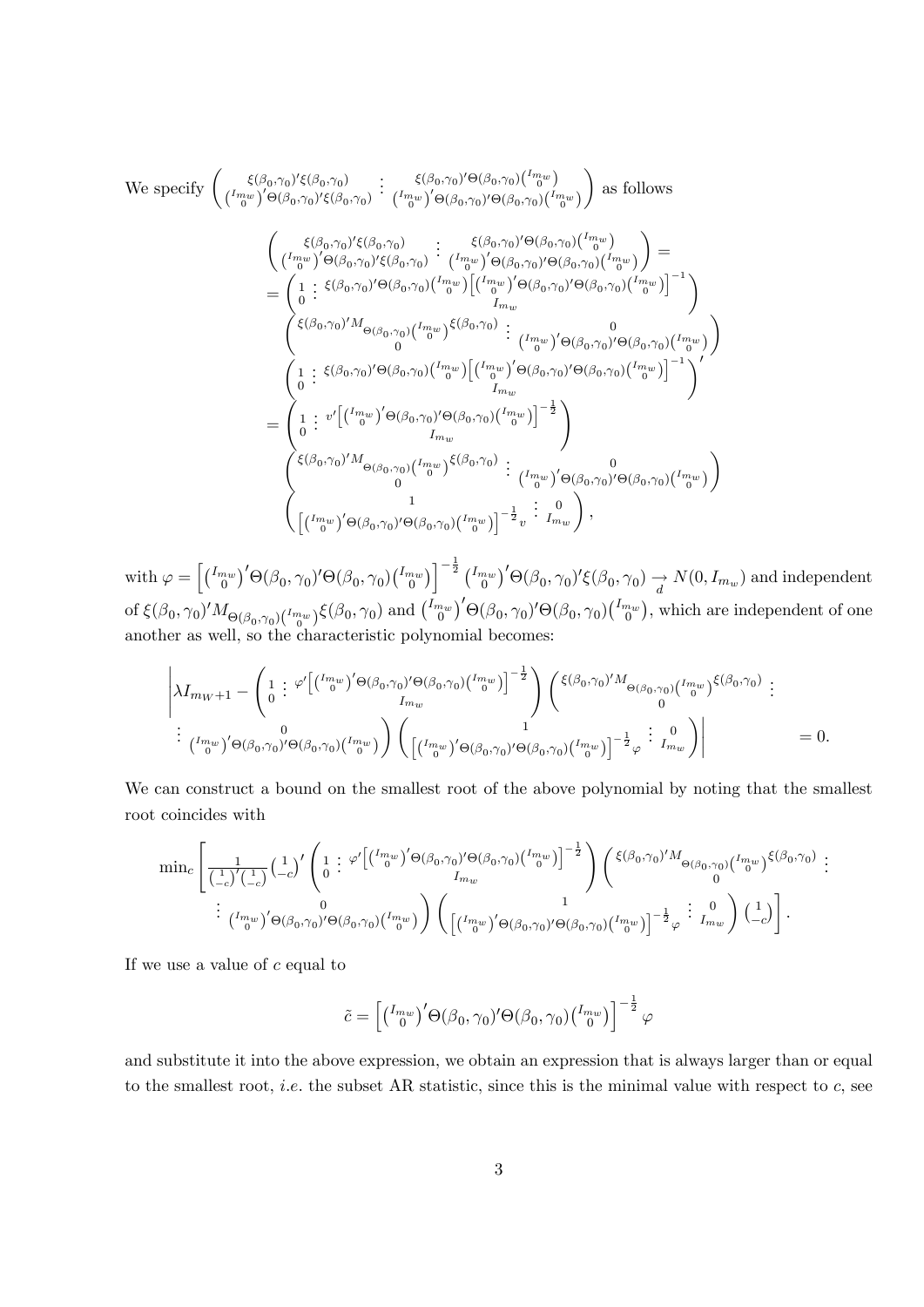Guggenberger et al. (2012),

$$
AR(\beta_0) \leq \frac{\xi(\beta_0, \gamma_0)' M_{\Theta(\beta_0, \gamma_0)} {l_{\theta(\beta_0, \gamma_0)} {l_{\theta(\beta_0, \gamma_0)} {l_{\theta(\beta_0, \gamma_0)} {l_{\theta(\beta_0, \gamma_0)} {l_{\theta(\beta_0, \gamma_0})} {l_{\theta(\beta_0, \gamma_0)} {l_{\theta(\beta_0, \gamma_0})} {l_{\theta(\beta_0, \gamma_0)} {l_{\theta(\beta_0, \gamma_0)} {l_{\theta(\beta_0, \gamma_0)} {l_{\theta(\beta_0, \gamma_0)} {l_{\theta(\beta_0, \gamma_0})} {l_{\theta(\beta_0, \gamma_0)} {l_{\theta(\beta_0, \gamma_0})} }}}} \leq \eta'\eta + \nu'\nu \sim \chi^2(k - m_w).
$$

This shows that the subset AR statistic is less than or equal to a  $\chi^2(k - m_w)$  distributed random variable. The upper bound on the distribution of the subset AR statistic coincides with its distribution when  $\Theta(\beta_0, \gamma_0)$   $\binom{I_{mw}}{0}$  is large so it is a sharp upper bound.

**b.** We assess the approximation error when using the upper bound for  $AR(\beta_0)$  when  $m_w = 1$ . In order to do so, we use that

$$
AR(\beta_0) = \min_c f(c),
$$

with

$$
f(c) = \frac{\binom{1}{-c}^{\prime} A \binom{1}{-c}}{\binom{1}{-c}^{\prime} \binom{1}{-c}},
$$

and

$$
A = \begin{pmatrix} 1 & \varphi' \left[ \binom{I_{m_w}}{0}^{\prime} \Theta(\beta_0, \gamma_0)' \Theta(\beta_0, \gamma_0) \binom{I_{m_w}}{0} \right]^{-\frac{1}{2}} \\ I_{m_w} & \vdots \\ \binom{I_{m_w}}{0}^{\prime} \Theta(\beta_0, \gamma_0)' \Theta(\beta_0, \gamma_0) \binom{I_{m_w}}{0} \end{pmatrix} \begin{pmatrix} \xi(\beta_0, \gamma_0)' M_{\Theta(\beta_0, \gamma_0)} \binom{I_{m_w}}{0} \xi(\beta_0, \gamma_0) \\ 0 & \vdots \\ \left[ \binom{I_{m_w}}{0}^{\prime} \Theta(\beta_0, \gamma_0)' \Theta(\beta_0, \gamma_0) \binom{I_{m_w}}{0} \right]^{-\frac{1}{2}} \varphi & I_{m_w} \end{pmatrix} \begin{pmatrix} 1 \\ -c \end{pmatrix}.
$$

The subset AR statistic evaluates  $f(c)$  at  $\hat{c}$  while our approximation does so at  $\tilde{c}$ . To assess the magnitude of the approximation error, we conduct a first order Taylor approximation:

$$
f(\hat{c}) \approx f(\tilde{c}) + \left(\frac{\partial f}{\partial c}\big|\tilde{c}\right)(\hat{c} - \tilde{c}),
$$

for which we obtain the expression of  $(\hat{c} - \tilde{c})$  from a first order Taylor approximation of  $\left(\frac{\partial f}{\partial c}\right)_{\hat{c}}$  $= 0 :$ 

$$
0 = \left(\frac{\partial f}{\partial c}\Big|_{\hat{c}}\right) \approx \left(\frac{\partial f}{\partial c}\Big|_{\tilde{c}}\right) + \left(\frac{\partial^2 f}{\partial c^2}\Big|_{\tilde{c}}\right)(\hat{c} - \tilde{c}) \Leftrightarrow \n\hat{c} - \tilde{c} \approx -\left(\frac{\partial^2 f}{\partial c^2}\Big|_{\tilde{c}}\right)^{-1} \left(\frac{\partial f}{\partial c}\Big|_{\tilde{c}}\right)
$$

so upon combining:

$$
f(\hat{c}) \approx f(\tilde{c}) - \left(\frac{\partial^2 f}{\partial c^2}|\tilde{c}\right)^{-1} \left(\frac{\partial f}{\partial c}|\tilde{c}\right)^2.
$$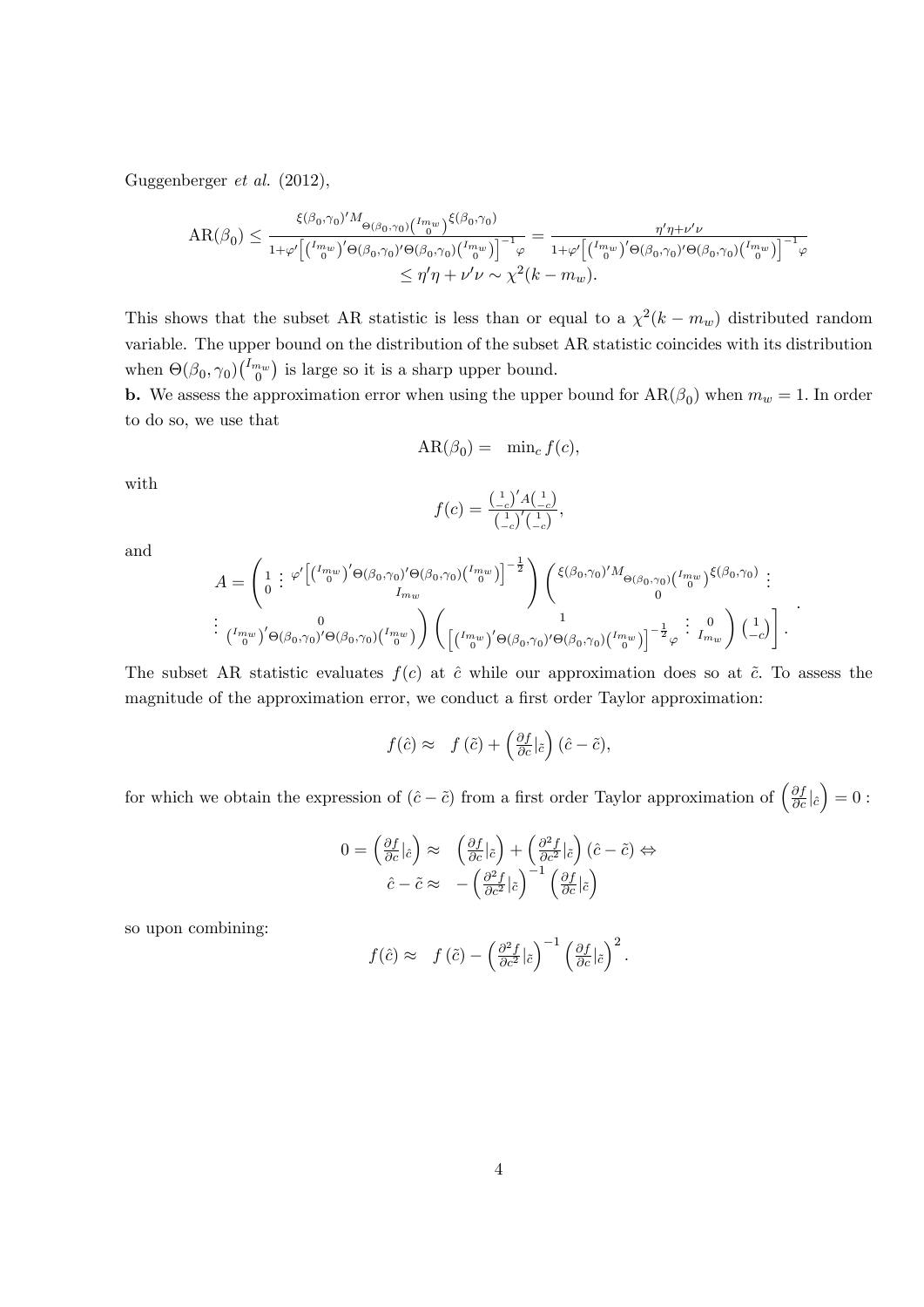The expressions for the first and second order derivative of  $f(c)$  read:

$$
\begin{array}{lll} \frac{\partial f}{\partial c}=&2\left[\frac{\left(\frac{1}{-c}\right)'A\left(\frac{0}{-1}\right)}{\left(\frac{1}{-c}\right)'\left(\frac{1}{-c}\right)}-\frac{\left(\frac{1}{-c}\right)'A\left(\frac{1}{-c}\right)}{\left(\frac{1}{-c}\right)'\left(\frac{1}{-c}\right)}\frac{\left(\frac{1}{-c}\right)'\left(\frac{0}{-1}\right)}{\left(\frac{1}{-c}\right)'\left(\frac{1}{-c}\right)}\right] \\ \frac{\partial^2 f}{\partial c^2}=&2\left[\frac{\left(\frac{0}{-1}\right)'A\left(\frac{0}{-1}\right)}{\left(\frac{1}{-c}\right)'\left(\frac{1}{-c}\right)}-\frac{\left(\frac{1}{-c}\right)'A\left(\frac{0}{-1}\right)}{\left(\frac{1}{-c}\right)'\left(\frac{1}{-c}\right)}\frac{\left(\frac{1}{-c}\right)'\left(\frac{0}{-1}\right)}{\left(\frac{1}{-c}\right)'\left(\frac{1}{-c}\right)}-2\frac{\left(\frac{1}{-c}\right)'A\left(\frac{0}{-1}\right)}{\left(\frac{1}{-c}\right)'\left(\frac{1}{-c}\right)}\frac{\left(\frac{1}{-c}\right)'A\left(\frac{1}{-c}\right)}{\left(\frac{1}{-c}\right)'A\left(\frac{1}{-c}\right)}\frac{\left(\frac{1}{-c}\right)'A\left(\frac{1}{-c}\right)}{\left(\frac{1}{-c}\right)'\left(\frac{1}{-c}\right)}-2\frac{\left(\frac{1}{-c}\right)'A\left(\frac{1}{-c}\right)}{\left(\frac{1}{-c}\right)'\left(\frac{1}{-c}\right)}\right],\end{array}
$$

so using that  $\left(\frac{1}{2}\right)$  $-\tilde{c}$  $)'A(^0$  $^{-1}$  $= 0, \left( \frac{1}{2} \right)$  $-\tilde{c}$  $)^{'}A(^{1}_{-})$  $-\tilde{c}$  $\hat{\xi}(\beta_0, \gamma_0)' M_{\Theta(\beta_0, \gamma_0)}({}^{I_{m_w}}_{0})\xi(\beta_0, \gamma_0),$  (1)  $-\tilde{c}$ )'( $\frac{1}{2}$  $-\tilde{c}$  $\epsilon_{\beta}$ ) = 1+ $\varphi'$   $\left[ \left( \begin{smallmatrix} I_{m_{w}} \ 0 \end{smallmatrix} \right)' \Theta(\beta_0, \gamma) \right]$  $(1)$  $-\tilde{c}$  $\left( \frac{0}{0} \right)$  $^{-1}$  $\mathcal{L}\big) = \left[\binom{I_{m_{w}}}{0}^{\prime}\Theta(\beta_{0},\gamma_{0})^{\prime}\Theta(\beta_{0},\gamma_{0})\binom{I_{m_{w}}}{0}\right]^{-\frac{1}{2}}\varphi,\ \binom{0}{\pi}$  $-1$  $\int' A \left( \frac{0}{a} \right)$  $-1$  $\big) = {\binom{I_{m_{w}}}{0}}' \Theta(\beta_{0}, \gamma_{0})' \Theta(\beta_{0}, \gamma_{0}) {\binom{I_{m_{w}}}{0}}, \text{ we}$ obtain that

$$
\frac{\partial f}{\partial c}\Big|_{\tilde{c}} = -2 \frac{\xi(\beta_0, \gamma_0)' M_{\Theta(\beta_0, \gamma_0)} (\frac{I_{\eta w}}{b}) \xi(\beta_0, \gamma_0)}{\left(1 + \varphi' \left[\left(\frac{I_{\eta w}}{b}\right)' \Theta(\beta_0, \gamma_0) \Theta(\beta_0, \gamma_0) \left(\frac{I_{\eta w}}{b}\right)\right]^{-1} \varphi\right)^2} \left[\left(\frac{I_{\eta w}}{b}\right)' \Theta(\beta_0, \gamma_0) \Theta(\beta_0, \gamma_0) \left(\frac{I_{\eta w}}{b}\right)\right]^{-\frac{1}{2}} \varphi
$$
\n
$$
\frac{\partial^2 f}{\partial c^2}\Big|_{\tilde{c}} = 2 \left[ \frac{\left(\frac{I_{\eta w}}{b}\right)' \Theta(\beta_0, \gamma_0) \Theta(\beta_0, \gamma_0) \left(\frac{I_{\eta w}}{b}\right)}{\left(1 + \varphi' \left[\left(\frac{I_{\eta w}}{b}\right)' \Theta(\beta_0, \gamma_0) \Theta(\beta_0, \gamma_0) \left(\frac{I_{\eta w}}{b}\right)\right]^{-1} \varphi\right)} - \frac{\xi(\beta_0, \gamma_0)' M_{\Theta(\beta_0, \gamma_0)} \left(\frac{I_{\eta w}}{b}\right) \xi(\beta_0, \gamma_0)}{\left(1 + \varphi' \left[\left(\frac{I_{\eta w}}{b}\right)' \Theta(\beta_0, \gamma_0) \left(\frac{I_{\eta w}}{b}\right) \xi(\beta_0, \gamma_0\right)\right]^{-1} \varphi\right)^2} + \frac{\xi(\beta_0, \gamma_0)' M_{\Theta(\beta_0, \gamma_0)} \left(I_{\eta w}\right) \xi(\beta_0, \gamma_0)}{\left(1 + \varphi' \left[\left(\frac{I_{\eta w}}{b}\right)' \Theta(\beta_0, \gamma_0) \Theta(\beta_0, \gamma_0) \left(\frac{I_{\eta w}}{b}\right)\right]^{-1} \varphi\right)^2} \right]} + \frac{\xi(\beta_0, \gamma_0)' M_{\Theta(\beta_0, \gamma_0)} \left(I_{\eta w}\right) \xi(\beta_0, \gamma_0)}{\left(1 + \varphi' \left[\left(\frac{I_{\eta w}}{b}\right)' \Theta(\beta_0, \gamma_
$$

Hence,

$$
\begin{split}\n&\left(\frac{\partial^2 f}{\partial c^2}|\tilde{c}\right)^{-1}\left(\frac{\partial f}{\partial c}|_{\tilde{c}}\right)^2 = 2 \frac{\xi(\beta_0, \gamma_0)' M_{\Theta(\beta_0, \gamma_0)}\left(\frac{I_{m_{w}}}{\delta}\right) \xi(\beta_0, \gamma_0)}{\left(1 + \varphi'\left[\left(\frac{I_{m_{w}}}{\delta}\right)' \Theta(\beta_0, \gamma_0)' \Theta(\beta_0, \gamma_0)\left(\frac{I_{m_{w}}}{\delta}\right)\right]^{-1} \varphi\right)^2} \frac{\varphi'\left[\left(\frac{I_{m_{w}}}{\delta}\right)' \Theta(\beta_0, \gamma_0)' \Theta(\beta_0, \gamma_0)\left(\frac{I_{m_{w}}}{\delta}\right)\right]^{-1} \varphi\right]}{\left[\frac{\left(\frac{I_{m_{w}}}{\delta}\right)' \Theta(\beta_0, \gamma_0)' \Theta(\beta_0, \gamma_0)\left(\frac{I_{m_{w}}}{\delta}\right)}{\xi(\beta_0, \gamma_0)' M_{\Theta(\beta_0, \gamma_0)}\left(\frac{I_{m_{w}}}{\delta}\right) \xi(\beta_0, \gamma_0\right)} - \frac{1}{1 + \varphi'\left[\left(\frac{I_{m_{w}}}{\delta}\right)' \Theta(\beta_0, \gamma_0) \Theta(\beta_0, \gamma_0)\left(\frac{I_{m_{w}}}{\delta}\right)\right]^{-1} \varphi} + \frac{\varphi'\left[\left(\frac{I_{m_{w}}}{\delta}\right)' \Theta(\beta_0, \gamma_0) \Theta(\beta_0, \gamma_0)\left(\frac{I_{m_{w}}}{\delta}\right)\right]^{-1} \varphi}{\left(1 + \varphi'\left[\left(\frac{I_{m_{w}}}{\delta}\right)' \Theta(\beta_0, \gamma_0) \Theta(\beta_0, \gamma_0)\left(\frac{I_{m_{w}}}{\delta}\right)\right]^{-1} \varphi\right)^2}\n\end{split}
$$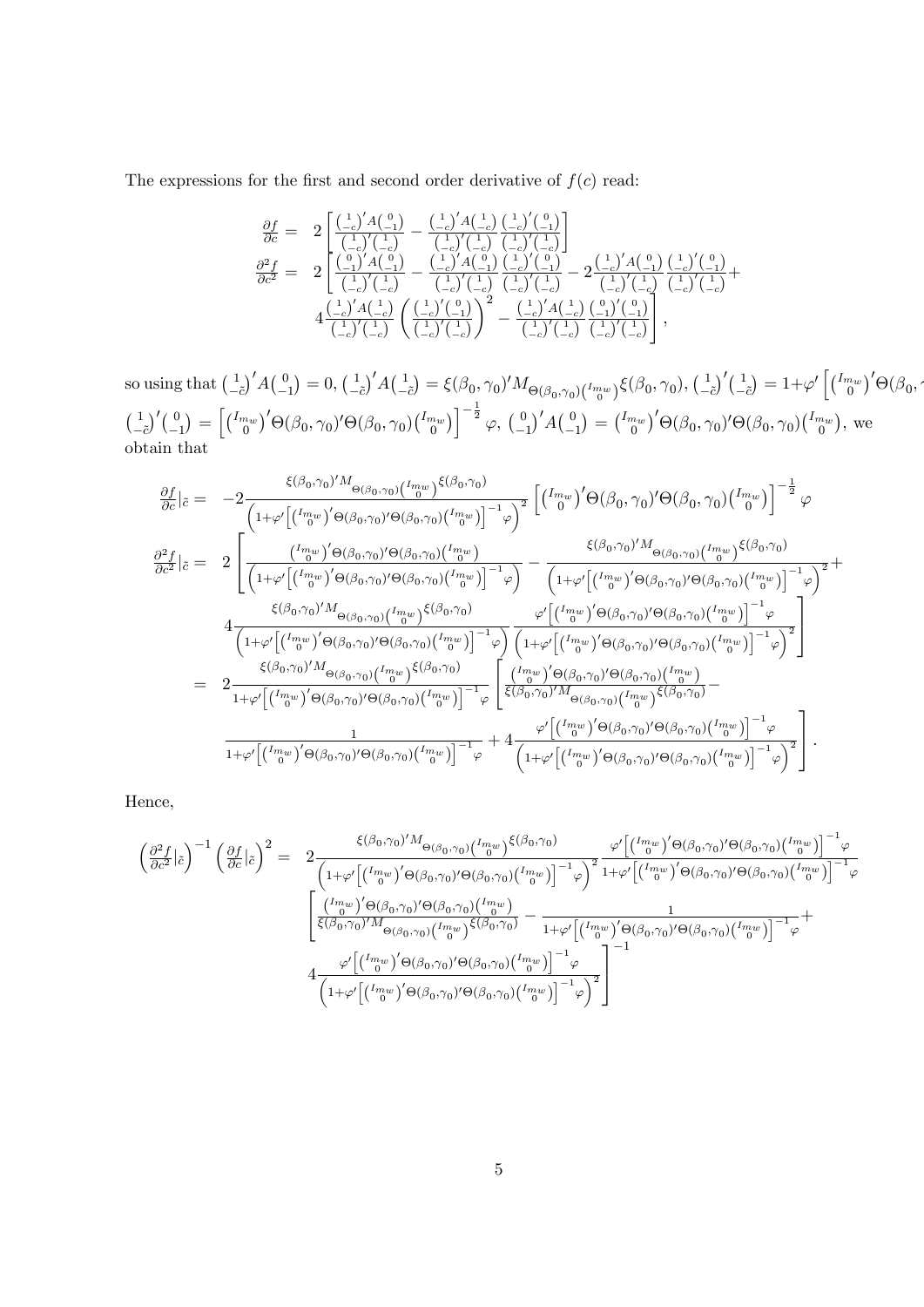and

$$
AR(\beta_0) \approx \xi(\beta_0, \gamma_0)' M_{\Theta(\beta_0, \gamma_0) \left(\frac{I_{m_w}}{0}\right)} \xi(\beta_0, \gamma_0) \times \left[1 - \frac{\varphi^2}{\varphi^2 + \left(\frac{I_{m_w}}{0}\right)' \Theta(\beta_0, \gamma_0)' \Theta(\beta_0, \gamma_0) \left(\frac{I_{m_w}}{0}\right)} - \frac{\varphi^2}{\varphi^2 + \left(\frac{I_{m_w}}{0}\right)' \Theta(\beta_0, \gamma_0)' \Theta(\beta_0, \gamma_0) \left(\frac{I_{m_w}}{0}\right)}\right]} \right]
$$
  

$$
2 \left( \frac{\varphi^2 \xi(\beta_0, \gamma_0) M_{\Theta(\beta_0, \gamma_0)} \left(\frac{I_{m_w}}{0}\right) \xi(\beta_0, \gamma_0)}{\left(\varphi^2 + \left(\frac{I_{m_w}}{0}\right)' \Theta(\beta_0, \gamma_0) \left(\frac{I_{m_w}}{0}\right)\right)^2} \right) \frac{\left(\frac{I_{m_w}}{0}\right)' \Theta(\beta_0, \gamma_0)' \Theta(\beta_0, \gamma_0) \left(\frac{I_{m_w}}{0}\right)}{\varphi^2 + \left(\frac{I_{m_w}}{0}\right)' \Theta(\beta_0, \gamma_0)' \Theta(\beta_0, \gamma_0) \left(\frac{I_{m_w}}{0}\right)} + \frac{4\xi(\beta_0, \gamma_0) M_{\Theta(\beta_0, \gamma_0)} \left(\frac{I_{m_w}}{0}\right) \xi(\beta_0, \gamma_0)}{\left(\varphi^2 + \left(\frac{I_{m_w}}{0}\right)' \Theta(\beta_0, \gamma_0) \left(\frac{I_{m_w}}{0}\right)^2\right)}\right]^{-1} \left[ ,
$$

where we used that  $\frac{1}{1+\varphi'\left[\binom{\frac{Im w}{0}}{0}^{'}\Theta(\beta_0,\gamma_0)'\Theta(\beta_0,\gamma_0)\binom{\frac{Im w}{0}}{0}\right]^{-1} \varphi} = \frac{\binom{Im w}{0}^{'}\Theta(\beta_0,\gamma_0)'\Theta(\beta_0,\gamma_0)\binom{\frac{Im w}{0}}{0}}{\varphi^2+\binom{\frac{Im w}{0}}{0}^{'}\Theta(\beta_0,\gamma_0)'\Theta(\beta_0,\gamma_0)\binom{\frac{Im w}{0}}{0}}$  $\frac{(\phi_0)^{\circ} \sqrt{(\beta_0, \beta_0)^{\circ} (\beta_0, \beta_0)^{\circ} (\beta_0)}}{\phi^2 + \binom{I_{m_w}}{m}}$ . It shows  $\setminus^2$ 

that the error of approximating  $f(\hat{c})$  by  $f(\tilde{c})$  is of the order of  $\left(\frac{\varphi \xi(\beta_0,\gamma_0)' M_{\Theta(\beta_0,\gamma_0)}(\frac{I_{mw}}{\theta}) \xi(\beta_0,\gamma_0)}{\frac{2}{\sqrt{I_{mx}}\sqrt{Q(\beta_0,\gamma_0)}Q(\beta_0,\gamma_0)}\xi(\beta_0,\gamma_0)}\right)$  $\varphi^2{\rm{ + }}\bigl( \frac{{Im_w }}{0}\bigr)'\Theta ( \beta_0 ,\gamma_0)'\Theta ( \beta_0 ,\gamma_0)\bigl( \frac{{Im_w }}{0}\bigr)$ or

$$
O\left(\left(\frac{\varphi\xi(\beta_0,\gamma_0)'M_{\Theta(\beta_0,\gamma_0)}\left(\frac{I_{mw}}{0}\right)\xi(\beta_0,\gamma_0)}{\varphi^2 + \left(\frac{I_{mw}}{0}\right)' \Theta(\beta_0,\gamma_0)' \Theta(\beta_0,\gamma_0)\left(\frac{I_{mw}}{0}\right)}\right)^2\right). \quad \blacksquare
$$

**Lemma 2.** The derivative of the approximate conditional distribution of the subset LR statistic given  $s_{\min}^2 = r$  (??) with respect to r is strictly larger than minus one and strictly smaller than zero. Proof.

$$
\frac{\partial}{\partial r} \frac{1}{2} \left( \nu^2 + \eta' \eta - r + \sqrt{(\nu^2 + \eta' \eta + r)^2 - 4r\eta' \eta} \right) = \frac{1}{2} \left[ -1 + \frac{\nu^2 - \eta' \eta + r}{\sqrt{(\nu^2 - \eta' \eta + r)^2 + 4\nu^2 \eta' \eta}} \right]
$$

since  $(\nu^2 + \eta'\eta + r)^2 - 4r\eta'\eta = (\nu^2 - \eta'\eta + r)^2 + 4\nu^2\eta'\eta \ge (\nu^2 - \eta'\eta + r)^2$ , the derivative lies between minus one and zero:

$$
-1 < \frac{1}{2} \left[ -1 + \frac{\nu^2 - \eta' \eta + r}{\sqrt{(\nu^2 - \eta' \eta + r)^2 + 4\nu^2 \eta' \eta}} \right] < 0.
$$

The strict lowerbound on the derivative results since it is an increasing function of  $s_2$ :

$$
\frac{\partial}{\partial r} \frac{1}{2} \left[ -1 + \frac{\nu^2 - \eta' \eta + r}{\sqrt{(\nu^2 - \eta' \eta + r)^2 + 4\nu^2 \eta' \eta}} \right] = \frac{1}{2\sqrt{(\nu^2 + \eta' \eta + r)^2 - 4r\eta' \eta}} \left[ 1 - \frac{(\nu^2 - \eta' \eta + r)^2}{((\nu^2 + \eta' \eta + r)^2 - 4r\eta' \eta)} \right]
$$

$$
= \frac{1}{\sqrt{(\nu^2 + \eta' \eta + r)^2 - 4r\eta' \eta}} \left[ 1 - \frac{(\nu^2 - \eta' \eta + r)^2}{(\nu^2 - \eta' \eta + r)^2 + 4\nu^2 \eta' \eta} \right] \ge 0
$$

so its smallest value is attained at  $r = 0$ . When  $r = 0$ ,

$$
\frac{1}{2}\left[-1+\frac{\nu^2-\eta'\eta}{\sqrt{(\nu^2+\eta'\eta)^2}}\right] = \frac{1}{2}\left[-1+\frac{\nu^2-\eta'\eta}{\sqrt{(\nu^2+\eta'\eta)^2}}\right] = \frac{1}{2}\left[-1+\frac{\nu^2-\eta'\eta}{\nu^2+\eta'\eta}\right] = -1+\frac{\nu^2}{\nu^2+\eta'\eta} > -1.
$$

 $\blacksquare$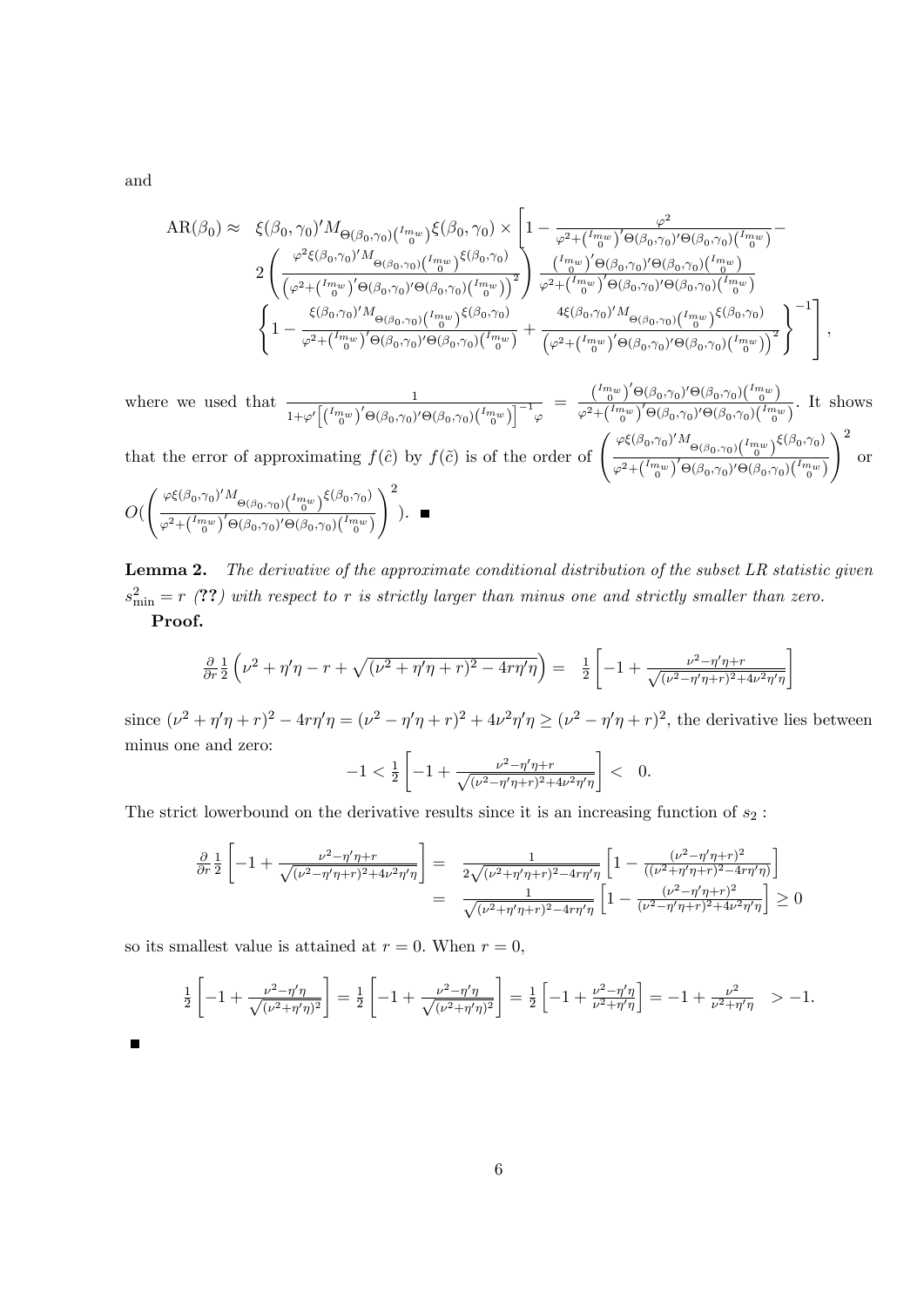**Proof of Theorem 1.** The first part of the proof of Lemma 1a shows that the roots of the polynomial

$$
\left|\lambda \Omega(\beta_0) - (y - X\beta_0 \,:\, W)' P_Z(y - X\beta_0 \,:\, W)\right| = 0
$$

are identical to the roots of the polynomial:

$$
\left|\lambda I_{m_W+1} - \left[\xi(\beta_0,\gamma_0) \, \vdots \, \Theta(\beta_0,\gamma_0) \begin{pmatrix}I_{m_W}\\0\end{pmatrix}\right]'\left[\xi(\beta_0,\gamma_0) \, \vdots \, \Theta(\beta_0,\gamma_0) \begin{pmatrix}I_{m_W}\\0\end{pmatrix}\right]\right| = 0,
$$

with  $\xi(\beta_0, \gamma_0) = (Z'Z)^{-\frac{1}{2}}Z'(y - W\gamma_0 - X\beta_0)\sigma_{\varepsilon\varepsilon}^{-\frac{1}{2}}, \Theta(\beta_0, \gamma_0) = (Z'Z)^{-\frac{1}{2}}Z'\left[$  $(W \stackrel{\cdot}{\colon} X) - (y - W\gamma_0 - X\beta_0) \frac{\sigma_{\varepsilon V}}{\sigma_{\varepsilon \varepsilon}}$ and

 $\overline{a}$ 

$$
\Sigma = \begin{pmatrix} \sigma_{\varepsilon\varepsilon} & \sigma_{\varepsilon V} \\ \sigma_{V\varepsilon} & \Sigma_{VV} \end{pmatrix} = \begin{pmatrix} 1 & 0 & 0 \\ -\beta_0 & I_{m_X} & 0 \\ -\gamma_0 & 0 & I_{m_W} \end{pmatrix} \Omega \begin{pmatrix} 1 & 0 & 0 \\ -\beta_0 & I_{m_X} & 0 \\ -\gamma_0 & 0 & I_{m_W} \end{pmatrix},
$$

 $\sigma_{\varepsilon\varepsilon}: 1 \times 1, \sigma_{V\varepsilon} = \sigma'_{\varepsilon V} : m \times 1, \, \Sigma_{VV} : m \times m$  and  $\Sigma_{VV,\varepsilon} = \Sigma_{VV} - \sigma_{V\varepsilon}\sigma_{\varepsilon V}/\sigma_{\varepsilon\varepsilon}$ .

Similarly, the proof of Theorem 4 lateron shows that the roots of

$$
\left|\mu\Omega - \left(Y : W : X\right)' P_Z \left(Y : W : X\right)\right| = 0
$$

are identical to the roots of

$$
\left|\mu I_{m+1} - \left(\xi(\beta_0, \gamma_0) \vdots \Theta(\beta_0, \gamma_0)\right)'\left(\xi(\beta_0, \gamma_0) \vdots \Theta(\beta_0, \gamma_0)\right)\right| = 0.
$$

Hence, the distribution of the roots involved in the subset LR statistic only depend on the parameters of the IV regression model through  $(\xi(\beta_0, \gamma_0), \Theta(\beta_0, \gamma_0))$  which are under H<sup>\*</sup> independently normal distributed with means zero and  $(Z'Z)^{\frac{1}{2}}(\Pi_W : \Pi_X)\Sigma_{VV,\varepsilon}^{-\frac{1}{2}}$  and identity covariance matrices.

**Proof of Theorem 2.** We conduct a singular value decomposition of  $(Z'Z)^{\frac{1}{2}}(\Pi_W : \Pi_X)\Sigma_{VV,\varepsilon}^{-\frac{1}{2}}$ .

$$
(Z'Z)^{\frac{1}{2}}(\Pi_W : \Pi_X)\Sigma_{VV,\varepsilon}^{-\frac{1}{2}} = F\Lambda R',
$$

with F and R orthonormal  $k \times k$  and  $m \times m$  dimensional matrices and  $\Lambda$  a diagonal  $k \times m$  dimensional matrix that has the singular values in decreasing order on the main diagonal. We specify  $\xi(\beta_0, \gamma_0)$  as

$$
\xi(\beta_0, \gamma_0) = F\zeta(\beta_0, \gamma_0),
$$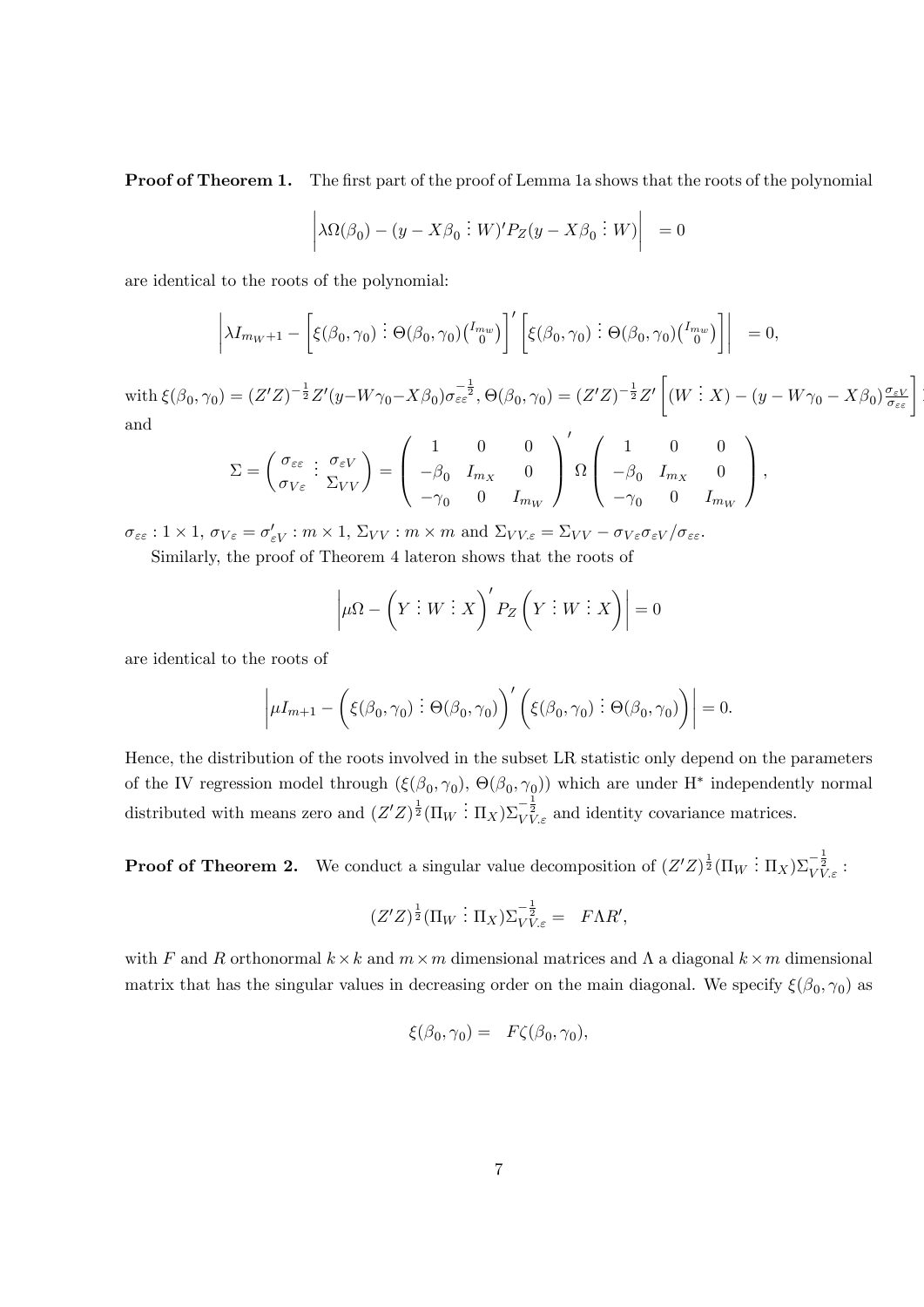so  $\zeta(\beta_0, \gamma_0) \sim N(0, I_k)$  and independent of  $\Theta(\beta_0, \gamma_0)$ . We substitute the expression of  $\xi(\beta_0, \gamma_0)$  into the expressions of the characteristic polynomial:

$$
\begin{vmatrix}\n\lambda I_{m_W+1} - \left[ \xi(\beta_0, \gamma_0) : \Theta(\beta_0, \gamma_0) \binom{I_{m_W}}{0} \right]' \left[ \xi(\beta_0, \gamma_0) : \Theta(\beta_0, \gamma_0) \binom{I_{m_W}}{0} \right] \right] & = 0 \Leftrightarrow \\
\lambda I_{m_W+1} - \left[ F \zeta(\beta_0) : F \Lambda R' \binom{I_{m_W}}{0} \right]' \left[ F \zeta(\beta_0) : F \Lambda R' \binom{I_{m_W}}{0} \right] \right| & = 0 \Leftrightarrow \\
\lambda I_{m_W+1} - \left[ \zeta(\beta_0) : \Lambda R' \binom{I_{m_W}}{0} \right]' \left[ \zeta(\beta_0) : \Lambda R' \binom{I_{m_W}}{0} \right] \right| & = 0
$$

and similarly

$$
\begin{vmatrix} \lambda I_{m_W+1} - \left[ \xi(\beta_0, \gamma_0) \vdots \Theta(\beta_0, \gamma_0) \right]' \left[ \xi(\beta_0, \gamma_0) \vdots \Theta(\beta_0, \gamma_0) \right] \right] & = 0 \Leftrightarrow \\ \lambda I_{m_W+1} - \left[ \zeta(\beta_0) \vdots \Lambda R' \right]' \left[ \zeta(\beta_0) \vdots \Lambda R' \right] \right] & = 0 \end{vmatrix}
$$

so the dependence on the parameters of the linear IV regression model can be characterized by the  $m$ non-zero parameters of  $\Lambda$  and the  $\frac{1}{2}m(m-1)$  parameters of the orthonormal  $m \times m$  matrix R.

**Proof of Theorem 3.** The subset AR statistic equals the smallest root of  $(7)$ . We first pre and post multiply the characteristic polynomial by  $\begin{pmatrix} 1 & 0 \\ 0 & 0 \end{pmatrix}$  $-\gamma_0$   $I_{m_W}$  $\lambda$ ; which since

$$
\left|\left(\begin{array}{cc} 1 & 0 \\ -\gamma_0 & I_{m_W} \end{array}\right)\right|=1,
$$

does not change the value of the determinant:

$$
\begin{vmatrix} \lambda \Omega(\beta_0) - \left( Y - X\beta_0 : W \right)' P_Z \left( Y - X\beta_0 : W \right) \Big| = 0 & \Leftrightarrow \\ \left( \begin{array}{cc} 1 & 0 \\ -\gamma_0 & I_{m_W} \end{array} \right)' \left[ \lambda \Omega(\beta_0) - \left( Y - X\beta_0 : W \right)' P_Z \left( Y - X\beta_0 : W \right) \right] \left( \begin{array}{cc} 1 & 0 \\ -\gamma_0 & I_{m_W} \end{array} \right) \Big| = 0 & \Leftrightarrow \\ \mu \Sigma_{WW} - \left( Y - W\gamma_0 - X\beta_0 : W \right)' P_Z \left( Y - W\gamma_0 - X\beta_0 : W \right) \Big| = 0. \end{vmatrix}
$$

We conduct a Choleski decomposition of  $\Sigma_{WW} =$  $\int \sigma_{\varepsilon \varepsilon}$  $\sigma_{V_W \varepsilon}$  $\colon \sigma_{\varepsilon} V_W$  $\Sigma_{V_W V_W}$  $\lambda$ , with  $\sigma_{\varepsilon\varepsilon} : 1 \times 1$ ,  $\sigma_{V_W \varepsilon} = \sigma'_{\varepsilon V_W}$ :  $m \times 1$  and  $\Sigma_{V_W V_W} : m_W \times m_W$ ,

$$
\Sigma_{WW}^{-\frac{1}{2}\prime} = \begin{pmatrix} -\frac{1}{2} & 0 \\ -\Sigma_{V_W}^{-\frac{1}{2}}V_{W\cdot\varepsilon}\sigma_{V_W\varepsilon}\sigma_{\varepsilon\varepsilon}^{-1} & \Sigma_{V_WV_W\cdot\varepsilon}^{-\frac{1}{2}} \end{pmatrix},
$$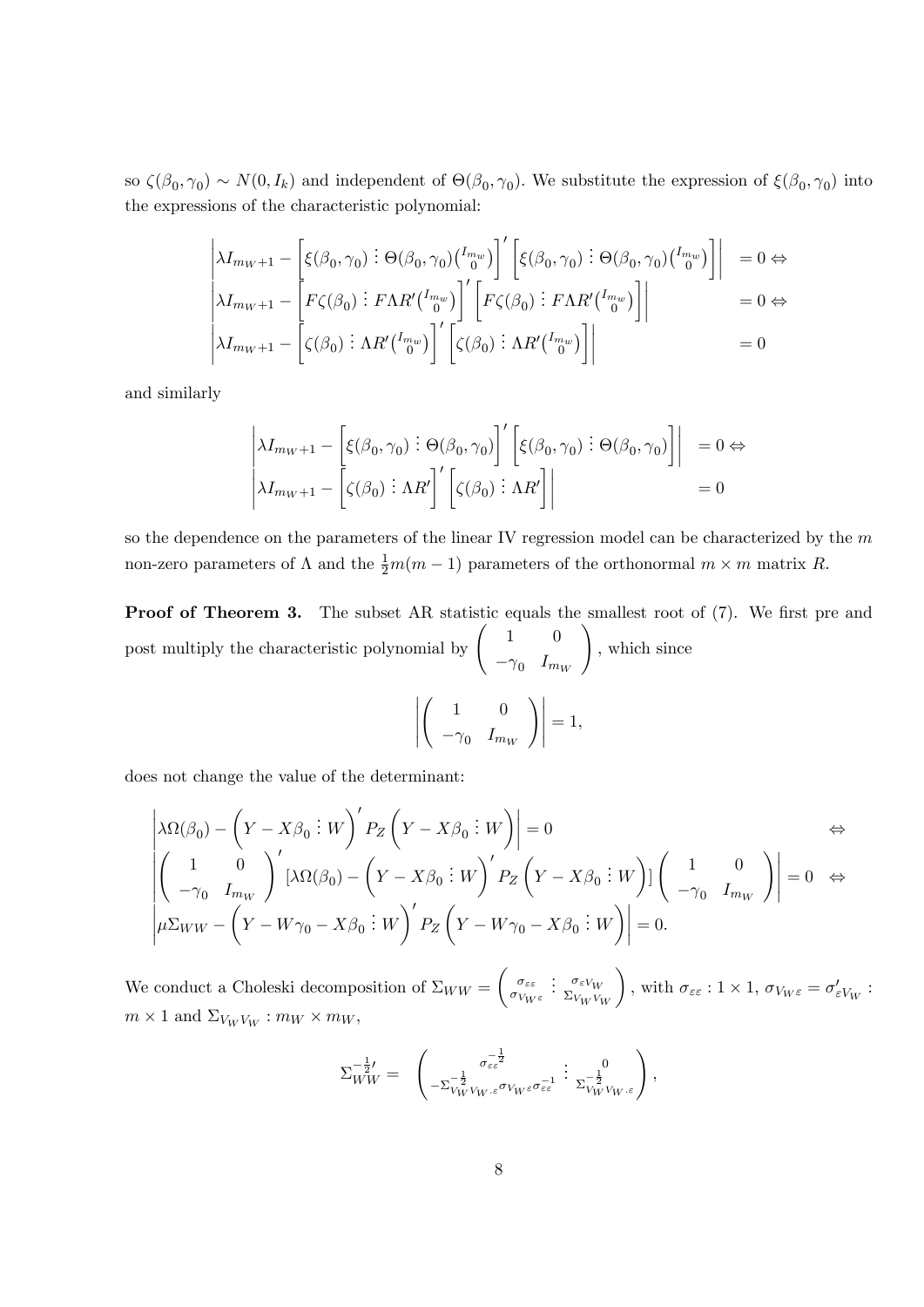with  $\Sigma_{V_W V_W \dots \varepsilon} = \Sigma_{V_W V_W} - \sigma_{V_W \varepsilon} \sigma_{\varepsilon \varepsilon}^{-1} \sigma_{\varepsilon V_W}$ , and use it to further transform the characteristic polynomial:

$$
\left| \lambda \Sigma_{WW} - \left( Y - W\gamma_0 - X\beta_0 \, \vdots \, W \right)' P_Z \left( Y - W\gamma_0 - X\beta_0 \, \vdots \, W \right) \right| = 0 \quad \Leftrightarrow
$$
\n
$$
\left| \mu \Sigma_{WW}^{-\frac{1}{2} \prime} \left[ \Sigma_{WW} - \left( Y - W\gamma_0 - X\beta_0 \, \vdots \, W \right)' P_Z \left( Y - W\gamma_0 - X\beta_0 \, \vdots \, W \right) \right] \Sigma_{WW}^{-\frac{1}{2}} \right| = 0 \quad \Leftrightarrow
$$
\n
$$
\left| \mu I_{m+1} - \left( \xi(\beta_0, \gamma_0) \, \vdots \, \Theta(\beta_0, \gamma_0) \left( \begin{matrix} I_{mW} \\ 0 \end{matrix} \right) \right)' \left( \xi(\beta_0, \gamma_0) \, \vdots \, \Theta(\beta_0, \gamma_0) \left( \begin{matrix} I_{mW} \\ 0 \end{matrix} \right) \right) \right| = 0,
$$

with

$$
\xi(\beta_0, \gamma_0) = (Z'Z)^{-\frac{1}{2}}Z'(y - W\gamma_0 - X\beta_0)/\sigma_{\varepsilon\varepsilon}^{\frac{1}{2}},
$$
  
\n
$$
\Theta(\beta_0, \gamma_0) = (Z'Z)^{-\frac{1}{2}}Z'\left[(W \vdots X) - (y - W\gamma_0 - X\beta_0)\frac{\sigma_{\varepsilon V}}{\sigma_{\varepsilon\varepsilon}}\right]\Sigma_{VV,\varepsilon}^{-\frac{1}{2}}
$$

and  $\Sigma_{VV\epsilon} = \Sigma_{VV} - \sigma_{V\epsilon}\sigma_{\epsilon\epsilon}^{-1}\sigma_{\epsilon V}$  =  $\int \Sigma_{V_W V_W . \varepsilon}$  $\Sigma_{V_XV_W.s}$  $\left\{ : \frac{\Sigma_{V_WV_X. \varepsilon}}{\Sigma_{V_XV_X. \varepsilon}} \right\}, \, \Sigma_{V_WV_X. \varepsilon} = \Sigma'_{V_XV_W. \varepsilon} : m_W \times m_X, \, \Sigma_{V_WV_X. \varepsilon} =$  $\Sigma'_{V_XV_X,\varepsilon}: m_X \times m_X$ . Since  $m_W = 1$ , we can now specify the characteristic polynomial as

$$
\begin{vmatrix}\n\lambda - \xi(\beta_0, \gamma_0)' \xi(\beta_0, \gamma_0) & \xi(\beta_0, \gamma_0)' \Theta(\beta_0, \gamma_0) \binom{I_{m_W}}{0} \\
\begin{pmatrix}\n\frac{I_{m_W}}{0} & \beta \Theta(\beta_0, \gamma_0)' \xi(\beta_0, \gamma_0) & \lambda - s^* \\
\lambda - \varphi' \varphi - \nu' \nu - \eta' \eta & \varphi s^* \frac{1}{2} \\
\varphi s^{* \frac{1}{2}} & \lambda - s^* \\
\lambda^2 - \lambda(\varphi' \varphi + \nu' \nu + \eta' \eta + s^*) + (\eta' \eta + \nu' \nu) s^* & = 0,\n\end{pmatrix}\n\end{vmatrix} = 0 \Leftrightarrow
$$

with

$$
\varphi = \begin{bmatrix} {I_{m_w}}' & { \Theta(\beta_0, \gamma_0)' \Theta(\beta_0, \gamma_0) {I_{m_w}} } \\ {I_{m_x}}' & { \Theta(\beta_0, \gamma_0)' \Theta(\beta_0, \gamma_0) } \end{bmatrix}^{-\frac{1}{2}} {I_{m_w}}' & { \Theta(\beta_0, \gamma_0)' \xi(\beta_0, \gamma_0) \sim N(0, I_{m_w})} \\ \nu = \begin{bmatrix} {I_{m_x}}' & { \Theta(\beta_0, \gamma_0)' \Theta(\beta_0, \gamma_0) }^{-1} (I_{m_x}) \\ {I_{m_x}}' & { \Theta(\beta_0, \gamma_0)' \Theta(\beta_0, \gamma_0) }^{-1} \Theta(\beta_0, \gamma_0)' \xi(\beta_0, \gamma_0) \end{bmatrix}^{-\frac{1}{2}} \\ \eta = \Theta(\beta_0, \gamma_0)' {\underline{\xi(\beta_0, \gamma_0) \sim N(0, I_{k-m})} } \\ s^* = \begin{bmatrix} {I_{m_w}}' & { \Theta(\beta_0, \gamma_0)' \Theta(\beta_0, \gamma_0) {I_{m_w}} } \\ {I_{m_w}}' & { \Theta(\beta_0, \gamma_0)' \Theta(\beta_0, \gamma_0) {I_{m_w}} } \end{bmatrix}
$$

so the smallest root is characterized by

$$
\frac{1}{2} \left[ \varphi^2 + \nu^2 + \eta' \eta + s^* - \sqrt{(\varphi^2 + \nu^2 + \eta' \eta + s^*)^2 - 4(\nu^2 + \eta' \eta) s^*} \right].
$$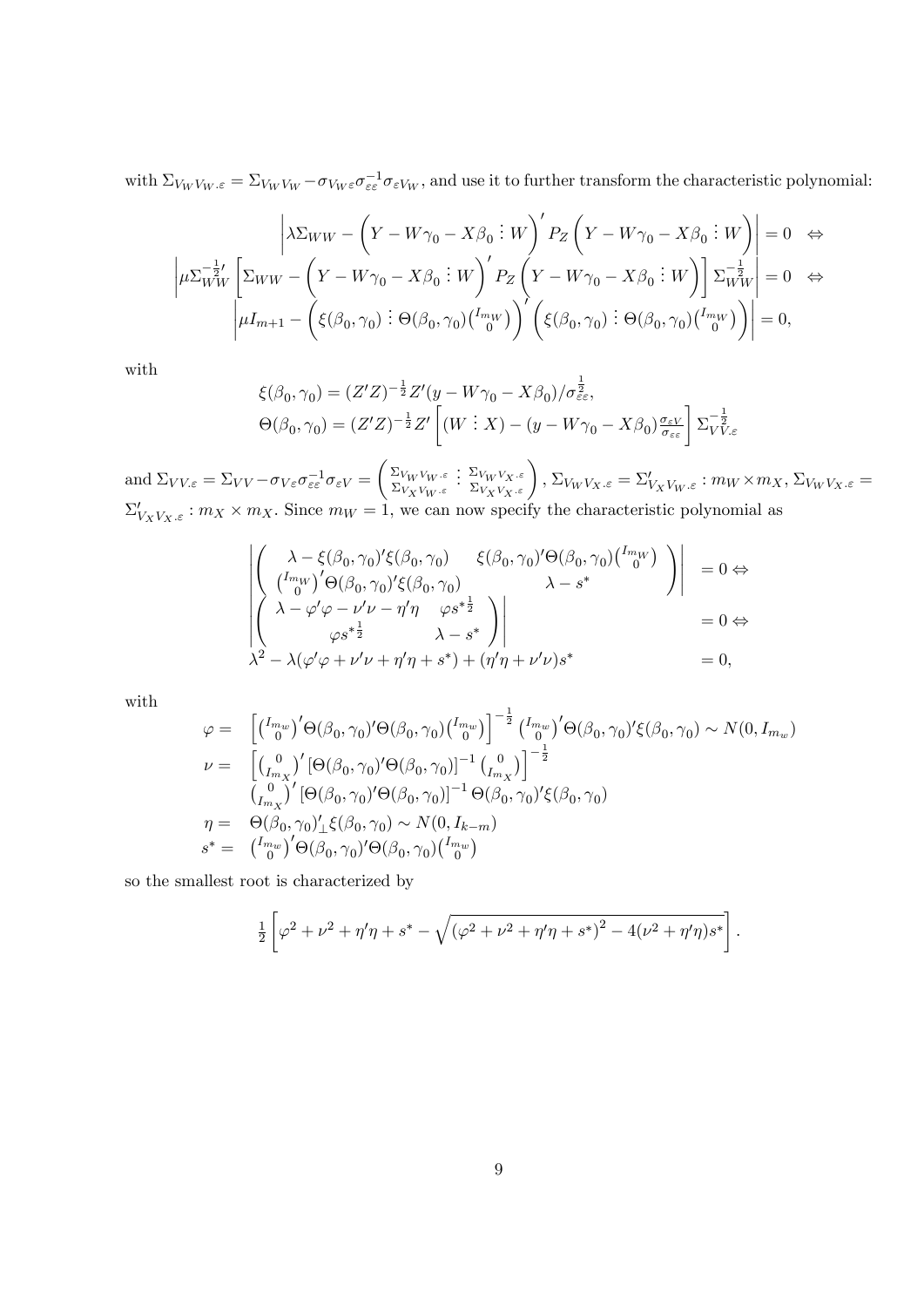Proof of Theorem 4. To obtain the conditional distribution of the roots of the characteristic polynomial in (10), we pre and postmultiply it by  $\sqrt{ }$  $\overline{ }$ 1 0 0  $-\beta_0$   $I_{m_X}$  0  $-\gamma_0$  0  $I_{m_W}$ 1  $\Big\}$ , which since

$$
\left| \left( \begin{array}{ccc} 1 & 0 & 0 \\ -\beta_0 & I_{m_X} & 0 \\ -\gamma_0 & 0 & I_{m_W} \end{array} \right) \right| = 1,
$$

does not change the value of the determinant:

$$
\begin{vmatrix} \mu\Omega - \left(Y:W:X\right)^{\prime}P_{Z}\left(Y:W:X\right) \Big| = 0 & \Leftrightarrow \\ \left(\begin{array}{ccc} 1 & 0 & 0 \\ -\beta_{0} & I_{m_{X}} & 0 \\ -\gamma_{0} & 0 & I_{m_{W}} \end{array}\right)^{\prime} \left[\mu\Omega - \left(Y:W:X\right)^{\prime}P_{Z}\left(Y:W:X\right)\right] \left(\begin{array}{ccc} 1 & 0 & 0 \\ -\beta_{0} & I_{m_{X}} & 0 \\ -\gamma_{0} & 0 & I_{m_{W}} \end{array}\right)\right] = 0 & \Leftrightarrow \\ \left|\mu\Sigma - \left(Y - W\gamma_{0} - X\beta_{0}:W:X\right)^{\prime}P_{Z}\left(Y - W\gamma_{0} - X\beta_{0}:W:X\right)\right| = 0. \end{vmatrix}
$$

We conduct a Choleski decomposition of  $\Sigma = \begin{pmatrix} \sigma_{\varepsilon\varepsilon} \\ \sigma_{\varepsilon\sigma} \end{pmatrix}$  $\sigma_{V \varepsilon}$  $\begin{bmatrix} \sigma_{\varepsilon V} \\ \Sigma_{VV} \end{bmatrix}$ , with  $\sigma_{\varepsilon \varepsilon}$  :  $1 \times 1$ ,  $\sigma_{V \varepsilon} = \sigma'_{\varepsilon V}$  :  $m \times 1$  and  $\Sigma_{VV}: m \times m,$ 

$$
\Sigma^{-\frac{1}{2}'} = \begin{pmatrix} \sigma_{\varepsilon\varepsilon}^{-\frac{1}{2}} & 0 \\ -\Sigma_{VV,\varepsilon}^{-\frac{1}{2}} \sigma_{V\varepsilon} \sigma_{\varepsilon\varepsilon}^{-1} & \Sigma_{VV,\varepsilon}^{-\frac{1}{2}} \end{pmatrix},
$$

with  $\Sigma_{VV,\varepsilon} = \Sigma_{VV} - \sigma_{V\varepsilon}\sigma_{\varepsilon\varepsilon}^{-1} \sigma_{\varepsilon V}$ , and use it to further transform the characteristic polynomial:

$$
\left| \mu \Sigma - \left( Y - W\gamma_0 - X\beta_0 \, \vdots \, W \, \vdots \, X \right)' P_Z \left( Y - W\gamma_0 - X\beta_0 \, \vdots \, W \, \vdots \, X \right) \right| = 0 \quad \Leftrightarrow
$$
\n
$$
\left| \mu \Sigma^{-\frac{1}{2} \prime} \left[ \Sigma - \left( Y - W\gamma_0 - X\beta_0 \, \vdots \, W \, \vdots \, X \right)' P_Z \left( Y - W\gamma_0 - X\beta_0 \, \vdots \, W \, \vdots \, X \right) \right] \Sigma^{-\frac{1}{2}} \right| = 0 \quad \Leftrightarrow
$$
\n
$$
\left| \mu I_{m+1} - \left( \xi(\beta_0, \gamma_0) \, \vdots \, \Theta(\beta_0, \gamma_0) \right)' \left( \xi(\beta_0, \gamma_0) \, \vdots \, \Theta(\beta_0, \gamma_0) \right) \right| = 0.
$$

A singular value decomposition (SVD) of  $\Theta(\beta_0, \gamma_0)$  yields, see e.g. Golub and van Loan (1989),

$$
\Theta(\beta_0, \gamma_0) = \mathcal{U} \mathcal{S} \mathcal{V}'.
$$

The  $k \times m$  and  $m \times m$  dimensional matrices U and V are orthonormal, *i.e.*  $\mathcal{U}'\mathcal{U} = I_m$ ,  $\mathcal{V}'\mathcal{V} = I_m$ . The  $m \times m$  matrix S is diagonal and contains the m non-negative singular values  $(s_1 \ldots s_m)$  in decreasing order on the diagonal. The number of non-zero singular values determines the rank of a matrix. The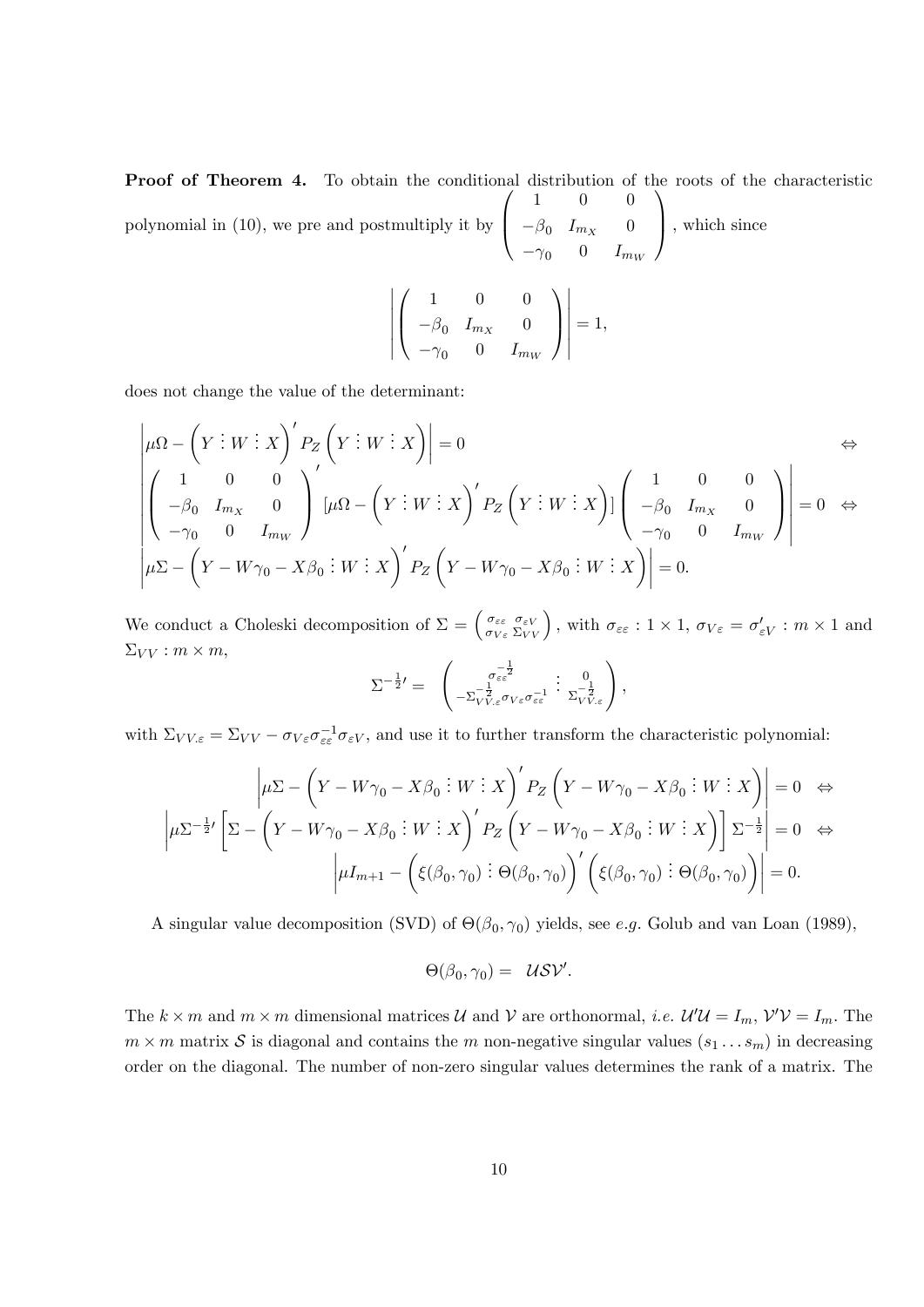SVD leads to the specification of the characteristic polynomial,

$$
\begin{aligned}\n&\left|\mu I_{m+1} - \left(\xi(\beta_0, \gamma_0) \right) \phi(\beta_0, \gamma_0)\right) \left(\xi(\beta_0, \gamma_0) \right) \phi(\beta_0, \gamma_0)\right| \\
&= \left|\mu I_{m+1} - \left(\frac{\xi(\beta_0, \gamma_0) \zeta(\beta_0, \gamma_0)}{\gamma \zeta \gamma \zeta(\beta_0, \gamma_0)} \right)\right| \\
&= \left|\mu I_{m+1} - \left(\frac{1}{\rho} \frac{1}{\gamma \zeta \zeta(\beta_0, \gamma_0)} \right) \left(\frac{\zeta(\beta_0, \gamma_0) \zeta(\beta_0, \gamma_0)}{\zeta \gamma \zeta \zeta(\beta_0, \gamma_0)} \right)\right| \\
&= \left|\mu I_{m+1} - \left(\frac{\zeta(\beta_0, \gamma_0) \zeta(\beta_0, \gamma_0)}{\zeta \gamma \zeta \zeta(\beta_0, \gamma_0)} + \xi(\beta_0, \gamma_0) \zeta(\beta_0, \gamma_0)} \right)\right|\n\\
&= \left|\mu I_{m+1} - \left(\frac{\zeta(\beta_0, \gamma_0) \zeta(\beta_0, \gamma_0)}{\zeta \gamma \zeta \zeta(\beta_0, \gamma_0)}\right)\right| \\
&= \left|\mu I_{m+1} - \left(\frac{\psi \zeta \zeta}{\psi \zeta \zeta} \right)\right| \\
&= \left|\mu I_{m+1} - \left(\frac{\psi \zeta \zeta}{\psi \zeta \zeta} \right) \left(\frac{\psi \zeta \zeta}{\eta \zeta \zeta} \right)\right|, \n\end{aligned}
$$

where we have used that  $\mathcal{V}'\mathcal{V} = I_m$  and  $\psi = \mathcal{U}'\xi(\beta_0, \gamma_0) = (\Theta(\beta_0, \gamma_0)'\Theta(\beta_0, \gamma_0))^{-\frac{1}{2}}\Theta(\beta_0, \gamma_0)'\xi(\beta_0, \gamma_0)$ ,  $\eta=\mathcal{U}'_{\perp}\xi(\beta_0,\gamma_0)=\Theta(\beta_0,\gamma_0)'_{\perp}\xi(\beta_0,\gamma_0)$ , such that, since  $\mathcal{U}'_{\perp}\mathcal{U}=0$  and  $\mathcal{U}'_{\perp}\mathcal{U}_{\perp}=I_{k-m},$   $\psi(\beta_0)$  and  $\eta(\beta_0)$ are independent and  $\psi(\beta_0) \sim N(0, I_m)$ ,  $\eta(\beta_0) \sim N(0, I_{k-m})$ .

**Proof of Theorem 6.** The derivative of the subset AR statistic with respect to  $s^*$  reads:

$$
\frac{\partial}{\partial s^*}AR(\beta_0) = \frac{1}{2} \left[ 1 - \frac{\varphi^2 - \eta' \eta - \nu^2 + s^*}{\sqrt{(\varphi^2 - \eta' \eta - \nu^2 + s^*)^2 + 4(\eta' \eta + \nu^2)\varphi^2}} \right] \ge 0.
$$

We do not have an closed form expression for the smallest root of  $(25)$  so we show that its derivative with respect to  $s_{\text{max}}^2$  is non-negative using the Implicit Function Theorem. When  $m_x = m_w = 1$ , we can specify (25) as a continuous and continuous differentiable function of  $s_{\text{min}}^2$  and  $s_{\text{max}}^2$  which is needed to apply the Implicit Function Theorem:

$$
f(\mu, s_{\min}^2, s_{\max}^2) = (\mu - \psi'\psi - \eta'\eta)(\mu - s_{\min}^2)(\mu - s_{\max}^2) - \psi_1^2 s_{\max}^2(\mu - s_{\min}^2) - \psi_2^2 s_{\min}^2(\mu - s_{\max}^2) = 0,
$$

where  $s_{\min}^2$  and  $s_{\max}^2$  are resp. the smallest and largest elements of  $S^2$ . The derivative of  $\mu_{\min}$ , the smallest root of (25), with respect to  $s_{\text{max}}^2$  then reads<sup>1</sup>

$$
\tfrac{\partial \mu_{\min}}{\partial s^2_{\max}} = \ -\tfrac{\partial f/\partial s^2_{\max}}{\partial f/\partial \mu_{\min}}
$$

<sup>&</sup>lt;sup>1</sup>Unless,  $\mu$  exactly equals  $s_{\min}^2$  which again equals  $s_{\max}^2$ , which is a probability zero event, the derivative  $\frac{\partial \mu_{\min}}{\partial s_{\max}^2}$  is well defined. Hence, it exists almost surely.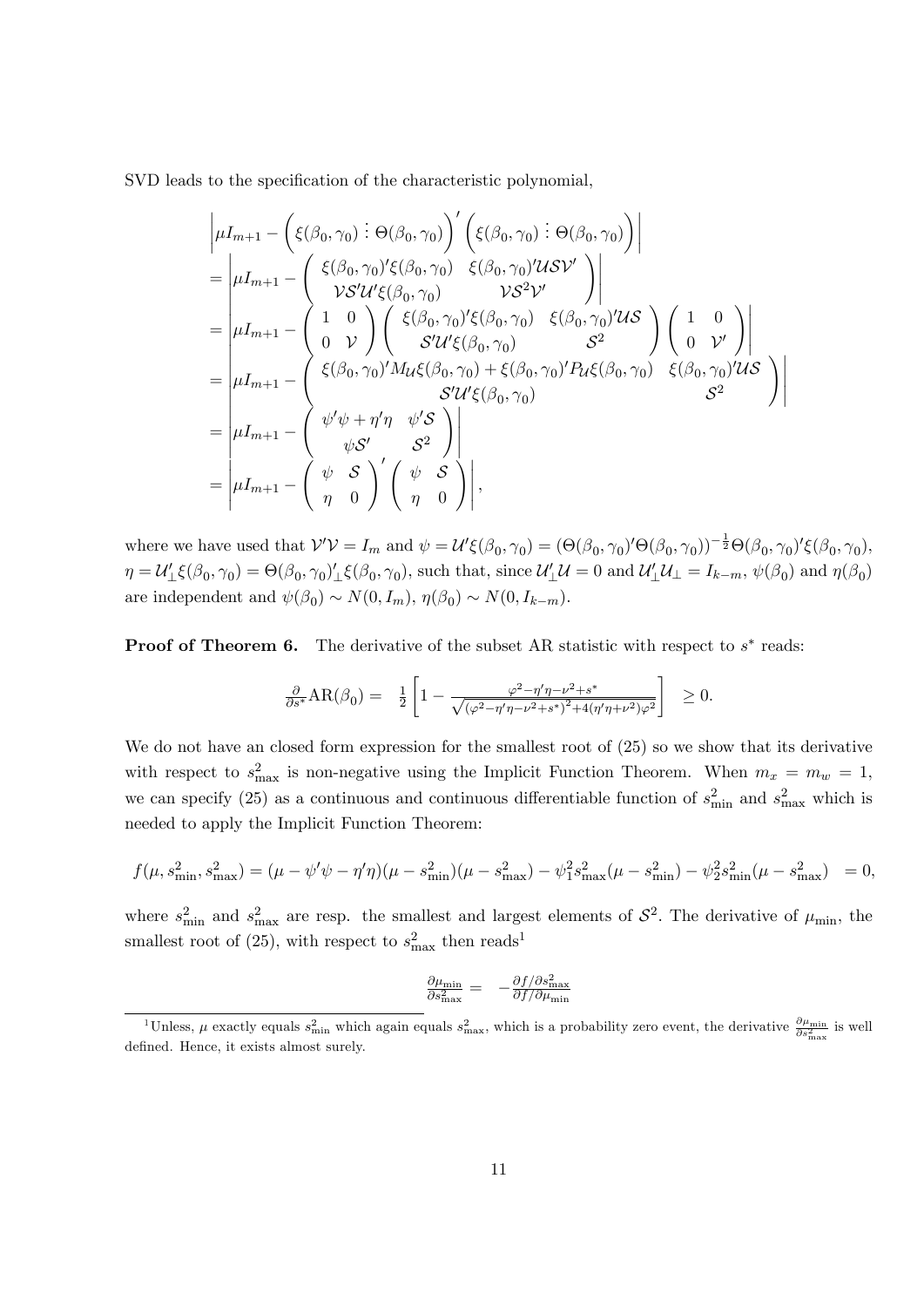with

$$
\frac{\partial f}{\partial s_{\max}^2} = -(\mu_{\min} - \psi' \psi - \eta' \eta)(\mu_{\min} - s_{\min}^2) + \psi_2^2 s_{\min}^2 - \psi_1^2 (\mu_{\min} - s_{\min}^2)
$$
\n
$$
= -(\mu_{\min} - \psi_2^2 - \eta' \eta)(\mu_{\min} - s_{\min}^2) + \psi_2^2 s_{\min}^2
$$
\n
$$
\frac{\partial f}{\partial \mu_{\min}} = (\mu_{\min} - \psi' \psi - \eta' \eta)(\mu_{\min} - s_{\min}^2) + (\mu_{\min} - \psi' \psi - \eta' \eta)(\mu_{\min} - s_{\max}^2) + (\mu_{\min} - s_{\min}^2)(\mu_{\min} - s_{\max}^2) - \psi_1^2 s_{\max}^2 - \psi_2^2 s_{\min}^2.
$$

The derivative  $\frac{\partial f}{\partial s_{\text{max}}^2}$  is a second order polynomial in  $\mu$  whose smallest root is equal to

$$
\mu_{\frac{\partial f}{\partial s_{\max}^2}} = \frac{1}{2} \left( \psi_2^2 + \eta' \eta + s_{\min}^2 - \sqrt{\left(\psi_2^2 + \eta' \eta + s_{\min}^2\right)^2 - 4\eta' \eta s_{\min}^2} \right) \le \min(\eta' \eta, s_{\min}^2) < s_{\max}^2.
$$

We specify the original third order polynomial using  $\frac{\partial f}{\partial s_{\text{max}}^2}$  as follows:

$$
f(\mu, s_{\min}^2, s_{\max}^2) = (\mu - s_{\max}^2) \left[ (\mu - \psi'\psi - \eta'\eta + \psi_1^2 \frac{s_{\max}^2}{s_{\max}^2 - \mu})(\mu - s_{\min}^2) - \psi_2^2 s_{\min}^2 \right]
$$
  
= 
$$
(\mu - s_{\max}^2) \left[ -\frac{\partial f}{\partial s_{\max}^2} + \psi_1^2 \left( \frac{s_{\max}^2}{s_{\max}^2 - \mu} - 1 \right) (\mu - s_{\min}^2) \right].
$$

This specification shows that when  $s_{\text{max}}^2$  goes to infinity, the smallest root of  $f(\mu, s_{\text{min}}^2, s_{\text{max}}^2)$  equals the smallest root of the second order polynomial  $\frac{\partial f}{\partial s_{\text{max}}^2}$ . We can also use this specification to show that when  $\frac{\partial f}{\partial s_{\max}^2} = 0$ :

$$
f(\mu, s_{\min}^2, s_{\max}^2) = -\psi_2^2 \mu(\mu - s_{\min}^2) \ge 0,
$$

since  $\mu_{\_\partial f}$  $\frac{\partial f}{\partial s_{\max}^2} \leq s_{\min}^2$ . The third order polynomial equation  $f(\mu, s_{\min}^2, s_{\max}^2) = 0$  has three real root and  $f(\mu, s_{\min}^2, s_{\max}^2)$  goes off to minus infinity when  $\mu$  goes to minus infinity. Hence, the derivative  $\frac{\partial f}{\partial \mu_{\min}}$ at  $\mu_{\min}$  is positive:

$$
\frac{\partial f}{\partial \mu}|_{\mu=\mu_{\min}} > 0.
$$

This implies that  $\mu_{\min}$  is less than or equal than the smallest root of  $\frac{\partial f}{\partial s_{\max}^2} = 0$ ,  $\mu_{\frac{\partial f}{\partial s^2}}$  $\overline{\partial s_{\max}^2}$ ; since  $f(\mu, s_{\min}^2, s_{\max}^2)$  is larger than or equal to zero at this value. Consequently, since  $\mu_{\min}$  is less than or equal to the smallest and largest root of  $\frac{\partial f}{\partial s_{\text{max}}^2} = 0$ , factorizing  $\frac{\partial f}{\partial s_{\text{max}}^2}$  using its smallest and largest root yields:

$$
\tfrac{\partial f}{\partial s^2_{\max}}|_{\mu_{\min}} \leq 0 \Rightarrow \quad \tfrac{\partial \mu_{\min}}{\partial s^2_{\max}} \geq 0.
$$

Hence, the smallest of root of  $f(\mu, s_{\min}^2, s_{\max}^2) = 0$  is a non-decreasing function of  $s_{\max}^2$ .

**Proof of Theorem 7.** When  $s^* = s_{\min}^2$ ,

$$
AR(\beta_0) = \frac{1}{2} \left[ \varphi^2 + \nu^2 + \eta' \eta - s_{\min}^2 + \sqrt{(\varphi^2 + \nu^2 + \eta' \eta + s_{\min}^2)^2 - 4(\nu^2 + \eta' \eta) s_{\min}^2} \right],
$$

while when  $s^*$  goes to infinity:

$$
\text{AR}(\beta_0) \underset{s^* \to \infty}{\to} \nu^2 + \eta' \eta.
$$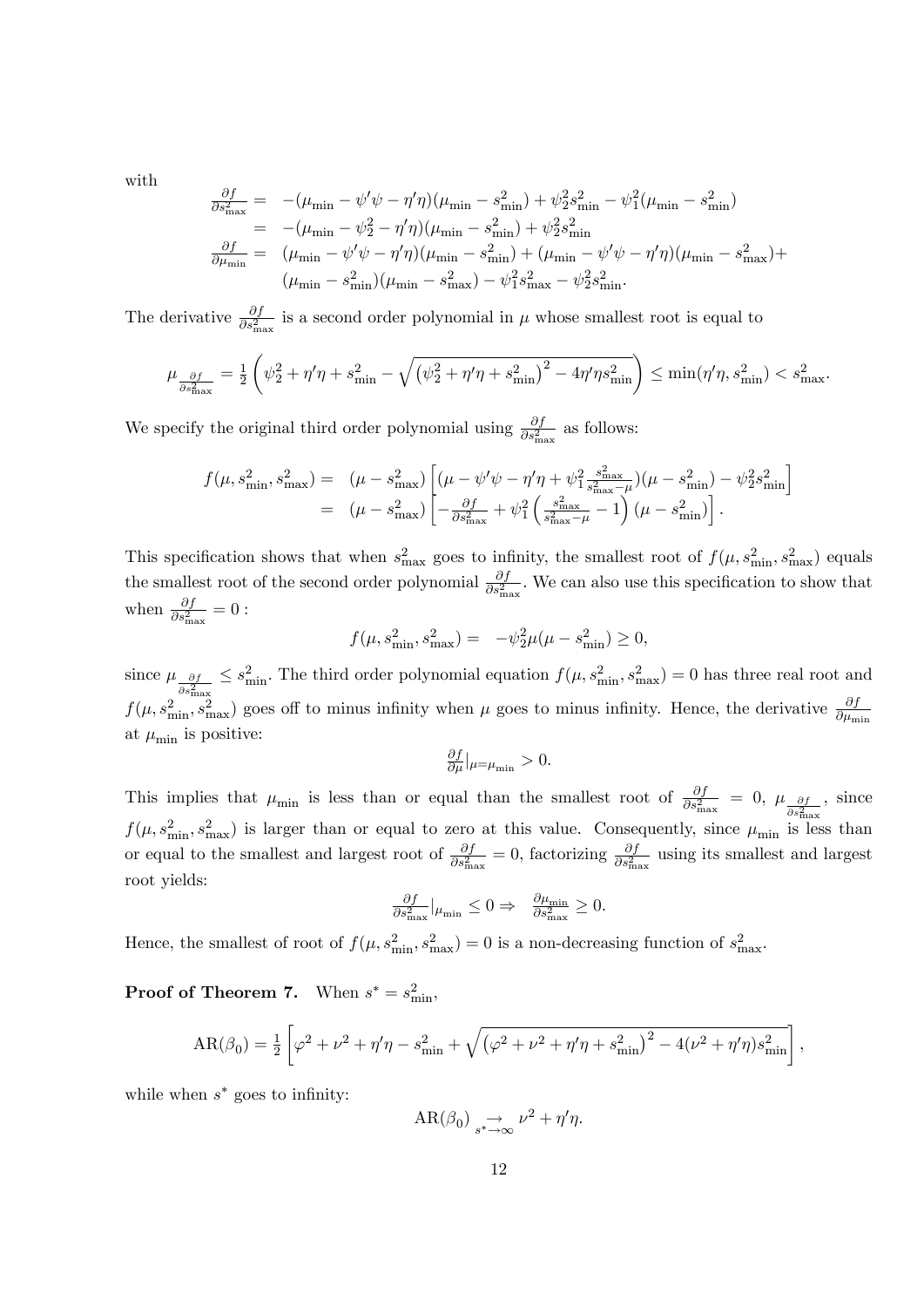The smallest root of (25) results from the characteristic polynomial:

$$
f(\mu, s_{\min}^2, s_{\max}^2) = (\mu - \psi' \psi - \eta' \eta)(\mu - s_{\min}^2)(\mu - s_{\max}^2) - \psi_1^2 s_{\max}^2 (\mu - s_{\min}^2) - \psi_2^2 s_{\min}^2 (\mu - s_{\max}^2) = 0.
$$

When  $s_{\text{max}}^2 = s_{\text{min}}^2$ , this polynomial can be specified as

$$
f(\mu, s_{\min}^2, s_{\min}^2) = (\mu - s_{\min}^2) \left[ (\mu - \psi' \psi - \eta' \eta) (\mu - s_{\min}^2) - \psi_1^2 s_{\min}^2 - \psi_2^2 s_{\min}^2 \right] = 0,
$$

so the smallest root results from the polynomial

$$
(\mu - \psi'\psi - \eta'\eta)(\mu - s_{\min}^2) - \psi'\psi s_{\min}^2 = 0
$$

and equals

$$
\mu_{low} = \frac{1}{2} \left( \psi' \psi + \eta' \eta + s_{\min}^2 - \sqrt{(\psi' \psi + \eta' \eta + s_{\min}^2)^2 - 4s_{\min}^2 \eta' \eta} \right).
$$

When  $s_{\text{max}}^2$  goes to infinity, we use that the third order polynomial can be specified as

$$
f(\mu, s_{\min}^2, s_{\min}^2) = (\mu - s_{\max}^2) \left[ (\mu - \psi' \psi - \eta' \eta) (\mu - s_{\min}^2) - \psi_2^2 s_{\min}^2 - \psi_1^2 \frac{s_{\max}^2}{\mu - s_{\max}^2} (\mu - s_{\min}^2) \right] = 0,
$$

which implies that when  $s_{\text{max}}^2$  goes to infinity, the smallest root results from:

$$
\left[ (\mu - \psi' \psi - \eta' \eta) (\mu - s_{\min}^2) - \psi_2^2 s_{\min}^2 + \psi_1^2 (\mu - s_{\min}^2) \right] = 0 \Leftrightarrow (\mu - \psi_2^2 - \eta' \eta) (\mu - s_{\min}^2) - \psi_2^2 s_{\min}^2 = 0.
$$

so it equals

$$
\mu_{up} = \frac{1}{2} \left( \psi_2^2 + \eta' \eta + s_{\min}^2 - \sqrt{(\psi_2^2 + \eta' \eta + s_{\min}^2)^2 - 4s_{\min}^2 \eta' \eta} \right).
$$

**Proof of Theorem 8.** The specification of  $D(\beta_0)$  reads:

$$
D(\beta_0) = AR_{up} - AR(\beta_0) + \mu_{\min} - \frac{1}{2} \left[ \nu^2 + \eta' \eta + s_{\min}^2 - \sqrt{(\nu^2 + \eta' \eta + s_{\min}^2)^2 - 4 \eta' \eta s_{\min}^2} \right].
$$

We analyze the conditional behavior of  $D(\beta_0)$  for a given realized value of  $s_{\text{min}}^2$  over a range of values of  $(s^*, s_{\text{max}}^2)$ . Alternatively, since  $s^* = (\cos(\theta))^2 s_{\text{min}}^2 + (\sin(\theta))^2 s_{\text{max}}^2$ , we could also analyze the behavior of  $D(\beta_0)$  over the different values of  $(\theta, s_{\text{max}}^2)$  for a given value of  $s_{\text{min}}^2$ . Our approximations are based on the bounds on the subset AR statistic and  $\mu_{\min}$  for a realized value of  $s_{\min}^2$  stated in Theorem 7.

The above expression of  $D(\beta_0)$  consists of the sum of two parts. The difference between  $AR(\beta_0)$ and its upperbound and the difference between  $\mu_{\min}$  and its upperbound. Given  $s_{\min}^2$ , the first of these components is just a function of  $s^*$  while the second is just a function of  $s_{\text{max}}^2$ . Only negative values of  $D(\beta_0)$  can lead to size distortions of the subset LR test. Since the conditional distribution of  $AR(\beta_0)$  is an increasing function of  $s^*$ , Theorem 7 shows that the smallest discrepancy between  $AR_{up}$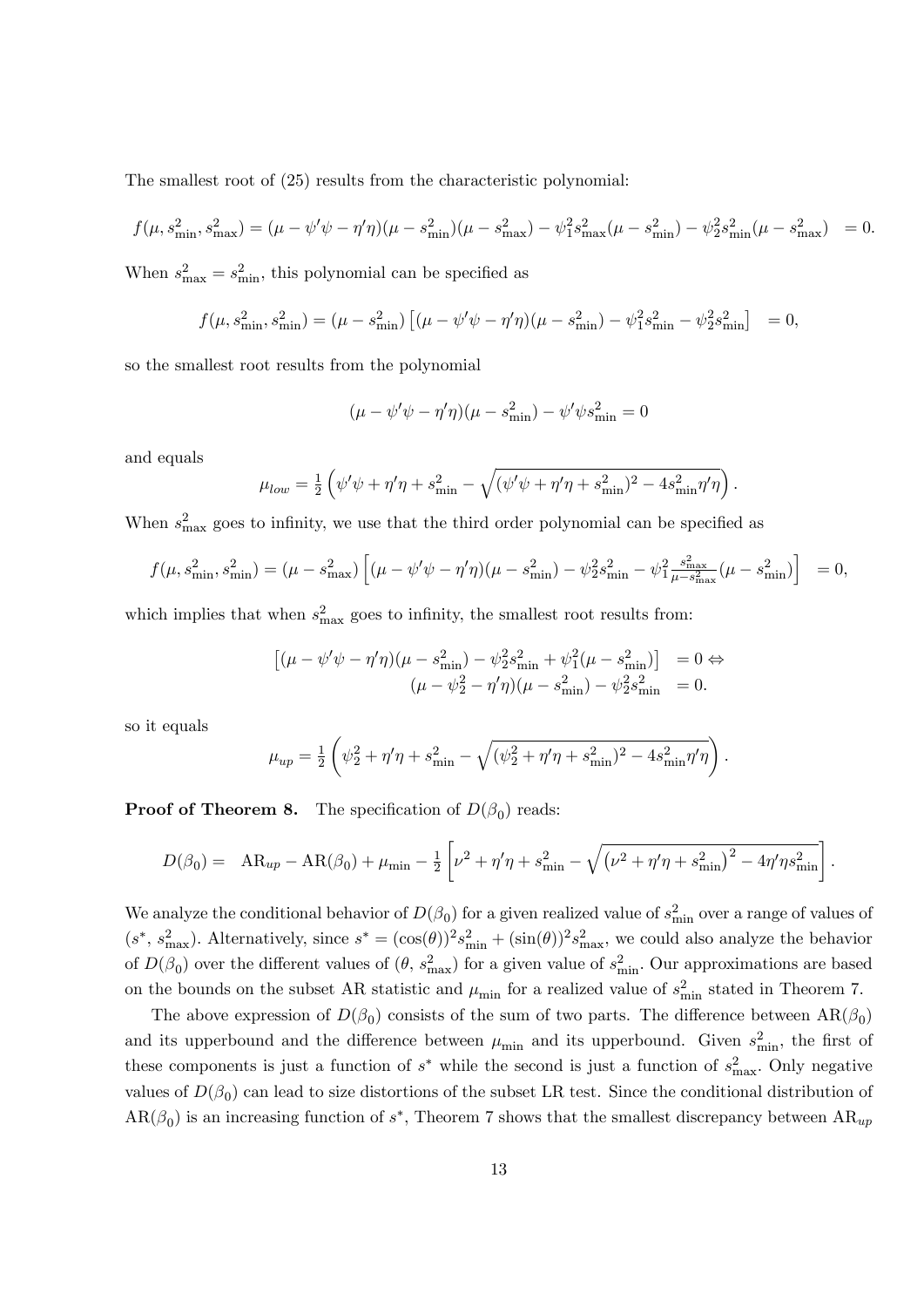and  $AR(\beta_0)$  occurs when  $s^* = s_{\text{max}}^2$ . For determining the worst case setting of  $D(\beta_0)$  over the range of values of  $(s^*, s_{\text{max}}^2)$ , we therefore only need to analyze values for which  $s^* = s_{\text{max}}^2$ . We use three different settings for  $s_{\text{max}}^2$ : large, intermediate and small with an identical value of  $s^*$ .

 $\mathbf{s}_{\text{max}}^2 = \mathbf{s}^*$  large: For large values of  $s_{\text{max}}^2$ ,  $\mu_{\text{min}}$  is well approximated by  $\mu_{up}$ . Since  $s_{\text{max}}^2 = s^*$ ,  $\psi_1 = \varphi$  and  $\psi_2 = \nu$  so

$$
\mu_{\min} = \mu_{up} = \frac{1}{2} \left[ \nu^2 + \eta' \eta + s_{\min}^2 - \sqrt{\left(\nu^2 + \eta' \eta + s_{\min}^2\right)^2 - 4 \eta' \eta s_{\min}^2} \right]
$$

and

$$
D(\beta_0) = AR_{up} - AR(\beta_0) + \mu_{min} - \frac{1}{2} \left[ \nu^2 + \eta' \eta + s_{min}^2 - \sqrt{(\nu^2 + \eta' \eta + s_{min}^2)^2 - 4 \eta' \eta s_{min}^2} \right]
$$
  
= AR\_{up} - AR(\beta\_0)  
=  $\nu^2 + \eta' \eta - \frac{1}{2} \left[ \varphi^2 + \nu^2 + \eta' \eta + s^* - \sqrt{(\varphi^2 + \nu^2 + \eta' \eta + s^*)^2 - 4(\nu^2 + \eta' \eta) s^*} \right]$   
= 0,

where we used that:  $\sqrt{(\varphi^2 + \nu^2 + \eta'\eta + s^*)^2 - 4(\nu^2 + \eta'\eta)s^*} = \sqrt{(\varphi^2 - \nu^2 - \eta'\eta + s^*)^2 + 4(\nu^2 + \eta'\eta)\varphi^2}$ which is, since  $s^*$  is large, approximately equal to  $(\varphi^2 - \nu^2 - \eta' \eta + s^*)$ . The approximate bounding distribution provides a sharp upper bound so usage of conditional critical values that result from CLR( $\beta_0$ ) given  $s_{\min}^2$  for LR( $\beta_0$ ) leads to rejection frequencies that equal the size when  $s_{\max}^2 = s^*$  is large.

 $\mathbf{s}_{\max}^2 = \mathbf{s}_{\min}^2$ . When  $s_{\max}^2 = s_{\min}^2$ , Theorem 5 shows that  $\mu_{\min}$  is at is lower bound  $\mu_{low}$  so it has an analytical expression:

$$
\mu_{\min} = \mu_{low} = \frac{1}{2} \left[ \psi' \psi + \eta' \eta + s_{\min}^2 - \sqrt{(\psi' \psi + \eta' \eta + s_{\min}^2)^2 - 4 \eta' \eta s_{\min}^2} \right]
$$
  
= 
$$
\frac{1}{2} \left[ \varphi^2 + \nu^2 + \eta' \eta + s_{\min}^2 - \sqrt{(\varphi^2 + \nu^2 + \eta' \eta + s_{\min}^2)^2 - 4 \eta' \eta s_{\min}^2} \right],
$$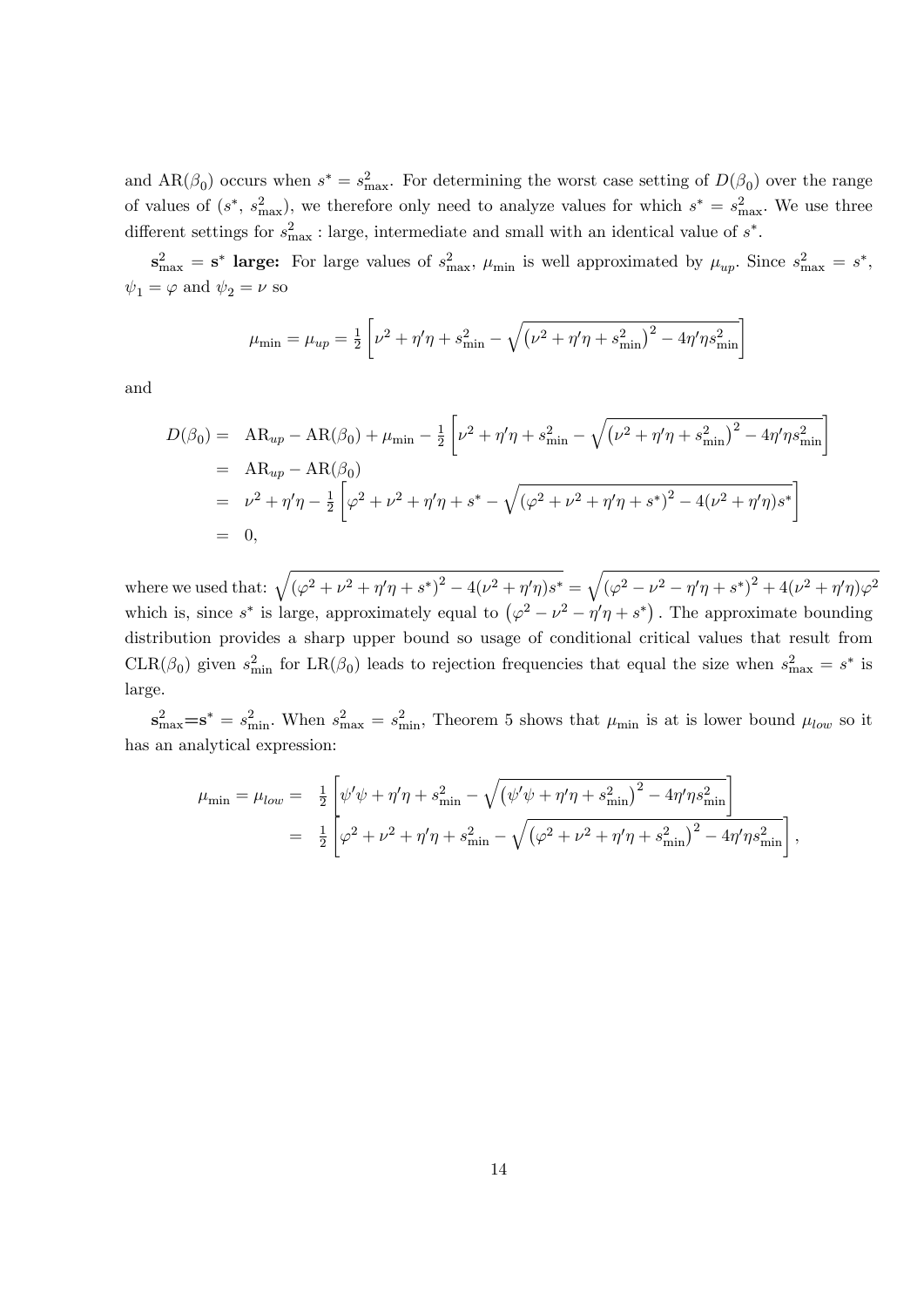where we used that  $\psi'\psi = \varphi^2 + \nu^2$ . Hence, also substituting  $s_{\min}^2$  for  $s^*$ , we can express  $D(\beta_0)$  as

$$
D(\beta_0) = \nu^2 + \eta'\eta - \frac{1}{2} \left[ \varphi^2 + \nu^2 + \eta'\eta + s_{\min}^2 - \sqrt{(\varphi^2 + \nu^2 + \eta'\eta + s_{\min}^2)^2 - 4(\nu^2 + \eta'\eta)s_{\min}^2} \right] +
$$
  
\n
$$
\frac{1}{2} \left[ \varphi^2 + \nu^2 + \eta'\eta + s_{\min}^2 - \sqrt{(\varphi^2 + \nu^2 + \eta'\eta + s_{\min}^2)^2 - 4\eta'\eta s_{\min}^2} \right] -
$$
  
\n
$$
\frac{1}{2} \left[ \nu^2 + \eta'\eta + s_{\min}^2 - \sqrt{(\nu^2 + \eta'\eta + s_{\min}^2)^2 - 4\eta'\eta s_{\min}^2} \right]
$$
  
\n
$$
= \nu^2 + \eta'\eta - \frac{1}{2} \left[ \varphi^2 + \nu^2 + \eta'\eta + s_{\min}^2 - \sqrt{(\varphi^2 - \nu^2 - \eta'\eta + s^*)^2 + 4(\nu^2 + \eta'\eta)\varphi^2} \right] +
$$
  
\n
$$
\frac{1}{2} \left[ \varphi^2 + \nu^2 + \eta'\eta + s_{\min}^2 - \sqrt{(\varphi^2 + \nu^2 - \eta'\eta + s_{\min}^2)^2 + 4(\nu^2 + \varphi^2)\eta'\eta} \right] -
$$
  
\n
$$
\frac{1}{2} \left[ \nu^2 + \eta'\eta + s_{\min}^2 - \sqrt{(\nu^2 - \eta'\eta + s_{\min}^2)^2 + 4\nu^2\eta'\eta} \right].
$$

where we used that  $\sqrt{(\varphi^2 + \nu^2 + \eta'\eta + s_{\min}^2)^2 - 4(\nu^2 + \eta'\eta)s_{\min}^2} = \sqrt{(\varphi^2 - \nu^2 - \eta'\eta + s^*)^2 + 4(\nu^2 + \eta'\eta)\varphi^2}$ ,  $\sqrt{\left(\varphi^2+\nu^2+\eta'\eta+s^2_{\text{min}}\right)^2-4\eta'\eta s^2_{\text{min}}}=\sqrt{\left(\varphi^2+\nu^2-\eta'\eta+s^2_{\text{min}}\right)^2+4(\nu^2+\varphi^2)\eta'\eta}\ \text{and}\ \sqrt{\left(\nu^2+\eta'\eta+s^2_{\text{min}}\right)^2-4\eta'\eta s^2_{\text{min}}}$  $\sqrt{\left(\nu^2 - \eta'\eta + s_{\text{min}}^2\right)^2 + 4\nu^2\eta'\eta}.$ 

Since it is difficult to evaluate the square root components in the above expressions, we use first order Taylor approximations of them. We asses their values for small and large values of  $s_{\text{min}}^2$ . To do so for a small value of  $s_{\min}^2$ , we conduct first order Taylor approximations around a zero value of the last component in the square root expressions in the first three rows of the above equations and for a large value of  $s_{\min}^2$ , we do so using first order Taylor approximations around a zero value of the last component in the square root expressions in the last three rows of the above equations.

The three first order Taylor approximations representative of a small value of  $s_{\min}^2$  are then:

$$
\begin{split} \sqrt{\left(\varphi^2+\nu^2+\eta'\eta+s^2_{\rm min}\right)^2-4(\nu^2+\eta'\eta)s^2_{\rm min}}&\approx \varphi^2+\nu^2+\eta'\eta+s^2_{\rm min}-\frac{2(\nu^2+\eta'\eta)s^2_{\rm min}}{\varphi^2+\nu^2+\eta'\eta+s^2_{\rm min}}\\ \sqrt{\left(\varphi^2+\nu^2+\eta'\eta+s^2_{\rm min}\right)^2-4\eta'\eta s^2_{\rm min}}&\approx \varphi^2+\nu^2+\eta'\eta+s^2_{\rm min}-\frac{2\eta'\eta s^2_{\rm min}}{\varphi^2+\nu^2+\eta'\eta+s^2_{\rm min}}\\ \sqrt{(\nu^2+\eta'\eta+s^2_{\rm min})^2-4\eta'\eta s^2_{\rm min}}&\approx \nu^2+\eta'\eta+s^2_{\rm min}-\frac{2\eta'\eta s^2_{\rm min}}{\nu^2+\eta'\eta+s^2_{\rm min}}. \end{split}
$$

Substituting them into the expresssion of  $D(\beta_0)$  results in:

$$
D(\beta_0)\approx\ \ \eta'\eta\left[1-\tfrac{s^2_{\min}}{\nu^2+\eta'\eta+s^2_{\min}}\right]+\nu^2s^2_{\min}\left[1-\tfrac{s^2_{\min}}{\varphi^2+\nu^2+\eta'\eta+s^2_{\min}}\right]>0.
$$

For large values of  $s_{\min}^2$ , we use the first order Taylor approximations:

$$
\begin{split} \sqrt{\left(\varphi^2-\nu^2-\eta'\eta+s^2_{\rm min}\right)^2+4(\nu^2+\eta'\eta)\varphi^2} &\approx \varphi^2-\nu^2-\eta'\eta+s^2_{\rm min}+\frac{2(\nu^2+\eta'\eta)\varphi^2}{\varphi^2-\nu^2-\eta'\eta+s^2_{\rm min}}\\ \sqrt{\left(\varphi^2+\nu^2-\eta'\eta+s^2_{\rm min}\right)^2+4\eta'\eta(\varphi^2+\nu^2)} &\approx \varphi^2+\nu^2-\eta'\eta+s^2_{\rm min}+\frac{2(\varphi^2+\nu^2)\eta'\eta}{\varphi^2+\nu^2-\eta'\eta+s^2_{\rm min}}\\ \sqrt{(\nu^2-\eta'\eta+s^2_{\rm min})^2+4\nu^2\eta'\eta} &\approx \nu^2-\eta'\eta+s^2_{\rm min}+\frac{2\nu^2\eta'\eta}{\nu^2-\eta'\eta+s^2_{\rm min}}, \end{split}
$$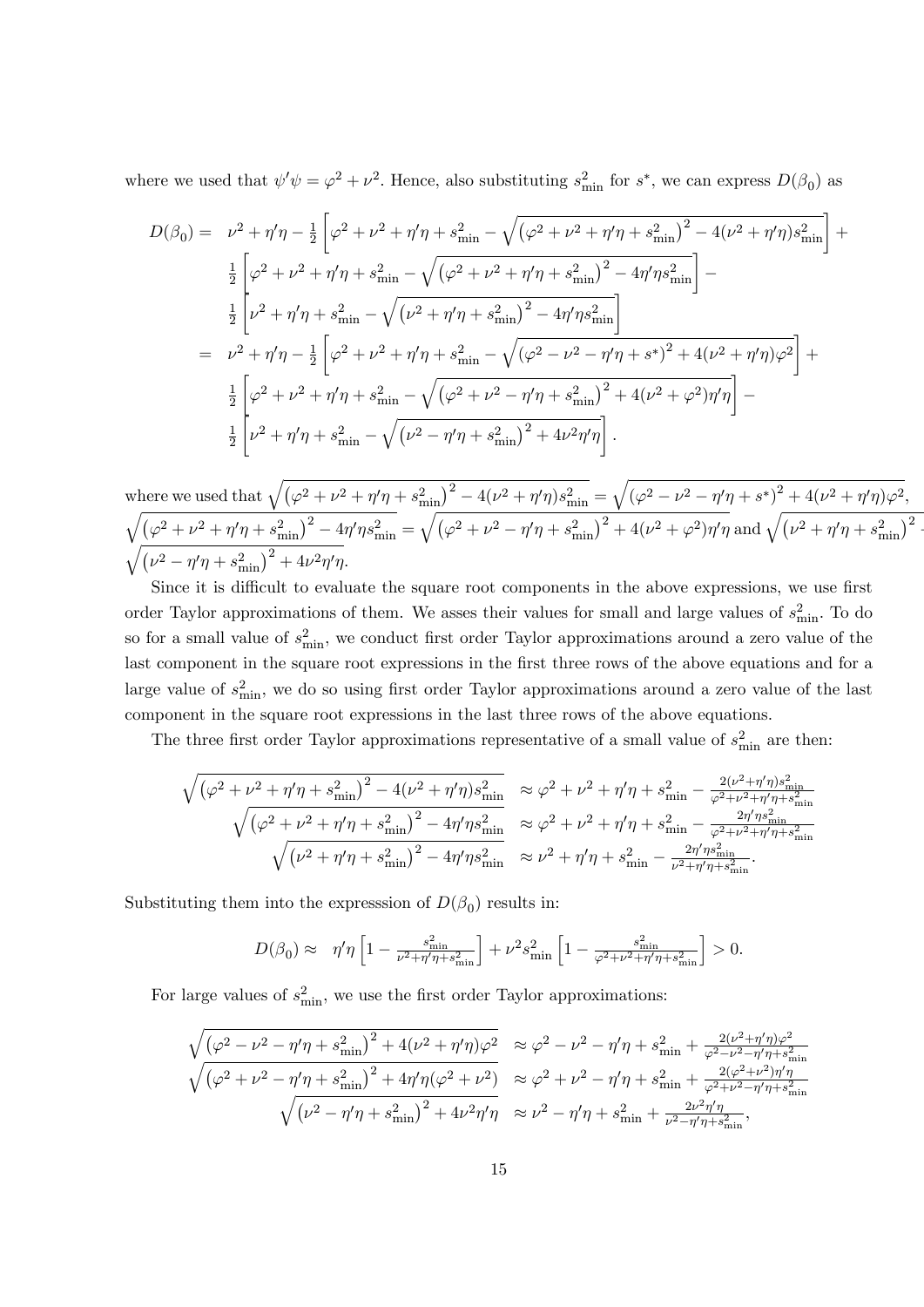so the expression for  $D(\beta_0)$  becomes:

$$
D(\beta_0) \approx \nu^2 \eta' \eta \left[ \frac{1}{\nu^2 - \eta' \eta + s_{\min}^2} - \frac{1}{\varphi^2 + \nu^2 - \eta' \eta + s_{\min}^2} \right] + \varphi^2 \eta' \eta \left[ \frac{1}{\varphi^2 - \nu^2 - \eta' \eta + s_{\min}^2} - \frac{1}{\varphi^2 + \nu^2 - \eta' \eta + s_{\min}^2} \right] + \frac{1}{\varphi^2 - \nu^2 - \eta' \eta + s_{\min}^2} \ge 0.
$$

The approximation error  $D(\beta_0)$  is thus non-negative for both settings.

 $s_{\text{max}}^2 = s^* > s_{\text{min}}^2$ . Since  $\mu_{\text{min}}$  exceeds  $\mu_{low}$ , substituting  $\mu_{low}$  for  $\mu_{\text{min}}$  results in a lower bound for  $D(\beta_0)$  :

$$
D(\beta_0) = AR_{up} - AR(\beta_0) + \mu_{min} - \frac{1}{2} \left[ \nu^2 + \eta' \eta + s_{min}^2 - \sqrt{(\nu^2 + \eta' \eta + s_{min}^2)^2 - 4 \eta' \eta s_{min}^2} \right]
$$
  
\n
$$
\geq AR_{up} - AR(\beta_0) + \mu_{low} - \frac{1}{2} \left[ \nu^2 + \eta' \eta + s_{min}^2 - \sqrt{(\nu^2 + \eta' \eta + s_{min}^2)^2 - 4 \eta' \eta s_{min}^2} \right].
$$

All of the above components now have closed form analytical expressions. We again use the two sets of first order Taylor approximations stated above to further simplify these expressions and we first do so for small values of  $s^*$  and  $s_{\min}^2$ :

$$
\begin{array}{lcl} \sqrt{\left(\varphi^2+\nu^2+\eta'\eta+s^*\right)^2-4(\nu^2+\eta'\eta)s^*} &\approx \varphi^2+\nu^2+\eta'\eta+s^*-\frac{2(\nu^2+\eta'\eta)s^*}{\varphi^2+\nu^2+\eta'\eta+s^*}\\ \sqrt{\left(\varphi^2+\nu^2+\eta'\eta+s^2_{\rm min}\right)^2-4\eta'\eta s^2_{\rm min}} &\approx \varphi^2+\nu^2+\eta'\eta+s^2_{\rm min}-\frac{2\eta'\eta s^2_{\rm min}}{\varphi^2+\nu^2+\eta'\eta+s^2_{\rm min}}\\ \sqrt{\left(\nu^2+\eta'\eta+s^2_{\rm min}\right)^2-4\eta'\eta s^2_{\rm min}} &\approx \nu^2+\eta'\eta+s^2_{\rm min}-\frac{2\eta'\eta s^2_{\rm min}}{\nu^2+\eta'\eta+s^2_{\rm min}}. \end{array}
$$

Combining, we obtain

$$
D(\beta_0) \geq \eta' \eta \left[ 1 - \frac{s^*}{\varphi^2 + \nu^2 + \eta' \eta + s^*} + s_{\min}^2 \left\{ \frac{1}{\varphi^2 + \nu^2 + \eta' \eta + s_{\min}^2} - \frac{1}{\nu^2 + \eta' \eta + s_{\min}^2} \right\} \right] + \frac{\nu^2 \left[ 1 - \frac{s^*}{\varphi^2 + \nu^2 + \eta' \eta + s^*} \right]}{\left( \eta' \eta + \nu^2 \right) \left[ \frac{\varphi^2 + \nu^2 + \eta' \eta}{\varphi^2 + \nu^2 + \eta' \eta + s^*} \right]} - \eta' \eta \frac{\varphi^2}{\varphi^2 + \nu^2 + \eta' \eta + s_{\min}^2} \frac{s_{\min}^2}{\nu^2 + \eta' \eta + s_{\min}^2}
$$

so a sufficient condition for  $D(\beta_0)$  to be non-negative is that

$$
\frac{\varphi^2 + \nu^2 + \eta'\eta}{\varphi^2 + \nu^2 + \eta'\eta + s^*} \geq \frac{\varphi^2}{\varphi^2 + \nu^2 + \eta'\eta + s_{\min}^2} \qquad \Leftrightarrow
$$
\n
$$
\frac{1}{1 + s^*/(\varphi^2 + \nu^2 + \eta'\eta)} \geq \frac{1}{1 + (\nu^2 + \eta'\eta + s_{\min}^2)/\varphi^2} \qquad \Leftrightarrow
$$
\n
$$
s^*/(\varphi^2 + \nu^2 + \eta'\eta) \leq (\nu^2 + \eta'\eta + s_{\min}^2)/\varphi^2 \qquad \Leftrightarrow
$$
\n
$$
s^* \leq (\nu^2 + \eta'\eta)\left(1 + \frac{\nu^2 + \eta'\eta}{\varphi^2}\right) + \frac{\nu^2 + \eta'\eta}{\varphi^2}s_{\min}^2.
$$

This upperbound does, however, not use that it is based on a lower bound for  $\mu_{\min}$  so when  $s^*$  $(\nu^2 + \eta' \eta) \left(1 + \frac{\nu^2 + \eta' \eta}{\mu^2}\right)$  $\varphi^2$  $\left(1+\frac{\nu^2+\eta'\eta}{\varphi^2}s_{\min}^2, s_{\max}^2=s^*>s_{\min}^2\right)$  so the lower bound isn't binding and  $\mu_{\min}$ exceeds the lower bound. To assess the magnitude of the difference between  $\mu_{\min}$  and  $\mu_{low}$ , we analyze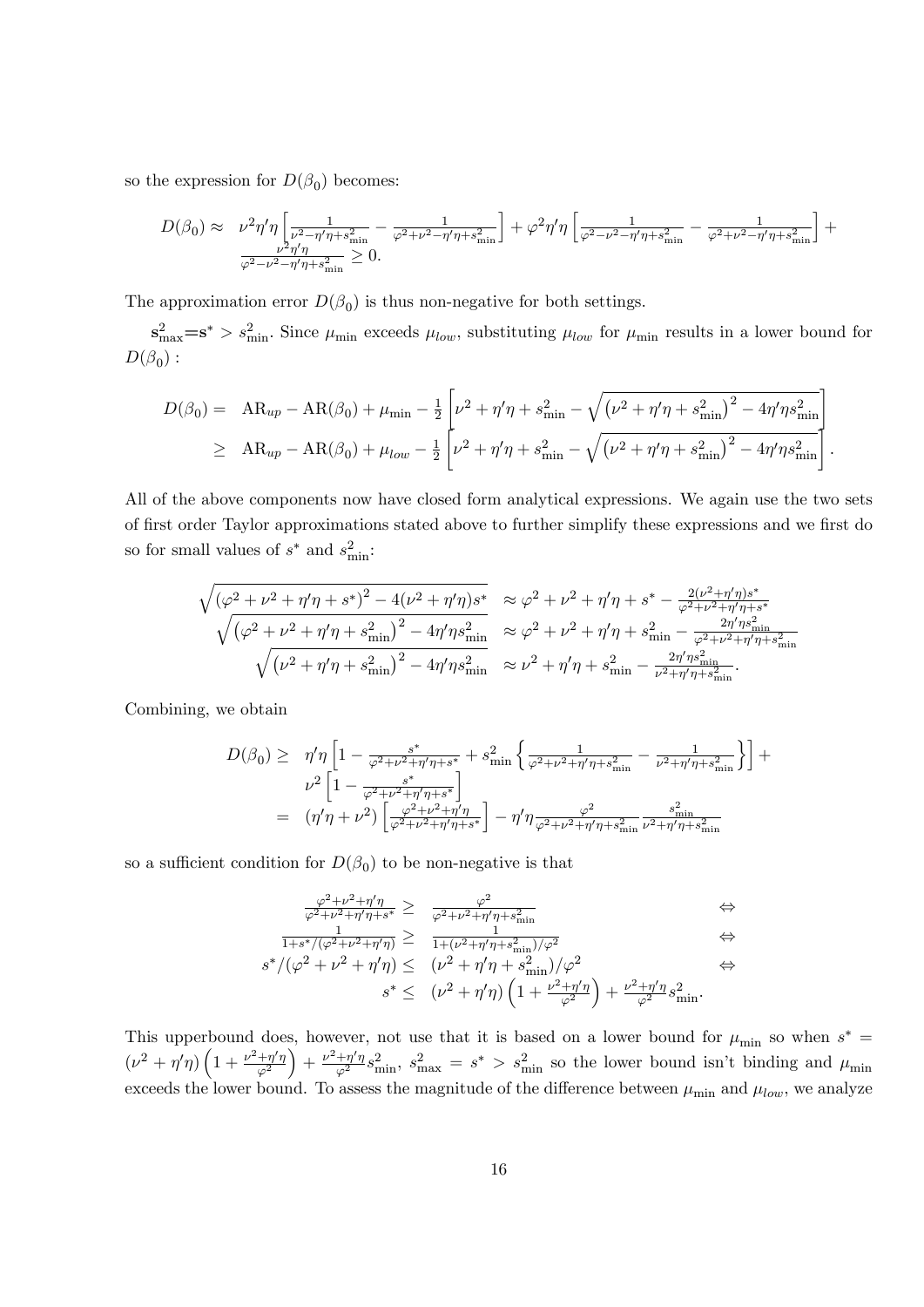the characteristic polynomial using  $s^* = s_{\text{max}}^2 = s_{\text{min}}^2 + h$ :

$$
(\mu - s_{\min}^2) \left[ (\mu^2 - \mu (\psi' \psi + \eta' \eta + s_{\min}^2) + \eta' \eta s_{\min}^2 \right] - h \left[ \mu^2 - \mu (\psi_1^2 + \eta' \eta) + s_{\min}^2 \eta' \eta \right] = 0.
$$

The above expression of the characteristic polynomial consists of the difference between two polynomials. The smallest root of the first of these two polynomials is the lower bound of the smallest root of the characteristic polynomial while the smallest root of the second polynomial is the upper bound of the smallest root of the characteristic polynomial. When  $h = 0$ , the first polynomial thus provides the smallest root of the characteristic polynomial while when  $h$  goes to infinity, the second polynomial provides the smallest root. For a non-zero value of  $h$ , the smallest root of the characteristic polynomial is thus a weighted combination of the two smallest roots of the different polynomials with weights roughly equal to  $\frac{|\mu_{\min} - s_{\min}^2|}{|\mu_{\min} - s_{\min}^2| + h}$  and  $\frac{h}{|\mu_{\min} - s_{\min}^2| + h}$ . When we use this for  $D(\beta_0)$ , we obtain

$$
D(\beta_0) \geq \left(\eta'\eta + \nu^2\right) \left[\frac{\varphi^2 + \nu^2 + \eta'\eta}{\varphi^2 + \nu^2 + \eta'\eta + s_{\min}^2 + h}\right] - \eta'\eta \frac{|\mu_{\min} - s_{\min}^2|}{|\mu_{\min} - s_{\min}^2| + h} \frac{\varphi^2}{\varphi^2 + \nu^2 + \eta'\eta + s_{\min}^2} \frac{s_{\min}^2}{\nu^2 + \eta'\eta + s_{\min}^2},
$$

so a sufficient condition for  $D(\beta_0)$  to be non-negative is that

$$
\frac{\varphi^2 + \nu^2 + \eta'\eta}{\varphi^2 + \nu^2 + \eta'\eta + s^*} \ge \frac{|\mu_{\min} - s_{\min}^2|}{|\mu_{\min} - s_{\min}^2| + h} \frac{\varphi^2}{\varphi^2 + \nu^2 + \eta'\eta + s_{\min}^2} \iff \iff
$$

$$
\frac{1}{1+s^*/(\varphi^2+\nu^2+\eta'\eta)} \geq \frac{1}{1+(h\varphi^2+(\vert\mu_{\min}-s_{\min}^2\vert+h)(\nu^2+\eta'\eta+s_{\min}^2)/(\varphi^2\vert\mu_{\min}-s_{\min}^2\vert)}) \qquad \Leftrightarrow
$$
  

$$
s^*/(\varphi^2+\nu^2+\eta'\eta) \leq (h\varphi^2+(\vert\mu_{\min}-s_{\min}^2\vert+h)(\nu^2+\eta'\eta+s_{\min}^2)/(\varphi^2\vert\mu_{\min}-s_{\min}^2\vert) \qquad \Leftrightarrow
$$

$$
*(\varphi^2 + \nu^2 + \eta'\eta) \leq (h\varphi^2 + (|\mu_{\min} - s_{\min}^2| + h)(\nu^2 + \eta'\eta + s_{\min}^2)/(\varphi^2|\mu_{\min} - s_{\min}^2|) \iff s_{\min}^2 + h \leq (1 + h(\varphi^2 + 1)/|\mu_{\min} - s_{\min}^2|)(\nu^2 + \eta'\eta + s_{\min}^2)(1 + (\nu^2 + \eta'\eta)/\varphi^2) \iff s_{\min}^2 + h \leq \left[s_{\min}^2 + h(\varphi^2 + 1)\frac{s_{\min}^2}{|\mu_{\min} - s_{\min}^2|}\right] (1 + (\nu^2 + \eta'\eta)/\varphi^2) + \iff
$$

$$
(1+h(\varphi^2+1)/|\mu_{\min}-s_{\min}^2|)(\nu^2+\eta'\eta)(1+(\nu^2+\eta'\eta)/\varphi^2)
$$

which always holds since  $\frac{s_{\min}^2}{|\mu_{\min} - s_{\min}^2|} \ge 1$  since  $\mu_{\min} \le s_{\min}^2$ . Hence, for small values of  $s^*$  and  $s_{\min}^2$ ,  $D(\beta_0)$  is non-negative.

For larger values of  $s^*$  and  $s_{\min}^2$ , we use the first order Taylor approximations:

$$
\begin{split} \frac{\sqrt{\left(\varphi^2-\nu^2-\eta'\eta+s^*\right)^2+4(\nu^2+\eta'\eta)\varphi^2}}{\sqrt{\left(\varphi^2+\nu^2-\eta'\eta+s^2_{\rm min}\right)^2+4\eta'\eta(\varphi^2+\nu^2)}} \quad &\approx \varphi^2-\nu^2-\eta'\eta+s^*+\frac{2(\nu^2+\eta'\eta)\varphi^2}{\varphi^2-\nu^2-\eta'\eta+s^*}\\ \sqrt{\left(\varphi^2+\nu^2-\eta'\eta+s^2_{\rm min}\right)^2+4\eta'\eta(\varphi^2+\nu^2)} \quad &\approx \varphi^2+\nu^2-\eta'\eta+s^2_{\rm min}+\frac{2(\varphi^2+\nu^2)\eta'\eta}{\varphi^2+\nu^2-\eta'\eta+s^2_{\rm min}}\\ \sqrt{\left(\nu^2-\eta'\eta+s^2_{\rm min}\right)^2+4\nu^2\eta'\eta} \quad &\approx \nu^2-\eta'\eta+s^2_{\rm min}+\frac{2\nu^2\eta'\eta}{\nu^2-\eta'\eta+s^2_{\rm min}}, \end{split}
$$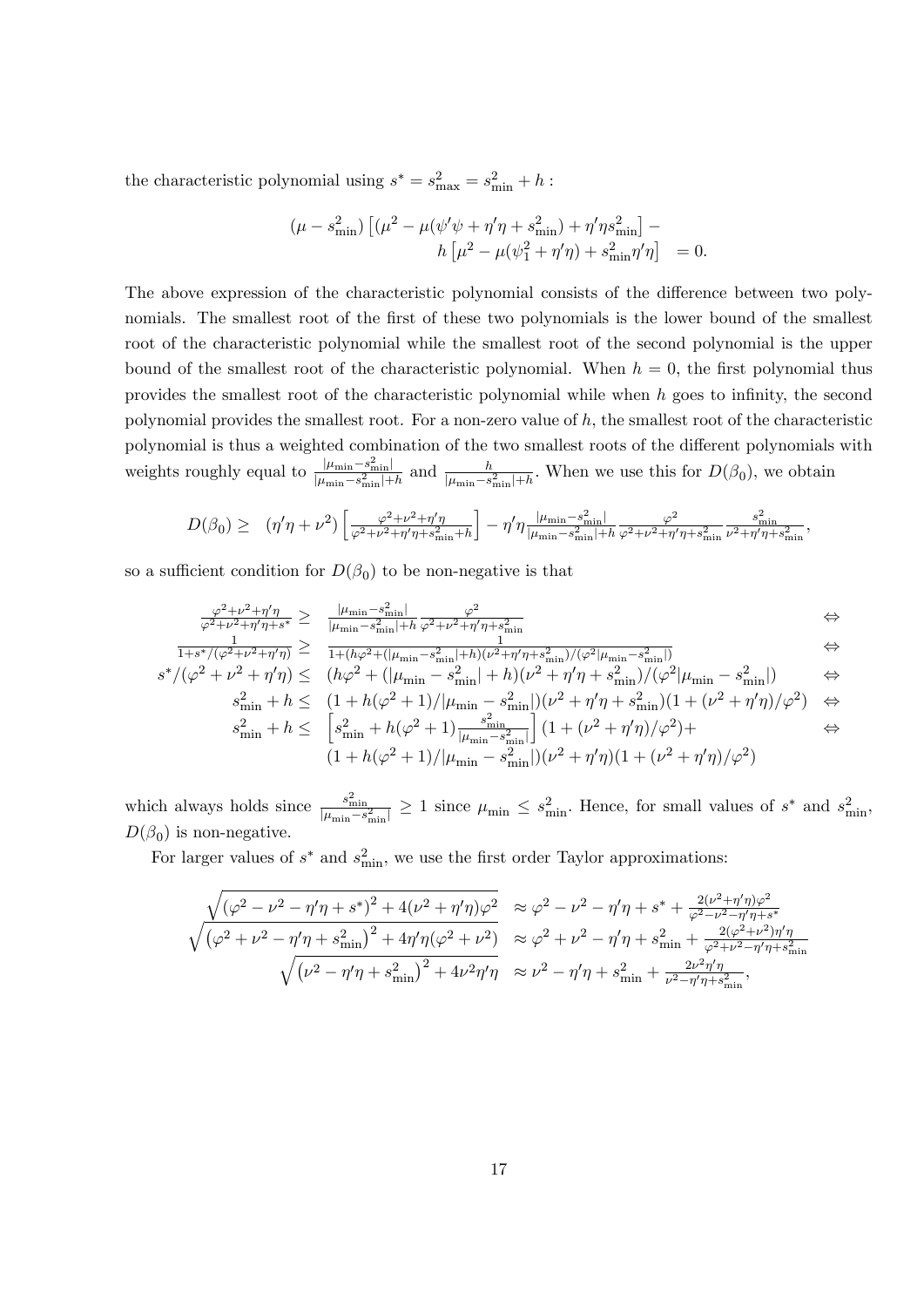to specify  $D(\beta_0)$  as

$$
D(\beta_0) \geq AR_{up} - AR(\beta_0) + \mu_{low} - \frac{1}{2} \left[ \nu^2 + \eta' \eta + s_{\min}^2 - \sqrt{(\nu^2 + \eta' \eta + s_{\min}^2)^2 - 4\eta' \eta s_{\min}^2} \right]
$$
  
\n
$$
\approx \nu^2 + \eta' \eta - \frac{1}{2} \left[ \varphi^2 + \nu^2 + \eta' \eta + s^* - \varphi^2 + \nu^2 + \eta' \eta - s^* - \frac{2(\nu^2 + \eta' \eta) \varphi^2}{\varphi^2 - \nu^2 - \eta' \eta + s^*} \right] +
$$
  
\n
$$
\frac{1}{2} \left[ \varphi^2 + \nu^2 + \eta' \eta + s_{\min}^2 - \varphi^2 - \nu^2 + \eta' \eta - s_{\min}^2 - \frac{2(\varphi^2 + \nu^2) \eta' \eta}{\varphi^2 + \nu^2 - \eta' \eta + s_{\min}^2} \right] -
$$
  
\n
$$
\frac{1}{2} \left[ \nu^2 + \eta' \eta + s_{\min}^2 - \nu^2 + \eta' \eta - s_{\min}^2 - \frac{2\nu^2 \eta' \eta}{\nu^2 - \eta' \eta + s_{\min}^2} \right]
$$
  
\n
$$
= \frac{(\nu^2 + \eta' \eta) \varphi^2}{\varphi^2 - \nu^2 - \eta' \eta + s^*} - \frac{(\varphi^2 + \nu^2) \eta' \eta}{\varphi^2 + \nu^2 - \eta' \eta + s_{\min}^2} + \frac{\nu^2 \eta' \eta}{\nu^2 - \eta' \eta + s_{\min}^2} - \frac{\nu^2}{\varphi^2 + \nu^2 - \eta' \eta + s_{\min}^2} \right] +
$$
  
\n
$$
= \eta' \eta \left[ \frac{\varphi^2}{\varphi^2 - \nu^2 - \eta' \eta + s^*} - \frac{\varphi^2}{\varphi^2 + \nu^2 - \eta' \eta + s_{\min}^2} + \frac{\nu^2}{\nu^2 - \eta' \eta + s_{\min}^2} - \frac{\nu^2}{\varphi^2 + \nu^2 - \eta' \eta + s_{\min}^2} \right] +
$$

Since both  $s^*$  and  $s_{\min}^2$  are reasonably large, all the elements in the above expression are small. When we further incorporate, as we did directly above that we can specify  $\mu_{\min}$  as a weighted combination of  $\mu_{low}$  and  $\mu_{up}$ , we obtain

$$
D(\beta_0) \approx AR_{up} - AR(\beta_0) + \frac{|\mu_{\min} - s_{\min}^2|}{|\mu_{\min} - s_{\min}^2| + h} \times \n\left\{ \mu_{low} - \frac{1}{2} \left[ \nu^2 + \eta' \eta + s_{\min}^2 - \sqrt{(\nu^2 + \eta' \eta + s_{\min}^2)^2 - 4 \eta' \eta s_{\min}^2} \right] \right\} \n\approx \nu^2 + \eta' \eta - \frac{1}{2} \left[ \varphi^2 + \nu^2 + \eta' \eta + s^* - \varphi^2 + \nu^2 + \eta' \eta - s^* - \frac{2(\nu^2 + \eta' \eta) \varphi^2}{\varphi^2 - \nu^2 - \eta' \eta + s^*} \right] + \n\frac{1}{2} \frac{|\mu_{\min} - s_{\min}^2|}{|\mu_{\min} - s_{\min}^2| + h} \left[ \varphi^2 + \nu^2 + \eta' \eta + s_{\min}^2 - \varphi^2 - \nu^2 + \eta' \eta - s_{\min}^2 - \frac{2(\varphi^2 + \nu^2) \eta' \eta}{\varphi^2 + \nu^2 - \eta' \eta + s_{\min}^2} \right] - \n\frac{1}{2} \frac{|\mu_{\min} - s_{\min}^2| + h}{|\mu_{\min} - s_{\min}^2| + h} \left[ \nu^2 + \eta' \eta + s_{\min}^2 - \nu^2 + \eta' \eta - s_{\min}^2 - \frac{2\nu^2 \eta' \eta}{\nu^2 - \eta' \eta + s_{\min}^2} \right] - \n= \frac{(\nu^2 + \eta' \eta) \varphi^2}{\varphi^2 - \nu^2 - \eta' \eta + s^*} - \frac{|\mu_{\min} - s_{\min}^2| + h}{|\mu_{\min} - s_{\min}^2| + h} \frac{(\varphi^2 + \nu^2) \eta' \eta}{\varphi^2 + \nu^2 - \eta' \eta + s_{\min}^2} + \frac{|\mu_{\min} - s_{\min}^2|}{|\mu_{\min} - s_{\min}^2| + h} \frac{\nu^2 \eta' \eta}{\varphi' \eta' \eta + s_{\min}^2} - \frac{\nu^2 \eta' \eta}{\varphi^2
$$

Except for the first difference in the above expression, all parts are non-negative. When we further decompose the first using,

$$
\begin{array}{l} \frac{1}{\varphi^2-\nu^2-\eta'\eta+s_{\min}^2+h}-\frac{|\mu_{\min}-s_{\min}^2|}{|\mu_{\min}-s_{\min}^2|+h}\frac{1}{\varphi^2+\nu^2-\eta'\eta+s_{\min}^2}=\frac{1}{(|\mu_{\min}-s_{\min}^2|+h)(\varphi^2-\nu^2-\eta'\eta+s^*)(\varphi^2+\nu^2-\eta'\eta+s_{\min}^2)}\\ \left[|\mu_{\min}-s_{\min}^2|\left[2\nu^2-h\right]+h(\varphi^2+\nu^2-\eta'\eta+s_{\min}^2)\right]\\ =\frac{1}{(|\mu_{\min}-s_{\min}^2|+h)(\varphi^2-\nu^2-\eta'\eta+s^*)(\varphi^2+\nu^2-\eta'\eta+s_{\min}^2)}\left[h(s_{\min}^2-|\mu_{\min}-s_{\min}^2|)+2|\mu_{\min}-s_{\min}^2|\nu^2+\\ h(\varphi^2+\nu^2-\eta'\eta)\right]\geq 0, \end{array}
$$

since  $s_{\min}^2 \ge |\mu_{\min} - s_{\min}^2|$ , since  $s_{\min}^2$  is assumed to be reasonably large while  $\mu_{\min}$  is bounded by  $\chi^2$ distributed random variables, we obtain that  $D(\beta_0) \geq 0$ .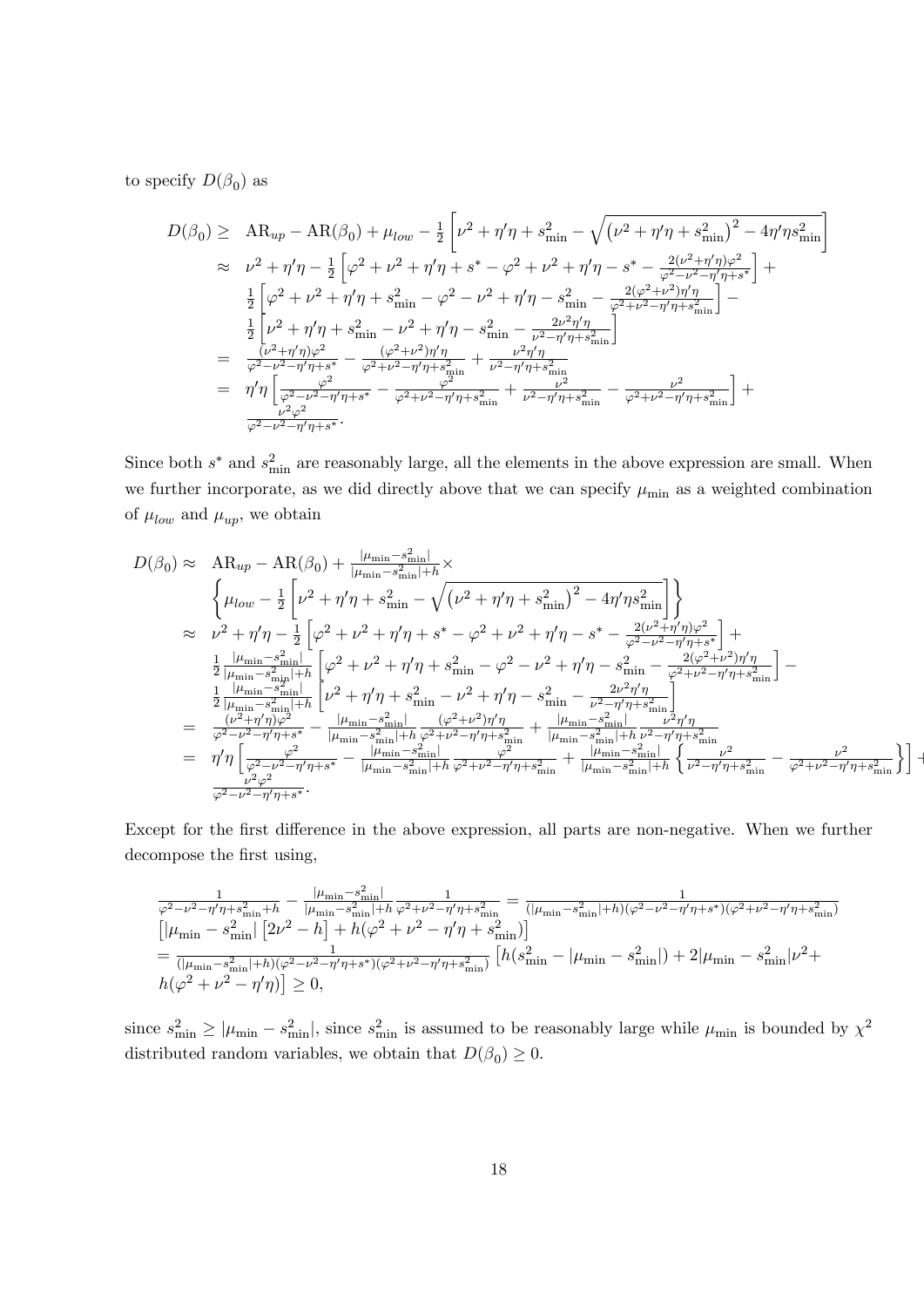Proof of Theorem 9. Using the SVD from the proof of Theorem 2, we can specify

$$
(\xi(\beta_0, \gamma_0) : \Theta(\beta_0, \gamma_0)) = \mathcal{U}(\psi : \mathcal{SV}') + (\mathcal{U}_{\perp} \eta : 0)
$$

so

$$
\left(\xi(\beta_0, \gamma_0) : \Theta(\beta_0, \gamma_0)\right)' \left(\xi(\beta_0, \gamma_0) : \Theta(\beta_0, \gamma_0)\right) = \mathcal{V}^* \mathcal{S}^* \mathcal{V}^{*'} + \left(\begin{array}{cc} \eta' \eta & 0 \\ 0 & 0 \end{array}\right),
$$

with  $S^* = diag(s_1^*, \ldots s_m^*)$ ,  $s_i^* = s_i^2 + \psi_i^2$ ,  $i = 1, \ldots, m; S^* =$  $\left(\begin{smallmatrix} s_{\max}^* \\ 0 \end{smallmatrix}\right)$  $\begin{array}{c} . & 0 \\ . & S \end{array}$  $\mathcal{S}_2^*$  $\setminus$  $s_{\text{max}}^* = s_{\text{max}}^2 + \psi_1^2,$  $S_2^* = diag(s_2^*, \ldots s_m^*), \; \mathcal{V}^{*\prime} = S^{*- \frac{1}{2}}(\psi \, \vdots \, S\mathcal{V}').$  We note that  $\mathcal{V}^*$  is not orthonormal but all of its rows

have length one. The quadratic form of  $(\xi(\beta_0, \gamma_0) : \Theta(\beta_0, \gamma_0))$  $\setminus'$  $\overline{\xi}(\overline{\beta}_0,\overline{\gamma}_0) \stackrel{\cdot}{:} \Theta(\overline{\beta}_0,\overline{\gamma}_0)$  $\setminus$ with respect to  $v_1^* = \begin{pmatrix} \psi_1 \\ \gamma_1 s_m \end{pmatrix}$  $\mathcal{V}_1s_{\max}$  $s_{\max}^{*-\frac{1}{2}}, \mathcal{V}^* = (v_1^*)$  $:\mathcal{V}_2^*$ , is now such that

$$
v_1^{*\prime}\left(\xi(\beta_0, \gamma_0) : \Theta(\beta_0, \gamma_0)\right)'\left(\xi(\beta_0, \gamma_0) : \Theta(\beta_0, \gamma_0)\right)v_1^*
$$
  
\n
$$
= v_1^{*\prime}\left[\mathcal{V}^*\mathcal{S}^*\mathcal{V}^{*\prime} + \begin{pmatrix} \eta'\eta & 0 \\ 0 & 0 \end{pmatrix}\right]v_1^*
$$
  
\n
$$
= s_{\max}^* + v_1^{*\prime}\mathcal{V}_2^*\mathcal{S}_2^*\mathcal{V}_2^{*\prime}v_1^* + v_1^{*\prime}\begin{pmatrix} \eta'\eta & 0 \\ 0 & 0 \end{pmatrix}v_1^*
$$
  
\n
$$
= s_{\max}^2 + \psi_1^2 + \frac{\psi_1^2}{s_{\max}^*}(\psi_2'\psi_2 + \eta'\eta)
$$
  
\n
$$
\geq s_{\max}^2 + \psi_1^2,
$$

with  $\psi = (\psi_1 : \psi_2')', \psi_1 : 1 \times 1$ . As a consequence, since  $\mu_{\max} \ge v_1^*$  $\sqrt{ }$  $\overline{\xi}(\overline{\beta}_0,\overline{\gamma}_0) \stackrel{\cdot}{:} \Theta(\overline{\beta}_0,\overline{\gamma}_0)$  $\setminus'$  $\overline{\xi}(\overline{\beta}_0,\overline{\gamma}_0) \stackrel{\cdot}{:} \Theta(\overline{\beta}_0,\overline{\gamma})$ we can specify the largest root  $\mu_{\max}$  as

$$
\mu_{\max} = s_{\max}^2 + \psi_1^2 + \tfrac{\psi_1^2}{s_{\max}^*} (\psi_2' \psi_2 + \eta' \eta) + h,
$$

with  $h \geq 0$ .

To assess the magnitude of h, we specify the function  $g(d)$ :

$$
g(d) = \begin{array}{c} \left(\frac{1}{-d}\right)'B\left(\frac{1}{-d}\right) \\ \left(\frac{1}{-d}\right)'\left(\frac{1}{-d}\right) \end{array}
$$

with

$$
B = \mathcal{V}^* \mathcal{S}^* \mathcal{V}^{*'} + \left( \begin{array}{cc} \eta' \eta & 0 \\ 0 & 0 \end{array} \right).
$$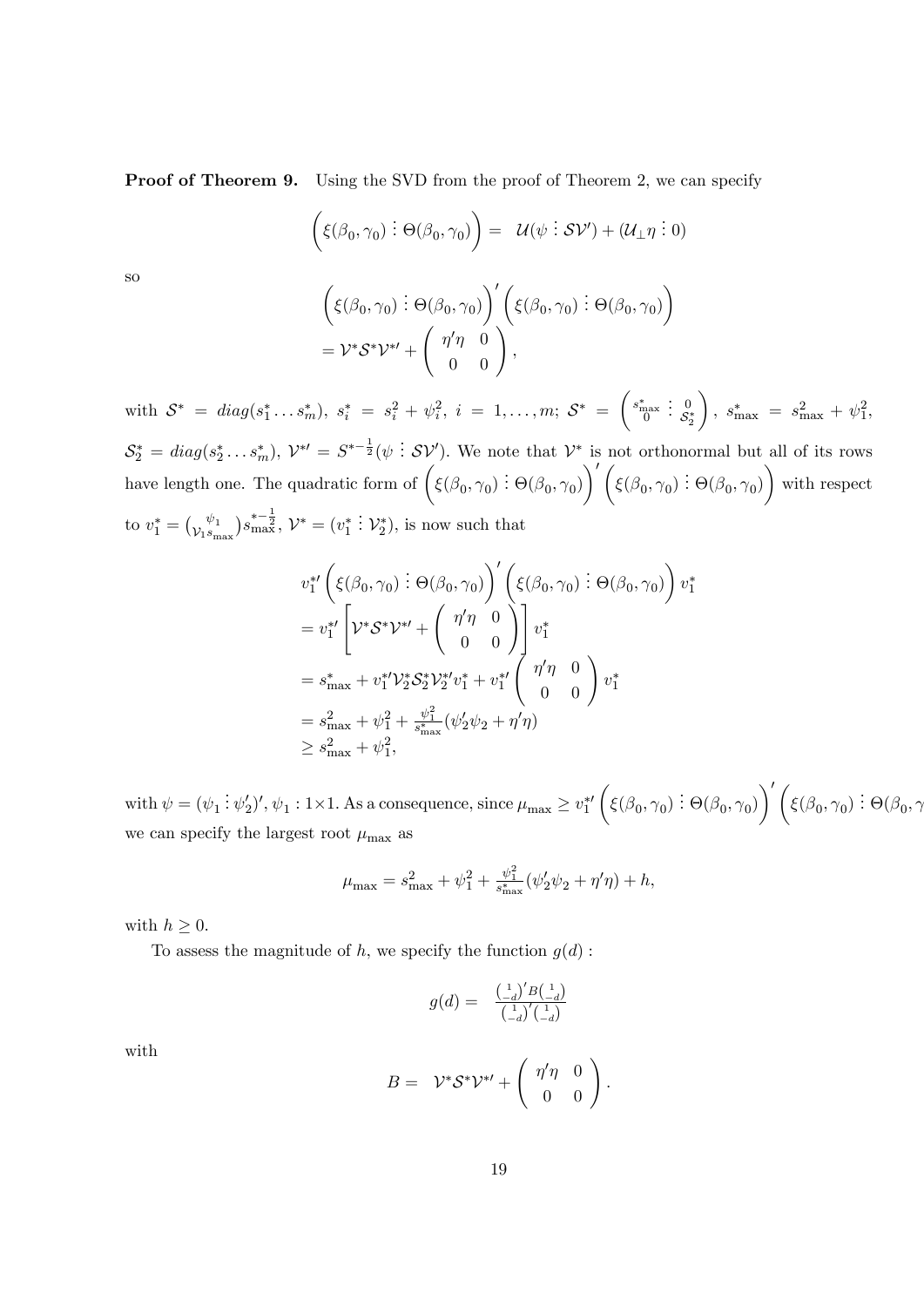We use  $\tilde{d} = -v_{21}^*/v_{11}^*$  with  $v_1^* = \begin{pmatrix} v_{11}^* \\ v_{21}^* \end{pmatrix}$  $=\bigg(\begin{smallmatrix} \psi_1 \ \psi_2 \end{smallmatrix}\bigg)$  $\mathcal{V}_1s_{\max}$  $s_{\max}^{*-\frac{1}{2}}$  so  $\left(\frac{1}{2}\right)$  $-d$  $_{0} = \left( \frac{1}{\nu_{\rm b}} \right)_{\rm s}$  $\mathcal{V}_1s_{\max}/\psi_1$  $\big).$ 

The largest root  $\mu_{\text{max}}$  can be specified as:

$$
\mu_{\max} = \max_d g(d).
$$

To assess the approximation error of using our lower bound for the largest root, we conduct a first order Taylor approximation:

$$
g(\hat{d}) = g(\tilde{d}) + \left(\frac{\partial g}{\partial d}\big|_{\tilde{d}}\right)'(\hat{d} - \tilde{d})
$$
  

$$
0 = \left(\frac{\partial g}{\partial d}\big|_{\hat{d}}\right) = \left(\frac{\partial g}{\partial d}\big|_{\tilde{d}}\right) + \left(\frac{\partial^2 g}{\partial d \partial d'}\big|_{\tilde{d}}\right)(\hat{d} - \tilde{d})
$$
  

$$
g(\hat{d}) = g(\tilde{d}) - \left(\frac{\partial g}{\partial d}\big|_{\tilde{d}}\right)' \left(\frac{\partial^2 g}{\partial d \partial d'}\big|_{\tilde{d}}\right)^{-1} \left(\frac{\partial g}{\partial d}\big|_{\tilde{d}}\right).
$$

The first and second order derivatives are such that

$$
\frac{\partial g}{\partial d} = 2 \left[ \frac{\binom{0}{-m} / B\binom{1}{-d}}{\binom{1}{-d} \binom{1}{-d}} - \frac{\binom{0}{-m} / \binom{1}{-d}}{\binom{1}{-d} \binom{1}{-d} \binom{1}{-d}} \frac{\binom{1}{-d} / \binom{1}{-d}}{\binom{1}{-d} \binom{1}{-d}} \right]
$$
\n
$$
\frac{\partial^2 g}{\partial d \partial d'} = 2 \left[ \frac{\binom{0}{-m} / B\binom{0}{-m}}{\binom{1}{-d} \binom{1}{-d}} - 2 \frac{\binom{0}{-m} / B\binom{1}{-d}}{\binom{1}{-d} \binom{1}{-d}} \frac{\binom{1}{-d} / \binom{1}{-m}}{\binom{1}{-d} \binom{1}{-d}} - \frac{\binom{0}{-m} / B\binom{1}{-d}}{\binom{1}{-d} \binom{1}{-d}} \frac{\binom{1}{-d} / B\binom{1}{-d}}{\binom{1}{-d} \binom{1}{-d}} - \frac{\binom{0}{-m} / \binom{0}{-m} \binom{1}{-d} \binom{1}{-d}}{\binom{1}{-d} \binom{1}{-d} \binom{1}{-d}} \frac{\binom{1}{-d} / B\binom{1}{-d}}{\binom{1}{-d} \binom{1}{-d}} \frac{\binom{1}{-d} / B\binom{1}{-d}}{\binom{1}{-d} \binom{1}{-d}} \frac{\binom{1}{-d} / \binom{1}{-d}}{\binom{1}{-d} \binom{1}{-d}} - 4 \frac{\binom{1}{-m} / \binom{1}{-m} \binom{1}{-m}}{\binom{1}{-d} \binom{1}{-d} \binom{1}{-d}} \frac{\binom{1}{-d} / \binom{1}{-d}}{\binom{1}{-d} \binom{1}{-d}} - P \binom{1}{-d}} \right]
$$
\n
$$
= \frac{1}{\binom{1}{-d} / \binom{1}{-d} \binom{0}{-m} / \binom{1}{-d} \binom{1}{-d}} - P \binom{1}{-d} \right] B \left[ M \
$$

We now use that  $\int_{\mathcal{V}_{1}S_{\text{max}}}$  $\mathcal{V}_1s_{\max}/\psi_1$  $\lambda$ 

B 1 d~ = 0 VS<sup>0</sup> . . . <sup>0</sup>SV<sup>0</sup> VSV<sup>0</sup> 1 V1smax= <sup>1</sup> + 0 0 . . . 0 0 1 V1smax= <sup>1</sup> = 0 +s 2 max+ 0 VS<sup>0</sup> +s 2maxV1= <sup>1</sup> 0 I<sup>m</sup> 0 B 1 d~ = (VS<sup>0</sup> + s 3 maxV1= <sup>1</sup> ) 0 I<sup>m</sup> 0 1 d~ = V1smax= <sup>1</sup> ( 1 d<sup>~</sup>)( <sup>1</sup> d~) 0 ( 1 d~) 0 ( 1 d~) = ( 1 V1smax= 1 )( <sup>1</sup> V1s1= 1 ) 0 1+s 2max= <sup>2</sup> 1 = ( 1 V1smax )( <sup>1</sup> V1smax ) 0 s 2max+ 2 1 ( . . . SV<sup>0</sup> ) Im+1 ( 1 d<sup>~</sup>)( <sup>1</sup> d~) 0 ( 1 d~) 0 ( 1 d~) = 0 2 (1 2 1 s 2max+ <sup>2</sup> 1 ) . . . 0 sminv 0 1 2 1s1v 0 1 s 2max+ <sup>2</sup> 1 ! ( . . . SV<sup>0</sup> ) ( 1 d<sup>~</sup>)( <sup>1</sup> d~) 0 ( 1 d~) 0 ( 1 d~) = 1 <sup>2</sup> <sup>2</sup> 1 s 2max+ <sup>2</sup> 1 . . . smaxv 0 1 1 2smaxv 0 1 s 2max+ <sup>2</sup> 1 !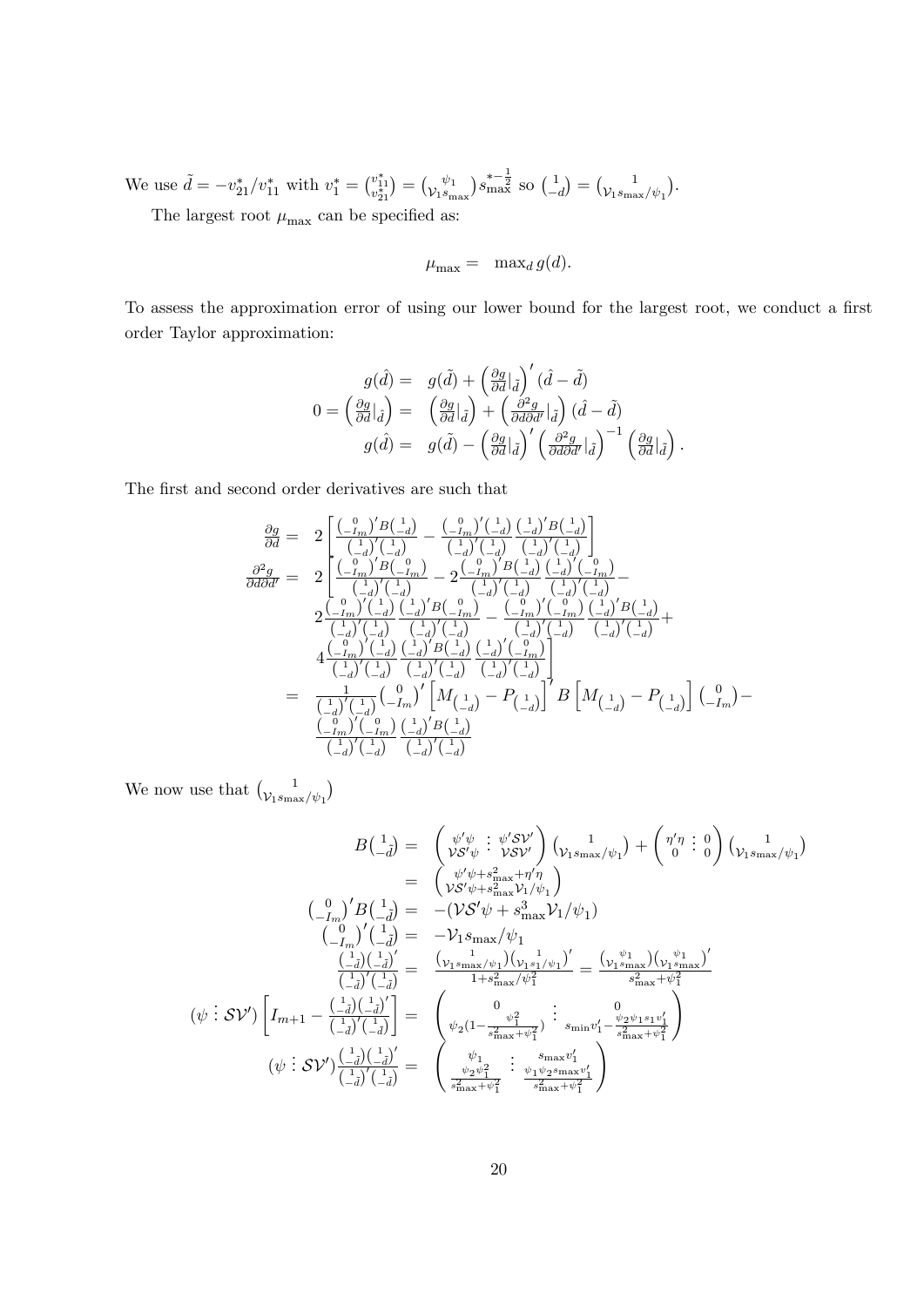$$
\begin{array}{llll} &{\binom{0}{-I_m}}' M_{\left(\begin{array}{c}1\\-I_m\end{array}\right)} V^* \mathcal{S}^* \mathcal{V}^{*H} M_{\left(\begin{array}{c}1\\-I_m\end{array}\right)} \left(\begin{array}{c}0\\-I_m\end{array}\right) V^* \mathcal{S}^* V^{*H} P_{\left(\begin{array}{c}1\\-I_m\end{array}\right)} \left(\begin{array}{c}0\\-I_m\end{array}\right) V^* \mathcal{S}^* V^{*H} P_{\left(\begin{array}{c}1\\-I_m\end{array}\right)} \left(\begin{array}{c}0\\-I_m\end{array}\right) V^* \mathcal{S}^* V^{*H} P_{\left(\begin{array}{c}1\\-I_m\end{array}\right)} \left(\begin{array}{c}0\\-I_m\end{array}\right) V^* \mathcal{S}^* V^{*H} P_{\left(\begin{array}{c}1\\-I_m\end{array}\right)} \left(\begin{array}{c}0\\-I_m\end{array}\right) V^* \mathcal{S}^* V^{*H} P_{\left(\begin{array}{c}1\\-I_m\end{array}\right)} \left(\begin{array}{c}0\\-I_m\end{array}\right) V^* \mathcal{S}^* V^{*H} P_{\left(\begin{array}{c}1\\-I_m\end{array}\right)} \left(\begin{array}{c}0\\-I_m\end{array}\right) V^* \mathcal{S}^* W^{*H} P_{\left(\begin{array}{c}1\\-I_m\end{array}\right)} \left(\begin{array}{c}0\\-I_m\end{array}\right) V^* \mathcal{S}^* W^{*H} P_{\left(\begin{array}{c}1\\-I_m\end{array}\right)} \left(\begin{array}{c}0\\-I_m\end{array}\right) V^* \left(\begin{array}{c}0\\-I_m\end{array}\right) W^* \left(\begin{array}{c}0\\-I_m\end{array}\right) V^* \left(\begin{array}{c}0\\-I_m\end{array}\right) V^* \left(\begin{array}{c}0\\-I_m\end{array}\right) V^* \left(\begin{array}{c}0\\-I_m\end{array}\right) V^* \left(\begin{array}{c}0\\-I_m\end{array}\right) V^* \left(\begin{array}{c}0\\-I_m\end{array}\right) V^* \
$$

Since

$$
\frac{\binom{0}{-I_m}\binom{0}{-I_m}\binom{1}{-I_m}\binom{1}{-I_m}\binom{1}{-I_m}}{\binom{1}{-I_m}\binom{1}{-I_m}} = \left[ \psi_1^2 + s_{\max}^2 + \frac{\psi_1^2}{\psi_1^2 + s_{\max}^2} (\psi_2'\psi_2 + \eta'\eta) \right] \frac{\psi_1^2}{s_{\max}^2 + \psi_1^2} I_m
$$
\n
$$
= \psi_1^2 I_m + \left( \frac{\psi_1^2}{\psi_1^2 + s_{\max}^2} \right)^2 (\psi_2'\psi_2 + \eta'\eta) I_m
$$
\n
$$
= (\psi_1^2 + \left( \frac{\psi_1^2}{\psi_1^2 + s_{\max}^2} \right)^2 (\psi_2'\psi_2 + \eta'\eta)) (v_1v_1' + v_2v_2')
$$

and

$$
\begin{aligned} \frac{1}{\binom{1}{-d}\binom{1}{-d}} \binom{0}{-I_m}^{\prime} \left[ M_{\left( \begin{matrix} 1 \\ -d \end{matrix} \right)} - P_{\left( \begin{matrix} 1 \\ -d \end{matrix} \right)} \right]' B \left[ M_{\left( \begin{matrix} 1 \\ -d \end{matrix} \right)} - P_{\left( \begin{matrix} 1 \\ -d \end{matrix} \right)} \right] \binom{0}{-I_m} = \\ \frac{\psi_1^2}{s_{\max}^2 + \psi_1^2} \left[ \left( v_2 s_{\min} - 2 v_1 \frac{\psi_1 \psi_2 s_{\max}}{s_{\max}^2 + \psi_1^2} \right) \left( v_2 s_{\min} - 2 v_1 \frac{\psi_1 \psi_2 s_{\max}}{s_{\max}^2 + \psi_1^2} \right)' + v_1 v_1^\prime s_{\max}^2 \right] = \\ v_1 v_1^\prime \psi_1^2 \left( 1 - \frac{\psi_1^2}{s_{\max}^2 + \psi_1^2} \right) + \frac{\psi_1^2}{s_{\max}^2 + \psi_1^2} \left[ \left( v_2 s_{\min} - 2 v_1 \frac{\psi_1 \psi_2 s_{\max}}{s_{\max}^2 + \psi_1^2} \right) \left( v_2 s_{\min} - 2 v_1 \frac{\psi_1 \psi_2 s_{\max}}{s_{\max}^2 + \psi_1^2} \right)' \right] \end{aligned}
$$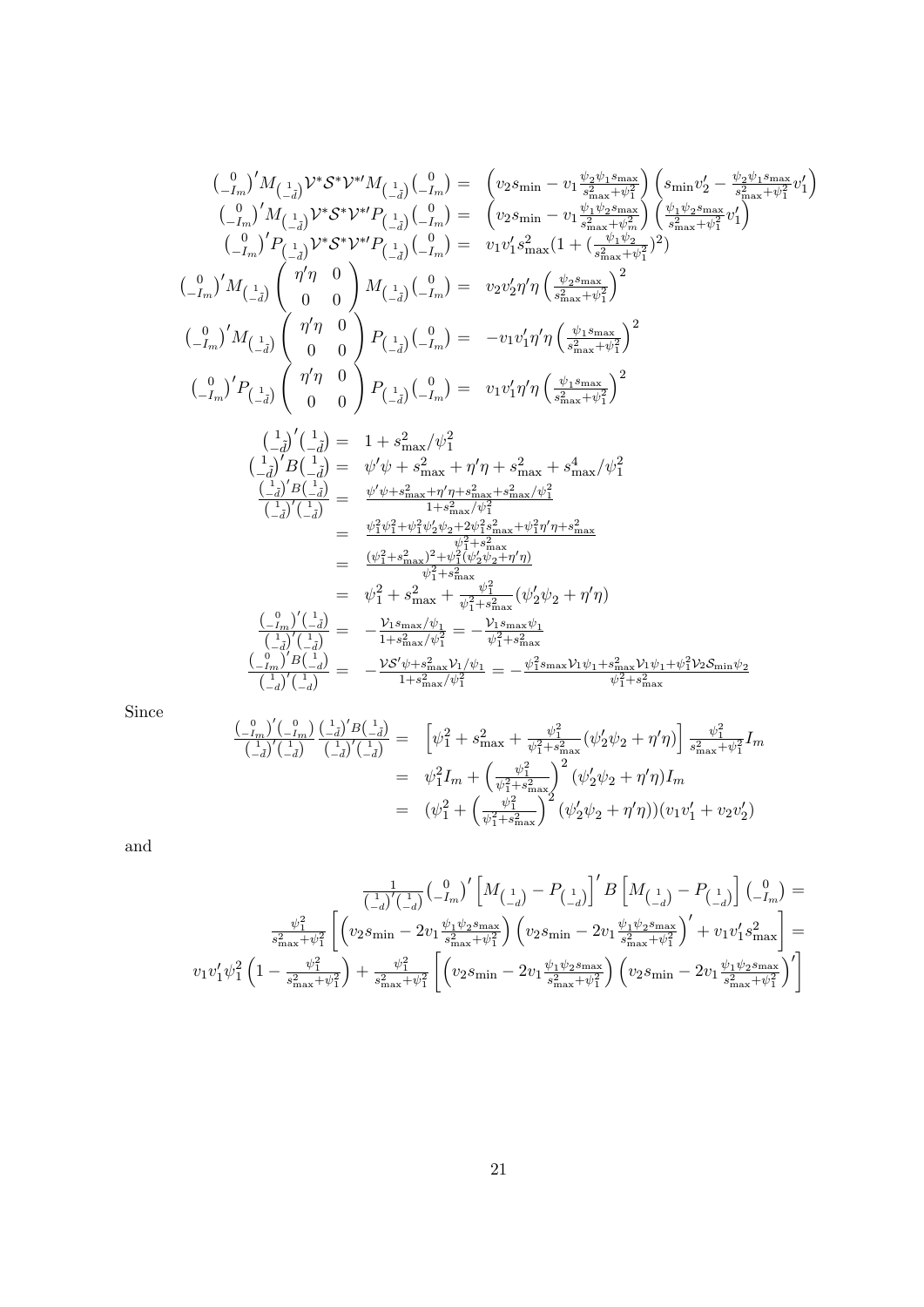we then obtain for the second order derivative that

$$
\begin{array}{lll} \frac{\partial^2 g}{\partial d \partial d'}|_{\tilde{d}}=&\frac{1}{\left(\frac{1}{-d}\right)' \left(\frac{1}{-d}\right)} \left(\frac{0}{-I_m}\right)' \left[M_{\left(\frac{1}{-d}\right)}-P_{\left(\frac{1}{-d}\right)}\right]'B\left[M_{\left(\frac{1}{-d}\right)}-P_{\left(\frac{1}{-d}\right)}\right]\left(\frac{0}{-I_m}\right)- \\ &\frac{\left(\frac{0}{-I_m}\right)' \left(\frac{0}{-I_m}\right)}{\left(\frac{1}{-d}\right)' \left(\frac{1}{-d}\right)} \left(\frac{1}{-d}\right)' \left(\frac{1}{-d}\right) \\ =&\ v_1 v_1' \left(\frac{\psi_1^2}{s_{\max}^2+\psi_1^2}\right) \left[-1+\left(\frac{\psi_1^2}{\psi_1^2+s_{\max}^2}\right)\left(\psi_2'\psi_2+\eta'\eta\right)\right] +v_2 v_2' (\psi_1^2+\left(\frac{\psi_1^2}{\psi_1^2+s_{\max}^2}\right)^2 \left(\psi_2'\psi_2+\eta'\eta\right)\right)+ \\ &\frac{\psi_1^2}{s_{\max}^2+\psi_1^2} \left[\left(v_2 s_{\min}-2v_1\frac{\psi_1\psi_2 s_{\max}}{s_{\max}^2+\psi_1^2}\right)\left(v_2 s_{\min}-2v_1\frac{\psi_1\psi_2 s_{\max}}{s_{\max}^2+\psi_2^2}\right)'\right], \end{array}
$$

where we used that  $I_m - v_1v_1' = M_{v_1v_1'} = P_{v_2v_2'} = v_2v_2'$ . While for the first order derivative, we have that

$$
\begin{array}{lll} \frac{\partial g}{\partial d}\big|_{\tilde{d}}=&2\left[-\frac{\psi_{1}^{2}s_{\max}\mathcal{V}_{1}\psi_{1}+s_{\max}^{3}\mathcal{V}_{1}\psi_{1}+\psi_{1}^{2}\mathcal{V}_{2}\mathcal{S}_{\min}\psi_{1}}{\psi_{1}^{2}+s_{\max}^{2}}+\frac{\mathcal{V}_{1}s_{1}\psi_{1}}{\psi_{1}^{2}+s_{\max}^{2}}\big(\psi_{1}^{2}+s_{\max}^{2}+\frac{\psi_{1}^{2}}{\psi_{1}^{2}+s_{\max}^{2}}\big(\psi_{2}^{\prime}\psi_{2}+\eta^{\prime}\eta\big)\big)\right]\\=&\frac{2}{\psi_{1}^{2}+s_{\max}^{2}}\left[-\psi_{1}^{2}\mathcal{V}_{2}\mathcal{S}_{\min}\psi_{2}+\mathcal{V}_{1}s_{\max}\psi_{1}\frac{\psi_{1}^{2}}{\psi_{1}^{2}+s_{\max}^{2}}\big(\psi_{2}^{\prime}\psi_{2}+\eta^{\prime}\eta\big)\big)\right].\end{array}
$$

To assess the magnitude of the error of approximating  $g(\hat{d})$  by  $g(\tilde{d})$ , we note that the first order derivative,  $\frac{\partial g}{\partial d}|_{\tilde{d}}$ , is of the order  $\frac{\psi_1^2 s_{\text{max}}}{(\psi_1^2 + s_{\text{max}}^2)}$  $\frac{\psi_1^2 s_{\max}}{(\psi_1^2 + s_{\max}^2)^2} (\psi_2' \psi_2 + \eta' \eta)$  (=  $O(s_{\max}^{-3}(\psi_2' \psi_2 + \eta' \eta))$ ) in the direction of  $v_1$  while it is of the order  $\frac{s_{\min}}{\psi_1^2 + s_{\max}^2}$  (=  $O(s_{\min} s_{\max}^{-2})$ ) in the direction of  $v_2$ . The second order derivative,  $\frac{\partial^2 g}{\partial d \partial d'}|_{\tilde{d}}$ , is of the order  $\frac{\psi_1^2}{s_{\text{max}}^2 + \psi_1^2}$  (=  $O(s_{\text{max}}^{-2})$ ) in the direction of  $v_1v_1'$  while it is of the order  $O(1)$  in the direction of  $v_2v_2'$ . Combining this implies that the error of approximating  $g(\hat{d})$  by  $g(\tilde{d})$ ,  $\left(\frac{\partial g}{\partial d}\Big|_{\tilde{d}}\right)$  $\langle \left| \int' \left( \frac{\partial^2 g}{\partial d\partial d'} \right|_{\tilde{d}} \right|$  $\left(\frac{\partial g}{\partial d}\right|_{\tilde{d}}$  $\bigg),$ is of the order  $\max(O(s_{\text{max}}^{-4}(\psi_2'\psi_2 + \eta'\eta)^2, s_{\text{min}}^2 s_{\text{max}}^{-4})).$ 

Theorem  $9^*$ . When m exceeds two:

$$
\sum_{i=1}^{r} \mu_i \ge \sum_{i=1}^{r} s_i^2 + \psi_i^2,
$$

with  $\mu_1 \ge \mu_2 \ge \ldots \ge \mu_r$ , the largest r characteristic roots of (10) and  $s_1^2 \ge s_2^2 \ge \ldots \ge s_r^2$  the largest r eigenvalues of  $\Theta(\beta_0, \gamma_0)'\Theta(\beta_0, \gamma_0)$ .

Proof. Using that

$$
(\xi(\beta_0, \gamma_0) : \Theta(\beta_0, \gamma_0)) = \mathcal{U}(\psi : \mathcal{SV}') + (\mathcal{U}_{\perp} \eta : 0)
$$

so

$$
\begin{aligned} &\left(\xi(\beta_0,\gamma_0):\Theta(\beta_0,\gamma_0)\right)'\left(\xi(\beta_0,\gamma_0):\Theta(\beta_0,\gamma_0)\right) \\ &= \mathcal{V}^*\mathcal{S}^*\mathcal{V}^{*\prime} + \left(\begin{array}{cc} \eta'\eta & 0 \\ 0 & 0 \end{array}\right), \end{aligned}
$$

with  $S^* = diag(s_1^* \ldots s_m^*)$ ,  $s_i^* = s_i^2 + \psi_i^2$ ,  $i = 1, \ldots, m; S^* =$  $\Big( \begin{smallmatrix} \mathcal{S}_1^* \\ 0 \end{smallmatrix}$  $\begin{array}{c} . & 0 \\ . & s \end{array}$  $\mathcal{S}_2^*$  $\setminus$  $S_1^* = diag(s_1^*, \ldots s_r^*), S_2^* =$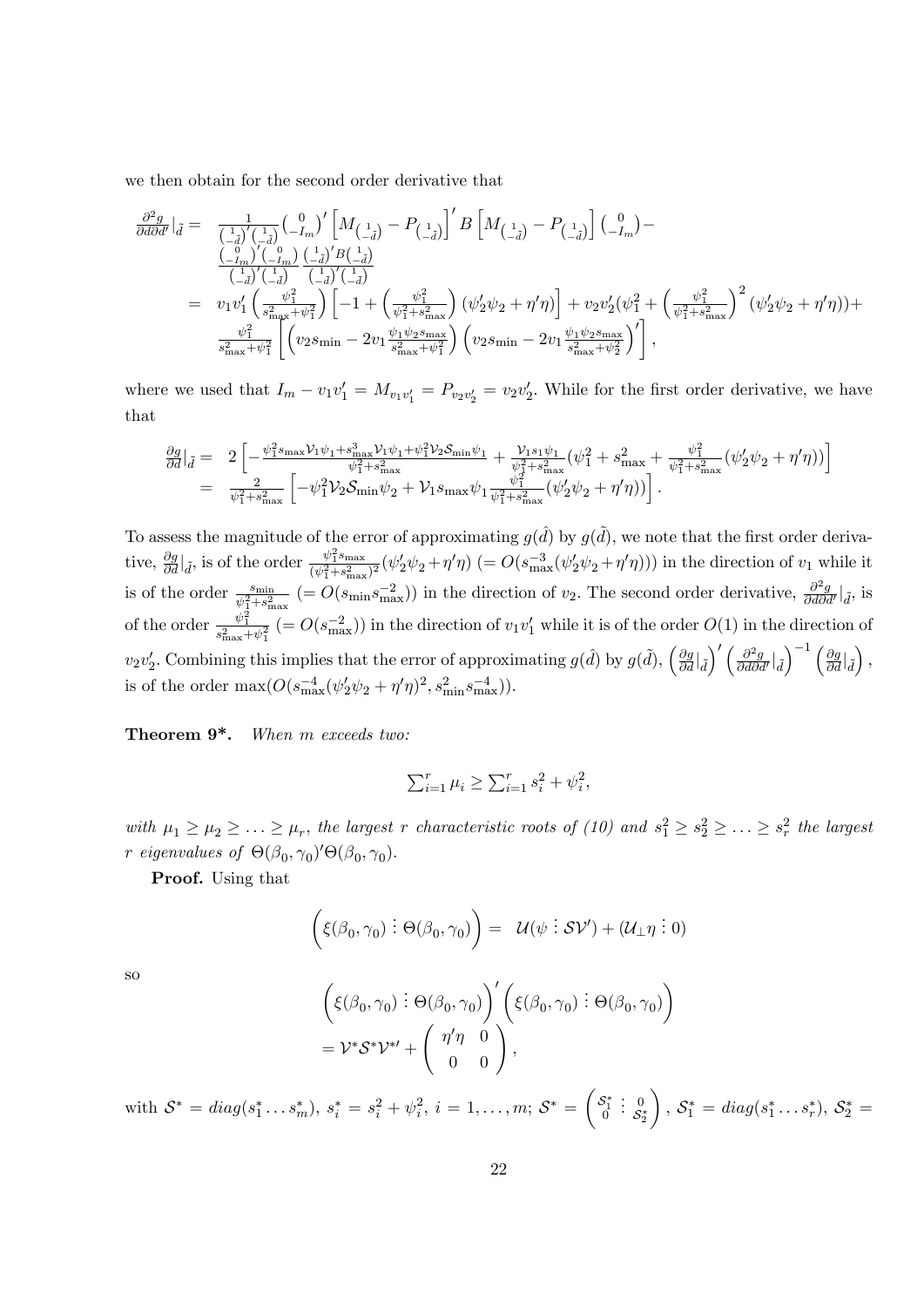$diag(s_{r+1}^*, \ldots s_m^*), \mathcal{V}^{*\prime} = S^{*- \frac{1}{2}}(\psi \, \vdots \, S\mathcal{V}').$  We note that  $\mathcal{V}^*$  is not orthonormal but all of its rows have length one. The trace of the quadratic form of  $(\xi(\beta_0, \gamma_0) : \Theta(\beta_0, \gamma_0))$  $\setminus'$  $\overline{\xi}(\beta_0,\gamma_0) \stackrel{\cdot}{:} \Theta(\beta_0,\gamma_0)$  $\setminus$ with respect to  $\mathcal{V}_1^* = \begin{pmatrix} \psi_1' \\ \mathcal{V}_1 \mathcal{S}_1 \end{pmatrix}$  $(S_1^{*-\frac{1}{2}}, \psi = (\psi_1')$ :  $\psi'_2$ ),  $\psi_1 : r \times 1$ ,  $\mathcal{V}^* = (\mathcal{V}_1^*)$ :  $\mathcal{V}_2^*$ ), and scaled by  $A = (\mathcal{V}_1^{*\prime} \mathcal{V}_1^*)^{-\frac{1}{2}}$ , is now such that

$$
tr(A'V_{1}^{*\prime}\left(\xi(\beta_{0},\gamma_{0}):\Theta(\beta_{0},\gamma_{0})\right)'\left(\xi(\beta_{0},\gamma_{0}):\Theta(\beta_{0},\gamma_{0})\right)V_{1}^{*}A\right)
$$
\n
$$
= tr\left[A'V_{1}^{*\prime}V^{*}S^{*}V^{*\prime}V_{1}^{*}A + A'V_{1}^{*\prime}\left(\begin{array}{c} \eta'\eta & 0\\ 0 & 0 \end{array}\right)V_{1}^{*}A\right]
$$
\n
$$
= tr\left[A'V_{1}^{*\prime}V_{1}^{*}S_{1}^{*}V_{1}^{*\prime}V_{1}^{*}A\right] + tr\left[A'V_{1}^{*\prime}V_{2}^{*}S_{2}^{*}V_{2}^{*\prime}V_{1}^{*}A\right] + tr\left[A'V_{1}^{*\prime}\left(\begin{array}{c} \eta'\eta & 0\\ 0 & 0 \end{array}\right)V_{1}^{*}A\right]
$$
\n
$$
= tr\left[V_{1}^{*\prime}V_{1}^{*}S_{1}^{*}V_{1}^{*\prime}V_{1}^{*}AA'\right] + tr\left[A'V_{1}^{*\prime}V_{2}^{*}S^{*}V_{2}^{*\prime}V_{1}^{*}A\right] + tr\left[A'V_{1}^{*\prime}\left(\begin{array}{c} \eta'\eta & 0\\ 0 & 0 \end{array}\right)V_{1}^{*}A\right]
$$
\n
$$
= tr\left[V_{1}^{*\prime}V_{1}^{*}S_{1}^{*}\right] + tr\left[A'V_{1}^{*\prime}V_{2}^{*}S^{*}V_{2}^{*\prime}V_{1}^{*}A\right] + tr\left[A'V_{1}^{*\prime}\left(\begin{array}{c} \eta'\eta & 0\\ 0 & 0 \end{array}\right)V_{1}^{*}A\right]
$$
\n
$$
= tr\left[S_{1}^{*- \frac{1}{2}}(V_{1}^{*\prime}_{1})\left(V_{1}^{*\prime}_{1})S_{1}^{*- \frac{1}{2}}S_{1}^{*}\right] + tr\left[A'V_{1}^{*\prime}V_{2}^{*}S^{*}V_{2}^{*\prime}V_{1}^{*}A\right] + tr\left[A'V_{1}^{*\prime}\left(\begin{array}{c} \eta'\eta & 0\\ 0 & 0
$$

As a consequence, since  $\sum_{i=1}^{r} \mu_i \ge tr(A' \mathcal{V}_1^{*})$  $\sqrt{ }$  $\overline{\xi}(\beta_0,\gamma_0) \stackrel{\cdot}{:} \Theta(\beta_0,\gamma_0)$  $\setminus'$  $\overline{\xi}(\beta_0,\gamma_0):\Theta(\beta_0,\gamma_0)$  $\setminus$  $V_1^*A)$  :  $\sum_{i=1}^r \mu_i \geq \sum_{i=1}^r s_i^2 + \psi_i^2.$ 

 $\blacksquare$ 

**Proof of Theorem 10.** Theorem 9 states a bound on  $\mu_{\text{max}}$  while Lemma 1 states a bound on the subset AR statistic. Upon combining, we then obtain that:

$$
\tilde{s}_{\min}^2 = s_{\min}^2 + g,
$$

with

$$
g = \psi_2' \psi_2 - \nu' \nu + \frac{\varphi^2}{\varphi^2 + {(\frac{Imw}{0})}' \Theta(\beta_0, \gamma_0)' \Theta(\beta_0, \gamma_0) {(\frac{Imw}{0})}'} (\eta' \eta + \nu' \nu) - \frac{\psi_1^2}{s_{\max}^*} (\psi_2' \psi_2 + \eta' \eta) - h + e,
$$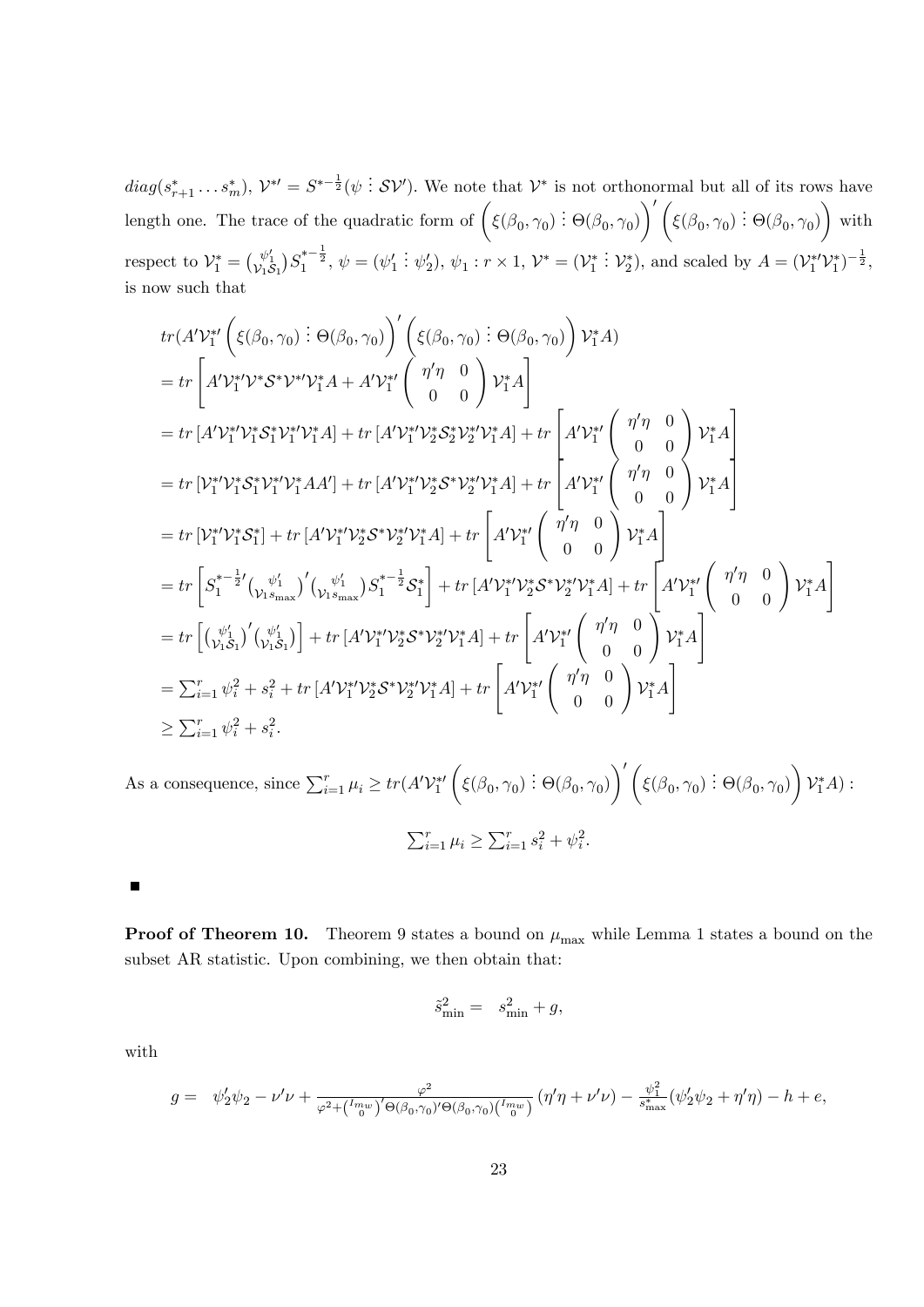The approximation error g consists of four  $\chi^2(1)$  distributed random variables multiplied by weights which are all basically less than one. The six covariances of these standard normal random variables that constitute the  $\chi^2(1)$  random variables are:

$$
cov(\psi_2, \nu) = \frac{\binom{0}{I_{m_X}}'\nu_1/s_{\max}}{\sqrt{\left(\binom{0}{I_{m_X}}'\nu_1/s_{\max}\right)^2 + \left(\binom{0}{I_{m_X}}'\nu_2/s_{\min}\right)^2}}
$$
 : large when  $\binom{0}{I_{m_X}}$  is spanned by  $\nu_1$   
\n
$$
cov(\psi_1, \nu) = \frac{\binom{0}{I_{m_X}}'\nu_1/s_{\max}}{\sqrt{\left(\binom{0}{I_{m_X}}'\nu_1/s_{\max}\right)^2 + \left(\binom{0}{I_{m_X}}'\nu_2/s_{\min}\right)^2}}
$$
 : large when  $\binom{0}{I_{m_X}}$  is spanned by  $\nu_2$   
\n
$$
cov(\psi_2, \varphi) = \frac{\binom{I_{m_W}}{\nu_1}\nu_1 s_{\max}}{\sqrt{\left(\binom{I_{m_W}}{\nu}\nu_1 s_{\max}\right)^2 + \left(\binom{I_{m_W}}{\nu}\nu_2 s_{\min}\right)^2}}
$$
 : large when  $\binom{I_{m_W}}{\nu_1}$  is spanned by  $\nu_1$   
\n
$$
cov(\psi_1, \varphi) = \frac{\binom{I_{m_W}}{\nu_1}\nu_2 s_{\min}}{\sqrt{\left(\binom{I_{m_W}}{\nu}\nu_1 s_{\max}\right)^2 + \left(\binom{I_{m_W}}{\nu}\nu_2 s_{\min}\right)^2}}
$$
 : large when  $\binom{I_{m_W}}{\nu_1}$  is spanned by  $\nu_2$   
\n
$$
cov(\psi_1, \psi_2) = 0
$$
  
\n
$$
cov(\psi_1, \psi_2) = 0
$$

The covariances show the extent in which  $\Theta(\beta_0, \gamma_0)$  $\binom{I_{mw}}{0}$  and  $\Theta(\beta_0, \gamma_0)$  $\binom{0}{I_m}$  $I_{m_X}$  are spanned by the eigenvectors associated with the largest and smallest eigenvalues of  $\Theta(\beta_0, \gamma_0)' \Theta(\beta_0, \gamma_0)$ .

Proof of Theorem 11. We specify the structural equation

$$
y - X\beta - W\gamma = \varepsilon
$$

as

$$
y - \tilde{X}\alpha = \varepsilon
$$

with  $\tilde{X} = (X \dot{X} \dot{X})$ ,  $\alpha = (\beta' \dot{X} \dot{X})'$ . The derivative of the joint AR statistic

$$
AR(\alpha) = \frac{1}{\sigma_{\varepsilon\varepsilon}(\alpha)} (y - \tilde{X}\alpha)' P_Z(y - \tilde{X}\alpha)
$$

with respect to  $\alpha$  is:

$$
\frac{1}{2}\frac{\partial}{\partial \alpha}AR(\alpha) = \frac{1}{\sigma_{\varepsilon\varepsilon}(\alpha)}\tilde{\Pi}_{\tilde{X}}(\alpha)'Z'(y - \tilde{X}\alpha)
$$

with  $~\tilde{\Pi}_{\tilde{X}}(\alpha) ~=~ (Z'Z)^{-1}Z'(\tilde{X}-(y-\tilde{X}\alpha)\frac{\sigma_{\varepsilon\tilde{X}}(\alpha)}{\sigma_{\varepsilon\varepsilon}(\alpha)}$  $(\frac{\sigma_{\varepsilon \tilde{X}}(\alpha)}{\sigma_{\varepsilon \varepsilon}(\alpha)}), \ \sigma_{\varepsilon \varepsilon}(\alpha) \ = \ \big( \frac{1}{1-\alpha} \big)$  $-\alpha$  $\int' \Omega \left( \frac{1}{n} \right)$  $-\alpha$  $), \sigma_{\varepsilon \tilde{X}}(\alpha) = \omega_{Y \tilde{X}} - \alpha' \Sigma_{\tilde{X} \tilde{X}},$  $\omega_{Y\tilde{X}} = (\omega_{YX} : \omega_{YW}), \ \Sigma_{\tilde{X}\tilde{X}} =$  $\begin{pmatrix} \Omega_{XX} \\ \Omega_{WX} \end{pmatrix}$  $\left(\frac{\Omega_{XW}}{\Omega_{WW}}\right)$ . To construct the second order derivative of the AR statistic, we use the following derivatives: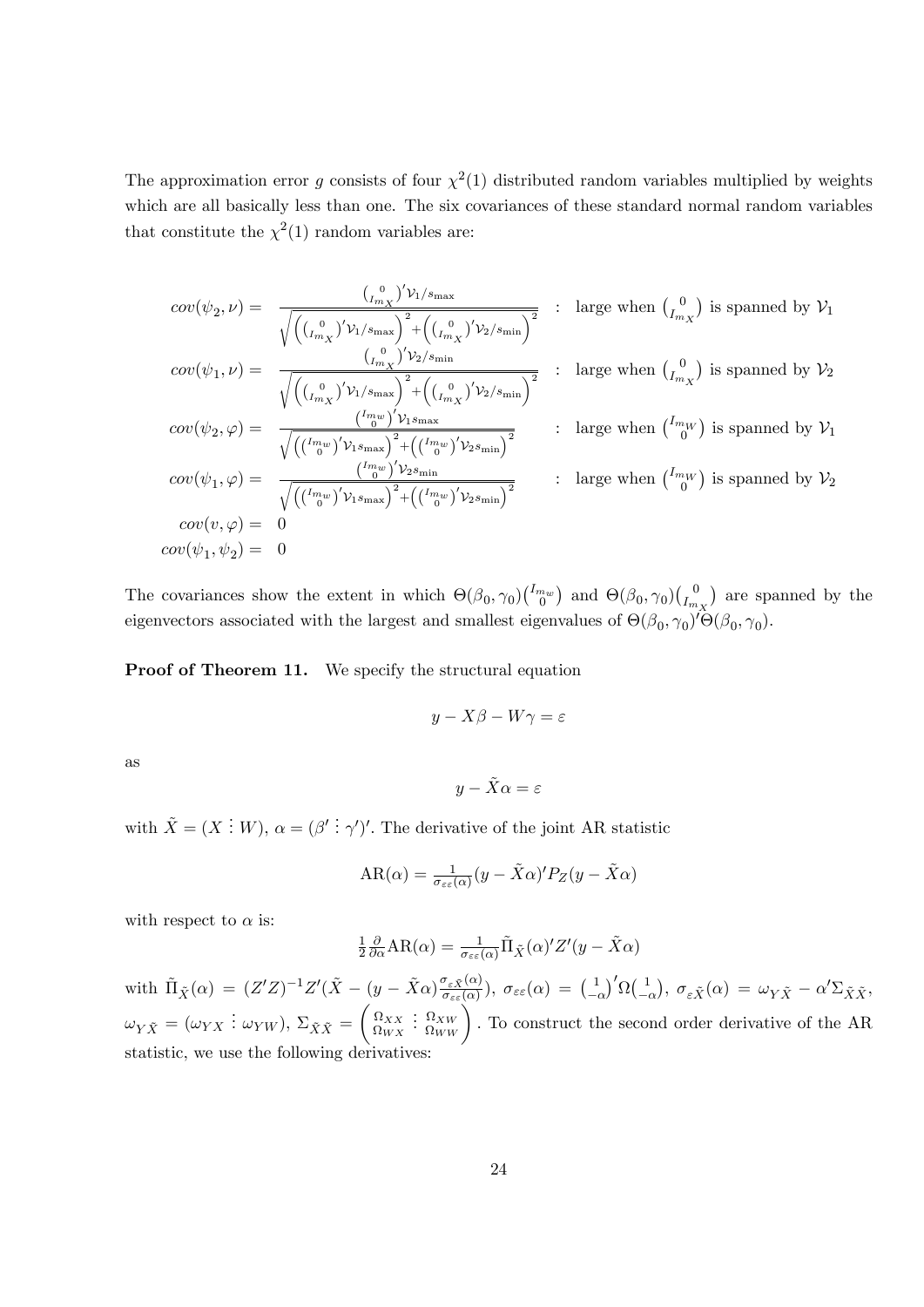$$
\frac{\partial}{\partial \alpha'} (y - \tilde{X}\alpha) = -\tilde{X}
$$
\n
$$
\frac{\partial}{\partial \alpha'} \sigma_{\varepsilon \varepsilon}(\alpha)^{-1} = 2\sigma_{\varepsilon \varepsilon}(\alpha)^{-2} \sigma_{\varepsilon \tilde{X}}(\alpha)
$$
\n
$$
\frac{\partial}{\partial \alpha'} \text{vec}(\sigma_{\varepsilon \tilde{X}}(\alpha)) = -\Sigma_{\tilde{X}\tilde{X}}
$$
\n
$$
\frac{\partial}{\partial \alpha'} \text{vec}(\tilde{\Pi}_{\tilde{X}}(\alpha)) = \begin{bmatrix} \sigma_{\varepsilon \tilde{X}}(\alpha) \\ \sigma_{\varepsilon \varepsilon}(\alpha) \\ \Sigma_{\tilde{X}\tilde{X},\varepsilon}(\alpha) \otimes (Z'Z)^{-1}Z'(y - \tilde{X}\alpha) \sigma_{\varepsilon \varepsilon}(\alpha) \end{bmatrix}
$$

where  $\Sigma_{\tilde{X}\tilde{X},\varepsilon}(\beta_0) = \Sigma_{\tilde{X}\tilde{X}} - \frac{\sigma_{\varepsilon \tilde{X}}(\alpha)'\sigma_{\varepsilon \tilde{X}}(\alpha)}{\sigma_{\varepsilon \varepsilon}(\alpha)}$  $\frac{(\alpha)'\sigma_{\varepsilon,\tilde{X}}(\alpha)}{\sigma_{\varepsilon,\varepsilon}(\alpha)}$ . All the derivatives except that of  $\tilde{\Pi}_{\tilde{X}}(\alpha)$  result in a straightforward manner. For the derivative of  $\tilde{\Pi}_{\tilde{X}}(\alpha)$ , we use that

$$
\frac{\partial}{\partial \alpha'} \text{vec}(\tilde{\Pi}_{\tilde{X}}(\alpha)) = \frac{\partial}{\partial \alpha'} \text{vec}\left((Z'Z)^{-1}\left[Z'\tilde{X} - Z'(y - X\alpha)\frac{\sigma_{\varepsilon \tilde{X}}(\alpha)}{\sigma_{\varepsilon \varepsilon}(\alpha)}\right]\right)
$$
\n
$$
= -\left[\frac{\sigma_{\varepsilon \tilde{X}}(\alpha)'}{\sigma_{\varepsilon \varepsilon}(\alpha)} \otimes (Z'Z)^{-1}\right] \left[\frac{\partial}{\partial \alpha'} \text{vec}(Z'(y - \tilde{X}\alpha))\right] - \left[\frac{I_m \otimes (Z'Z)^{-1}Z'(y - \tilde{X}\alpha)\frac{1}{\sigma_{\varepsilon \varepsilon}(\alpha)}}{\sigma_{\varepsilon \tilde{X}}(\alpha)'}\right] \left[\frac{\partial}{\partial \alpha'} \text{vec}(\sigma_{\varepsilon \tilde{X}}(\alpha))\right] - \left[\frac{\sigma_{\varepsilon \tilde{X}}(\alpha)'}{\sigma_{\varepsilon \varepsilon}(\alpha)} \otimes (Z'Z)^{-1}Z'(y - \tilde{X}\alpha)\right] \left[\frac{\partial}{\partial \alpha'} \sigma_{\varepsilon \varepsilon}(\alpha)^{-1}\right]
$$
\n
$$
= \left[\frac{\sigma_{\varepsilon \tilde{X}}(\alpha)'}{\sigma_{\varepsilon \varepsilon}(\alpha)} \otimes (Z'Z)^{-1}\right] Z'\tilde{X} + \left[I_m \otimes (Z'Z)^{-1}Z'(y - \tilde{X}\alpha)\frac{1}{\sigma_{\varepsilon \varepsilon}(\alpha)}\right] \Sigma_{\tilde{X}\tilde{X}} - 2\left[\sigma_{\varepsilon \tilde{X}}(\alpha)'\otimes (Z'Z)^{-1}Z'(y - \tilde{X}\alpha)\right] \sigma_{\varepsilon \varepsilon}(\alpha)^{-2} \sigma_{\varepsilon X}(\alpha)
$$
\n
$$
= \left[\frac{\sigma_{\varepsilon X}(\alpha)'}{\sigma_{\varepsilon \varepsilon}(\alpha)} \otimes (Z'Z)^{-1}Z'\left[\tilde{X} - (y - \tilde{X}\alpha)\frac{\sigma_{\varepsilon \tilde{X}}(\alpha)}{\sigma_{\varepsilon \varepsilon}(\alpha)}\right]\right] + \left[\frac{\Sigma_{\tilde{X}\tilde{X}} - \frac{\sigma_{\varepsilon \tilde{X}}(\alpha)'\sigma_{\
$$

so the second derivative of the AR statistic testing the full parameter vector reads: 1 2  $\partial^2$  $\overline{\partial \alpha \partial \alpha'}$ 1  $\frac{1}{\sigma_{\varepsilon\varepsilon}(\alpha)}(y-\tilde{X}\alpha)'P_Z(y-\tilde{X}\alpha)=\frac{\partial}{\partial\alpha'}$  $\left[\frac{1}{\sigma_{\varepsilon\varepsilon}(\alpha)}\tilde{\Pi}_{\tilde{X}}(\alpha)'Z'(y-\tilde{X}\alpha)\right]$  $=$   $\frac{1}{\sigma}$  $\frac{1}{\sigma_{\varepsilon\varepsilon}(\alpha)}((y-\tilde{X}\alpha)'Z\otimes I_m)\frac{\partial}{\partial\alpha'}\text{vec}(\tilde{\Pi}_{\tilde{X}}(\alpha)')+\frac{1}{\sigma_{\varepsilon\varepsilon}(\alpha)}(1\otimes\tilde{\Pi}_{\tilde{X}}(\alpha)')\frac{\partial}{\partial\alpha'}Z'(y-\tilde{X}\alpha)+$  $\tilde{\Pi}_{\tilde{X}}(\alpha)^\prime Z^\prime(y-\tilde{X}\alpha)\frac{\partial}{\partial c}$  $\partial \alpha'$  $\begin{bmatrix} 1 \end{bmatrix}$  $\sigma_{\varepsilon\varepsilon}(\alpha)$ i  $= \frac{1}{\sigma}$  $\frac{1}{\sigma_{\varepsilon\varepsilon}(\alpha)}((y-\tilde{X}\alpha)'Z\otimes I_m)K_{km}\frac{\partial}{\partial\alpha'}\text{vec}(\tilde{\Pi}_{\tilde{X}}(\alpha))-\frac{1}{\sigma_{\varepsilon\varepsilon}(\alpha)}\tilde{\Pi}_{\tilde{X}}(\alpha)'Z'\tilde{X} +$  $\frac{1}{\sigma_{\varepsilon\varepsilon}(\alpha)}\tilde{\Pi}_{\tilde{X}}(\alpha)'Z'(y-\tilde{X}\alpha)\frac{\sigma_{\varepsilon\tilde{X}}(\alpha)}{\sigma_{\varepsilon\varepsilon}(\alpha)}$  $\sigma_{\varepsilon\varepsilon}(\alpha)$  $= \frac{1}{\sigma}$  $\frac{1}{\sigma_{\varepsilon\varepsilon}(\alpha)}((y-\tilde{X}\alpha)'Z\otimes I_m)K_{km}\left[\left[\frac{\sigma_{\varepsilon\tilde{X}}(\alpha)'}{\sigma_{\varepsilon\varepsilon}(\alpha)}\otimes\tilde{\Pi}_{\tilde{X}}(\alpha)\right]+\left[\Sigma_{\tilde{X}\tilde{X},\varepsilon}(\alpha)\otimes(Z'Z)^{-1}Z'(y-\tilde{X}\alpha)\frac{1}{\sigma_{\varepsilon\varepsilon}(\alpha)}\right]\right]$  $\frac{1}{\sigma_{\varepsilon\varepsilon}(\alpha)}$  | | - $-\frac{1}{\sigma_{\varepsilon\varepsilon}(\alpha)}\tilde{\Pi}_{\tilde{X}}(\alpha)'Z'Z\tilde{\Pi}_{\tilde{X}}(\alpha)$  $=$   $\frac{1}{\sigma}$  $\frac{1}{\sigma_{\varepsilon\varepsilon}(\alpha)}(I_m\otimes (y-\tilde{X}\alpha)^\prime Z)\left[\left[\frac{\sigma_{\varepsilon\tilde{X}}(\alpha)^\prime}{\sigma_{\varepsilon\varepsilon}(\alpha)}\otimes\tilde{\Pi}_{\tilde{X}}(\alpha)\right]+\left[\Sigma_{\tilde{X}\tilde{X},\varepsilon}(\alpha)\otimes (Z^\prime Z)^{-1}Z^\prime(y-\tilde{X}\alpha)\frac{1}{\sigma_{\varepsilon\varepsilon}(\alpha)}\right]$  $\frac{1}{\sigma_{\varepsilon\varepsilon}(\alpha)}$  | |  $\frac{1}{\sigma_{\varepsilon\varepsilon}(\alpha)}\tilde{\Pi}_{\tilde{X}}(\alpha)'Z'Z\tilde{\Pi}_{\tilde{X}}(\alpha)$  $= \ -\frac{1}{\sigma_{\varepsilon\varepsilon}(\alpha)} \tilde{\Pi}_{\tilde{X}}(\alpha)' Z' Z \tilde{\Pi}_{\tilde{X}}(\alpha) + \frac{1}{\sigma_{\varepsilon\varepsilon}(\alpha)}$  $\left[ \tfrac{\sigma_{\varepsilon X}(\alpha)'}{\sigma_{\varepsilon \varepsilon}(\alpha)} \otimes (y - \tilde{X}\alpha)' Z' \tilde{\Pi}_{\tilde{X}}(\alpha) \right] +$ 1  $\sigma_{\varepsilon\varepsilon}(\alpha)$  $\left[\Sigma_{\tilde{X}\tilde{X},\varepsilon}(\alpha)\otimes(y-\tilde{X}\alpha)'Z(Z'Z)^{-1}Z'(y-\tilde{X}\alpha)\frac{1}{\sigma_{\varepsilon\varepsilon}}\right]$  $\sigma_{\varepsilon\varepsilon}(\alpha)$ i  $= \frac{1}{\sigma_{\varepsilon\varepsilon}(\alpha)}\sum_{\tilde{X}}\tilde{X}_{\cdot\varepsilon}(\alpha)^{\frac{1}{2}}\Big[\frac{1}{\sigma_{\varepsilon\varepsilon}}\Big]$  $\frac{1}{\sigma_{\varepsilon\varepsilon}(\alpha)}(y-\tilde{X}\alpha)'P_Z(y-\tilde{X}\alpha)I_M-\Sigma_{\tilde{X}\tilde{X},\varepsilon}(\alpha)^{-\frac{1}{2}\prime}\tilde{\Pi}_{\tilde{X}}(\alpha)'Z'Z\tilde{\Pi}_{\tilde{X}}(\alpha)\Sigma_{\tilde{X}\tilde{X},\varepsilon}(\alpha)^{-\frac{1}{2}}\bigg]$  $\Sigma_{\tilde{X}\tilde{X}.\varepsilon}(\alpha)^{\frac{1}{2}} + \frac{1}{\sigma_{\varepsilon\varepsilon^{\prime}}}$  $\sigma_{\varepsilon\varepsilon}(\alpha)$  $\left[ \frac{\sigma_{\varepsilon \tilde{X}}(\alpha)'}{\sigma_{\varepsilon \varepsilon}(\alpha)} \otimes (y - \tilde{X}\alpha)' Z' \tilde{\Pi}_{\tilde{X}}(\alpha) \right].$ with  $K_{km}$  a commutation matrix (maps  $\text{vec}(A)$  into  $\text{vec}(A')$ ). When the first order condition holds,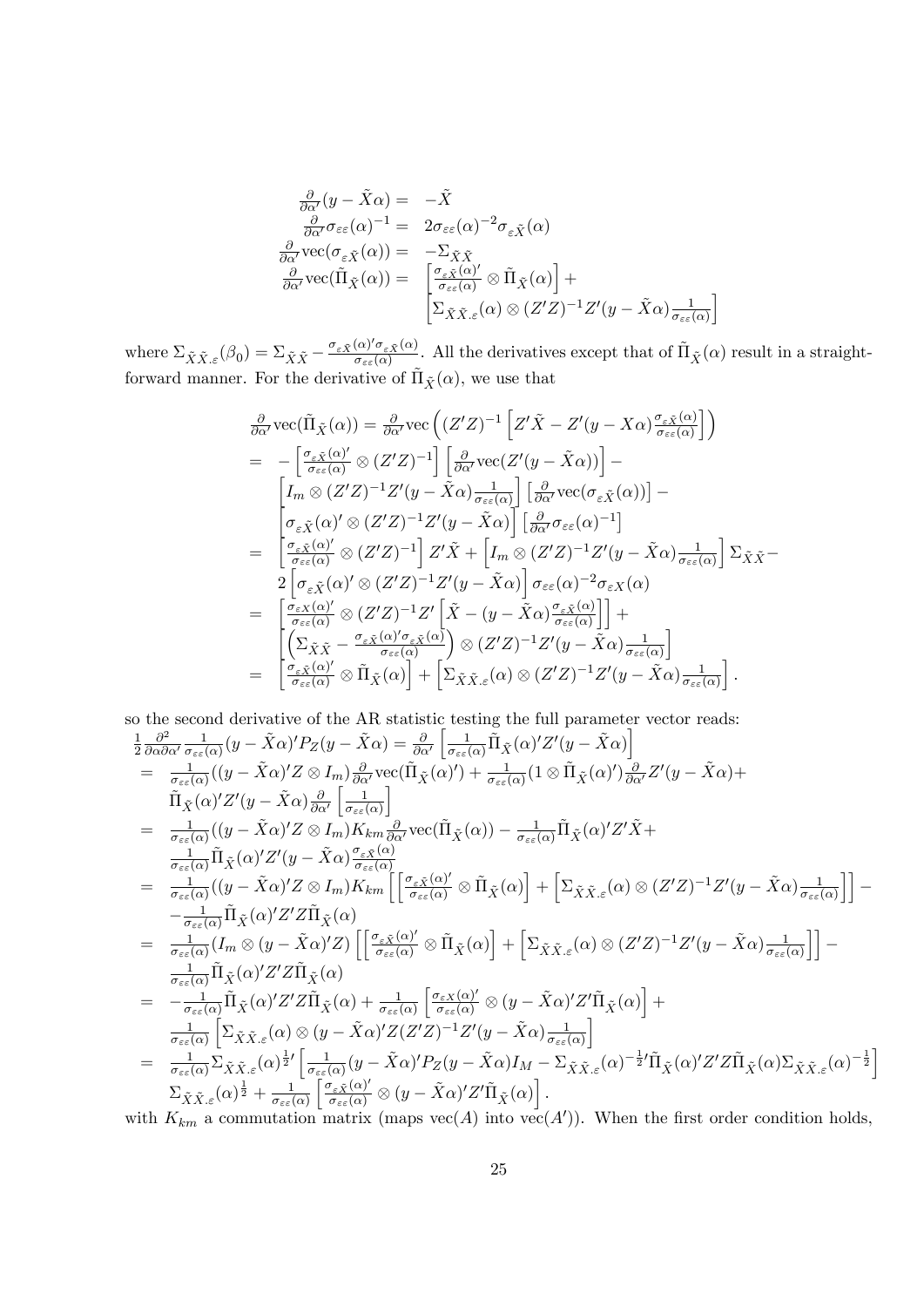$(y - \tilde{X}\tilde{\alpha})'Z'\tilde{\Pi}_{\tilde{X}}(\tilde{\alpha}) = 0$ , with  $\tilde{\alpha}$  a value of  $\alpha$  where the first order condition holds. The second order derivative at such values of  $\alpha$  then becomes:

$$
\frac{1}{2} \frac{\partial^2}{\partial \alpha \partial \alpha'} \frac{1}{\sigma_{\varepsilon \varepsilon}(\alpha)} (y - \tilde{X}\tilde{\alpha})' P_Z(y - X\tilde{\alpha}) = \frac{\partial}{\partial \alpha'} \left[ \frac{1}{\sigma_{\varepsilon \varepsilon}(\alpha)} \tilde{\Pi}_{\tilde{X}}(\alpha)' Z'(y - X\tilde{\alpha}) \right]
$$
\n
$$
= \frac{1}{\sigma_{\varepsilon \varepsilon}(\alpha)} \Sigma_{\tilde{X}\tilde{X}, \varepsilon}(\tilde{\alpha})^{\frac{1}{2}'} \left[ \frac{1}{\sigma_{\varepsilon \varepsilon}(\alpha)} (y - \tilde{X}\tilde{\alpha})' P_Z(y - \tilde{X}\tilde{\alpha}) I_M - \Sigma_{\tilde{X}\tilde{X}, \varepsilon}(\tilde{\alpha})^{-\frac{1}{2}'} \tilde{\Pi}_{\tilde{X}}(\tilde{\alpha})' Z' Z \tilde{\Pi}_{\tilde{X}}(\tilde{\alpha}) \Sigma_{\tilde{X}\tilde{X}, \varepsilon}(\tilde{\alpha})^{-\frac{1}{2}} \right] \Sigma_{\tilde{X}\tilde{X}, \varepsilon}(\tilde{\alpha})^{\frac{1}{2}}
$$

There are  $(m + 1)$  different values of  $\tilde{\alpha}$  where the first order condition holds. These are such that  $c\left(\frac{1}{a}\right)$  $-\tilde{\alpha}$ ) corresponds with one of the  $(m + 1)$  eigenvectors of the characteristic polynomial (so c is the top element of such an eigenvector). When  $\begin{pmatrix} 1 \\ -1 \end{pmatrix}$  $-\tilde{\alpha}$ ) is proportional to the eigenvector of the  $j$ -th root of the characteristic polynomial,  $\mu_j$ , we can specify:

$$
\left((Z'Z)^{-\frac{1}{2}}Z'(y-\tilde{X}\tilde{\alpha})/\sqrt{\sigma_{\varepsilon\varepsilon}(\tilde{\alpha})}\right)\colon (Z'Z)^{\frac{1}{2}}\tilde{\Pi}_{\tilde{X}}(\tilde{\alpha})\Sigma_{\tilde{X}\tilde{X},\varepsilon}(\tilde{\alpha})^{-\frac{1}{2}}\right)'\left((Z'Z)^{-\frac{1}{2}}Z'(y-\tilde{X}\tilde{\alpha})/\sqrt{\sigma_{\varepsilon\varepsilon}(\tilde{\alpha})}\right)
$$

$$
(Z'Z)^{\frac{1}{2}}\tilde{\Pi}_{\tilde{X}}(\tilde{\alpha})\Sigma_{\tilde{X}\tilde{X},\varepsilon}(\tilde{\alpha})^{-\frac{1}{2}}\right) = \text{diag}(\mu_j,\mu_1,\ldots,\mu_{j-1},\mu_{j+1},\ldots,\mu_{m+1}),
$$

with  $\mu_1, \ldots, \mu_{m+1}$  the  $(m+1)$  characteristic roots in descending order. Hence, we have three different cases:

1.  $\mu_j = \mu_{m+1}$  so

$$
\frac{1}{2} \frac{\partial^2}{\partial \alpha \partial \alpha'} \frac{1}{\sigma_{\varepsilon \varepsilon}(\alpha)} (y - \tilde{X} \tilde{\alpha})' P_Z(y - X \tilde{\alpha}) =
$$
\n
$$
\frac{1}{\sigma_{\varepsilon \varepsilon}(\alpha)} \Sigma_{\tilde{X} \tilde{X}, \varepsilon} (\tilde{\alpha})^{\frac{1}{2}'} \left[ \mu_{m+1} I_m - \text{diag}(\mu_1, \dots, \mu_m) \right] \Sigma_{\tilde{X} \tilde{X}, \varepsilon} (\tilde{\alpha})^{\frac{1}{2}}
$$

which is negative definite since  $\mu_1 > \mu_{m+1}, \ldots, \mu_m > \mu_{m+1}$  so the value of the AR statistic at  $\tilde{\alpha}$  is a minimum.

$$
2. \mu_j = \mu_1 \text{ so}
$$

$$
\frac{1}{2} \frac{\partial^2}{\partial \alpha \partial \alpha'} \frac{1}{\sigma_{\varepsilon \varepsilon}(\alpha)} (y - \tilde{X}\tilde{\alpha})' P_Z(y - X\tilde{\alpha}) =
$$
\n
$$
\frac{1}{\sigma_{\varepsilon \varepsilon}(\alpha)} \Sigma_{\tilde{X}\tilde{X},\varepsilon} (\tilde{\alpha})^{\frac{1}{2}'} \left[ \mu_1 I_m - \text{diag}(\mu_2, \dots, \mu_{m+1}) \right] \Sigma_{\tilde{X}\tilde{X},\varepsilon} (\tilde{\alpha})^{\frac{1}{2}}
$$

which is positive definite since  $\mu_1 > \mu_2, \ldots, \mu_1 > \mu_{m+1}$  so the value of the AR statistic at  $\tilde{\alpha}$  is a maximum.

**2.** 
$$
1 < j < m + 1
$$
 so\n $\frac{1}{2} \frac{\partial^2}{\partial \alpha \partial \alpha'} \frac{1}{\sigma_{\varepsilon \varepsilon}(\alpha)} (y - \tilde{X}\tilde{\alpha})' P_Z(y - X\tilde{\alpha}) =$ \n $\frac{1}{\sigma_{\varepsilon \varepsilon}(\alpha)} \sum_{\tilde{X}} \tilde{X}_{\tilde{X},\varepsilon}(\tilde{\alpha})^{\frac{1}{2}'} \left[ \mu_j I_m - \text{diag}(\mu_1, \ldots, \mu_{j-1}, \mu_{j+1}, \ldots, \mu_{m+1}) \right] \sum_{\tilde{X}} \tilde{X}_{\tilde{X},\varepsilon}(\tilde{\alpha})^{\frac{1}{2}}$ \nwhich is negative definite in  $m - j + 1$  directions, since  $\mu_j > \mu_{j+1}, \ldots, \mu_j > \mu_{m+1}$ , and positive definite in  $j - 1$  directions, since  $\mu_1 > \mu_j, \ldots, \mu_{j-1} > \mu_j$ , so the value of the AR statistic at  $\tilde{\alpha}$  is a saddle point.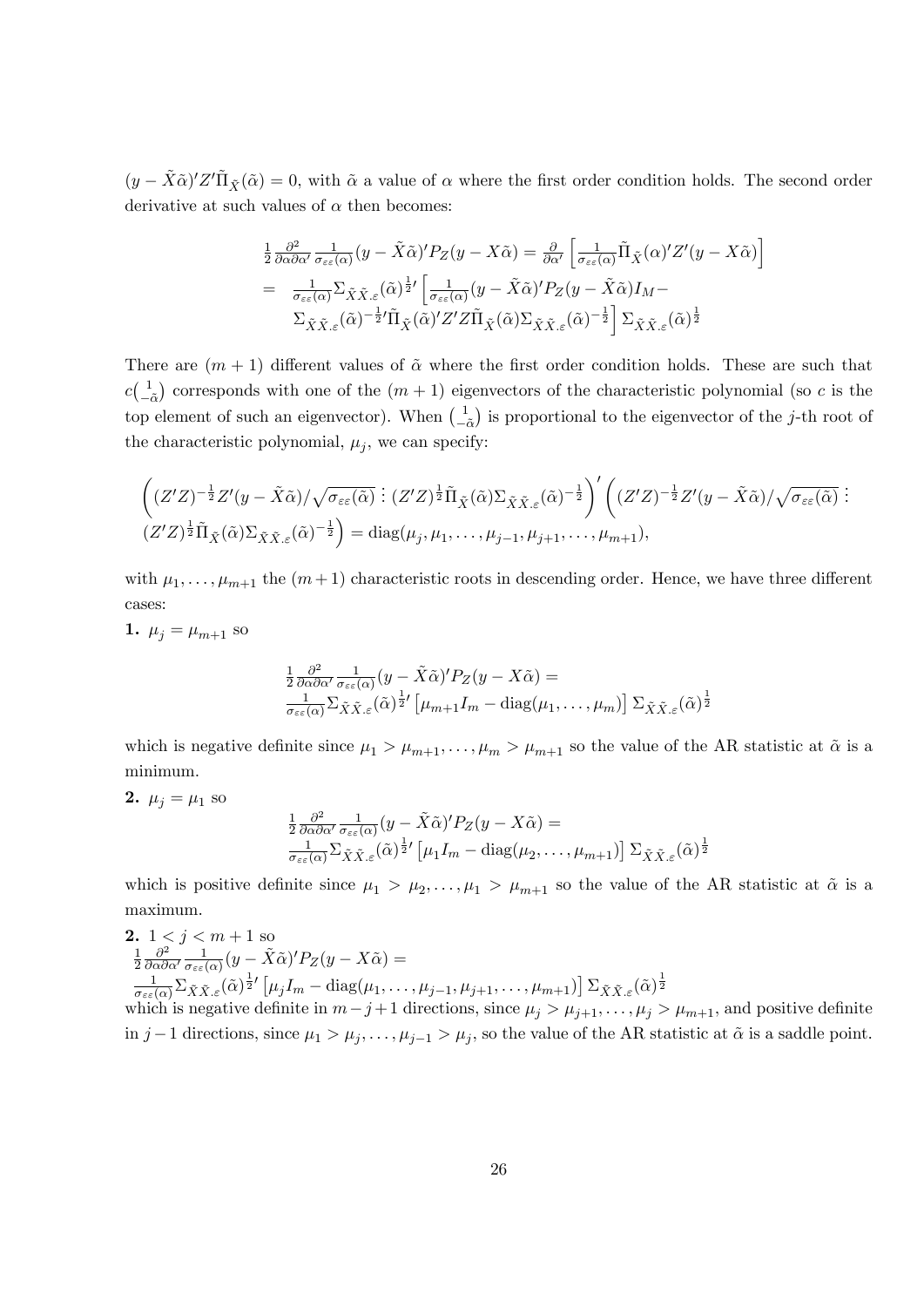**Proof of Theorem 12.** a. When we test  $H_0: \beta = \beta_0$  and  $\beta_0$  is large compared to the true value  $\beta$ , the different elements of  $\Omega(\beta_0)$  =  $\sqrt{ }$  $\overline{ }$ 1 0  $-\beta_0$  0  $0 \quad I_{m_w}$  $\setminus$  $\overline{\phantom{a}}$  $\overline{\phantom{a}}$  $\Omega$  $\sqrt{ }$  $\overline{ }$ 1 0  $-\beta_0$  0  $0 \quad I_{m_w}$ 1 can be characterized by

$$
\frac{1}{\beta_0^2}(\omega_{YY} - 2\beta_0 \omega_{YX} + \beta_0^2 \omega_{XX}) = \omega_{XX} - \frac{2}{\beta_0} \omega_{yX} + \frac{1}{\beta_0^2} \omega_{yy} \n- \frac{1}{\beta_0}(\omega_{YW} - \beta_0 \omega_{XW}) = \omega_{XW} - \frac{1}{\beta_0} \omega_{yW} \n\omega_{WW} = \omega_{WW},
$$

so

$$
\begin{pmatrix}\n-\beta_0^{-1} & 0 \\
0 & I_{m_W}\n\end{pmatrix}' \Omega(\beta_0) \begin{pmatrix}\n-\beta_0^{-1} & 0 \\
0 & I_{m_W}\n\end{pmatrix} = \Omega_{XW} - \frac{1}{\beta_0} \begin{pmatrix}\n2\omega_{yX} & \omega_{yW} \\
\omega'_{yW} & 0\n\end{pmatrix} + \frac{1}{\beta_0^2} \begin{pmatrix}\n\omega_{yy} & 0 \\
0 & 0\n\end{pmatrix},
$$

with  $\Omega_{XW} = \begin{pmatrix} \omega_{XX} \\ \omega_{WX} \end{pmatrix}$  $\omega_{WX}$  $\begin{pmatrix} \omega_{XW} \\ \omega_{WW} \end{pmatrix}$ . The LIML estimator  $\tilde{\gamma}(\beta_0)$  is obtained from the smallest root of the characteristic polynomial:

$$
\left|\lambda\Omega(\beta_0)-(y-X\beta_0:W)'P_Z(y-X\beta_0:W)\right|=0,
$$

and the smallest root of this polynomial,  $\lambda_{\min}$ , equals the subset AR statistic to test  $H_0$ . The smallest root does not alter when we respecify the characteristic polynomial as

$$
\left| \lambda I_{m_w+1} - \Omega(\beta_0)^{-\frac{1}{2}} (y - X\beta_0 \; \vdots \; W)' P_Z(y - X\beta_0 \; \vdots \; W) \Omega(\beta_0)^{-\frac{1}{2}} \right| \; = 0.
$$

Using the specification of  $\Omega(\beta_0)$ , we can specify  $\Omega(\beta_0)^{-\frac{1}{2}}$  as

$$
\Omega(\beta_0)^{-\frac{1}{2}} = \begin{pmatrix} -\beta_0^{-1} & 0 \\ 0 & I_{mw} \end{pmatrix} \Omega_{XW}^{-\frac{1}{2}} + O(\beta_0^{-2}),
$$

where  $O(\beta_0^{-2})$  indicates that the highest order of the remaining terms is  $\beta_0^{-2}$ . Using the above specification, for large values of  $\beta_0$ ,  $\Omega(\beta_0)^{-\frac{1}{2}}(y - X\beta_0 : W)'P_Z(y - X\beta_0 : W)\Omega(\beta_0)^{-\frac{1}{2}}$  is characterized by

$$
\Omega(\beta_0)^{-\frac{1}{2}}(y - X\beta_0 \vdots W)'P_Z(y - X\beta_0 \vdots W)\Omega(\beta_0)^{-\frac{1}{2}} = \Omega_{XW}^{-\frac{1}{2}}(X \vdots W)'P_Z(X \vdots W)\Omega_{XW}^{-\frac{1}{2}} + O(\beta_0^{-1}).
$$

For large values of  $\beta_0$ , the AR statistic thus corresponds to the smallest eigenvalue of  $\Omega_{XW}^{-\frac{1}{2}'}(X)$ .  $W)'P_Z(X:W)\Omega_{XW}^{-\frac{1}{2}}$  which is a statistic that tests for a reduced rank value of  $(\Pi_X: \Pi_W)$ . **b.** Follows directly from a and since the smallest root of (10) does not depend on  $\beta_0$ .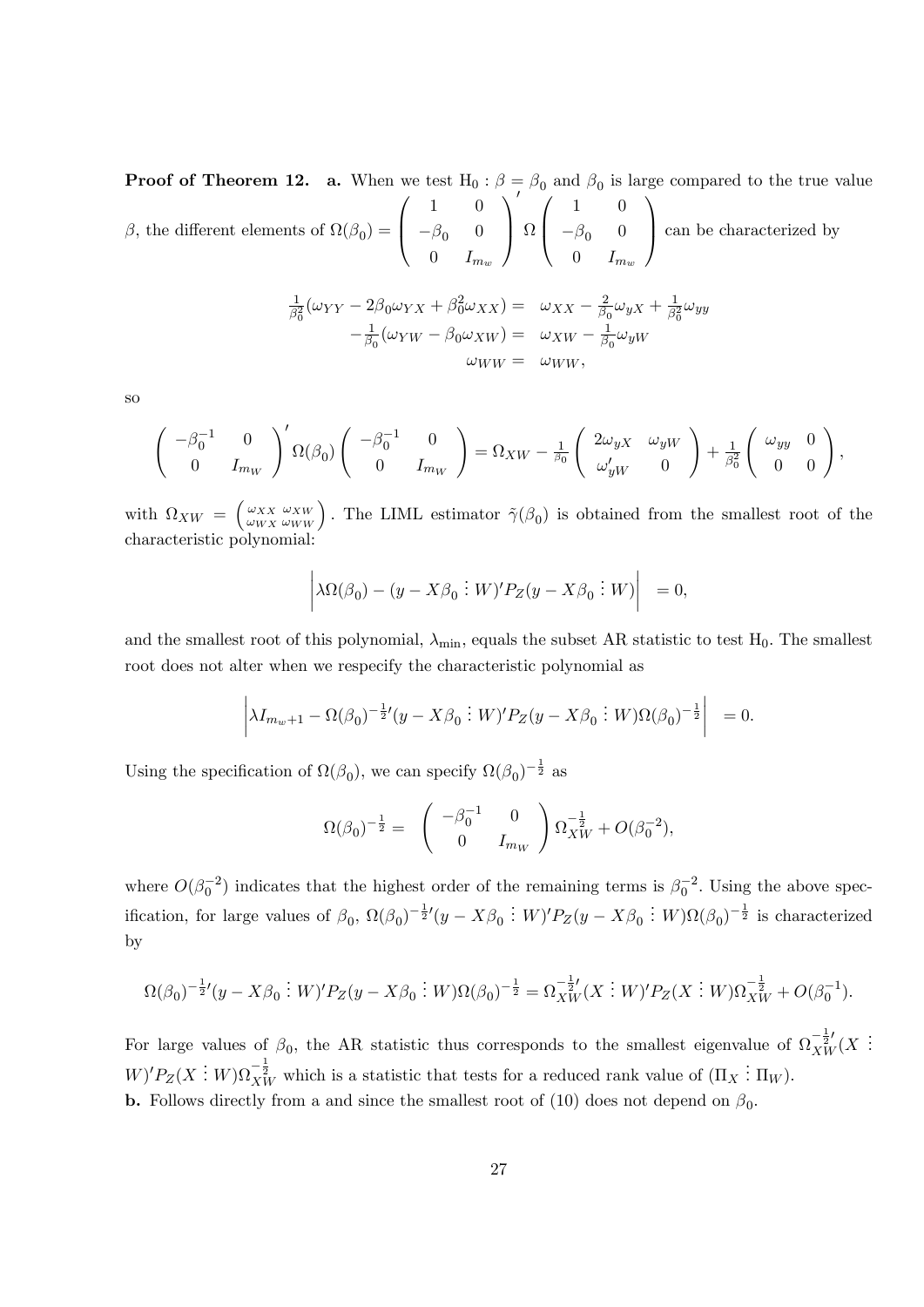Proof of Theorem 13. We use the (infeasible) covariance matrix estimator

$$
\hat{\Sigma} = \begin{pmatrix} \hat{\sigma}_{\varepsilon\varepsilon} & \hat{\sigma}_{\varepsilon V} \\ \hat{\sigma}_{V\varepsilon} & \hat{\Sigma}_{V V} \end{pmatrix} = \begin{pmatrix} 1 & 0 \\ -\beta_0 & I_m \end{pmatrix}' \hat{\Omega} \begin{pmatrix} 1 & 0 \\ -\beta_0 & I_m \end{pmatrix} \xrightarrow{p} \Sigma_n
$$

and define  $\hat{\Sigma}_{VV\cdot\varepsilon} = \hat{\Sigma}_{VV} - \frac{\hat{\sigma}_{V\varepsilon}\hat{\sigma}_{\varepsilon V}}{\hat{\sigma}_{\varepsilon\varepsilon}}$  $\frac{\partial \sigma_{\varepsilon}}{\partial \varepsilon_{\varepsilon}}$ ,  $\Sigma_{VV,\varepsilon,n} = \Sigma_{VV,n} - \frac{\sigma_{V\varepsilon,n} \sigma_{\varepsilon V,n}}{\sigma_{\varepsilon\varepsilon,n}}$  $\frac{\varepsilon, n \sigma_{\varepsilon V, n}}{\sigma_{\varepsilon \varepsilon, n}}$  and  $\hat{\Sigma}_{VV, \varepsilon} \to \Sigma_{VV, \varepsilon, n}$ . For a subsequence  $\kappa_n$  of n, let  $H_{\kappa_n} T_{\kappa_n} R'_{\kappa_n}$  be a singular value decomposition of  $\Theta(\kappa_n)$  with

$$
\Theta = HTR',
$$

the limit of  $\Theta(\kappa_n)$ , so  $\Theta(\kappa_n) \to \Theta$ ,  $H_{\kappa_n} \to H$ ,  $T_{\kappa_n} \to T$  and  $R_{\kappa_n} \to R$ . We then also have the following convergence results for this subsequence:

$$
(Z'_{\kappa_n} Z_{\kappa_n})^{-\frac{1}{2}} Z'_{\kappa_n} (y_{\kappa_n} - W_{\kappa_n} \gamma_{\kappa_n} - X_{\kappa_n} \beta_0) \sigma_{\varepsilon \varepsilon, \kappa_n}^{-\frac{1}{2}} \frac{(\sigma_{\varepsilon \varepsilon, \kappa_n})^{\frac{1}{2}}}{d} \quad \xi(\beta_0, \gamma)
$$
  

$$
(Z'_{\kappa_n} Z_{\kappa_n})^{-\frac{1}{2}} Z'_{\kappa_n} \left[ (W_{\kappa_n} : X_{\kappa_n}) - (y_{\kappa_n} - W_n \gamma_{\kappa_n} - X \beta_0) \left\{ \frac{\sigma_{\varepsilon V, \kappa_n}}{\sigma_{\varepsilon \varepsilon, \kappa_n}} + \frac{(\hat{\sigma}_{\varepsilon V} - \sigma_{\varepsilon V, \kappa_n})^{\frac{1}{2}}}{\sigma_{\varepsilon \varepsilon, \kappa_n}} + \hat{\sigma}_{\varepsilon V} (\hat{\sigma}_{\varepsilon \varepsilon}^{-1} - \sigma_{\varepsilon \varepsilon, \kappa_n}^{-1}) \right\} \right] \Sigma_{V V, \varepsilon, \kappa_n}^{-\frac{1}{2}} \left( \Sigma_{V V, \varepsilon, \kappa_n} \hat{\Sigma}_{V V, \varepsilon}^{-1} \right)^{\frac{1}{2}} \underset{d}{\to} \quad \Theta(\beta_0, \gamma),
$$

with  $\gamma_n \to \gamma$  and  $\xi(\beta_0, \gamma)$  and  $\text{vec}(\Theta(\beta_0, \gamma))$  independent normal k and km dimensional random vectors with means zero and  $vec(\Theta)$  and identity covariance matrices. The limiting random variable of this subsequence  $\Theta(\beta_0, \gamma)$  can be specified as

$$
\Theta(\beta_0, \gamma_0) = \Theta + \zeta(\beta_0, \gamma),
$$

with  $\text{vec}(\zeta(\beta_0, \gamma))$  a standard normal km dimensional random vector independent of  $\xi(\beta_0, \gamma)$ . We can now specify the limit behaviors of the subset AR statistic and the smallest root  $\mu_{\min}$ , the two components of the subset LR statistic, as in Theorems 1 and 2:

$$
AR(\beta_0) = \min_{g \in \mathbb{R}^{m_w}} \frac{1}{1 + g'g} \left( \xi(\beta_0, \gamma_0) - \Theta(\beta_0, \gamma_0) \begin{pmatrix} I_{mw} \\ 0 \end{pmatrix} g \right)'
$$

$$
\left( \xi(\beta_0, \gamma_0) - \Theta(\beta_0, \gamma_0) \begin{pmatrix} I_{mw} \\ 0 \end{pmatrix} g \right) + o_p(1)
$$

$$
\mu_{\min} = \min_{b \in \mathbb{R}^{m_x}, g \in \mathbb{R}^{m_w}} \frac{1}{1 + b'b + g'g} \left( \xi(\beta_0, \gamma_0) - \Theta(\beta_0, \gamma_0) \begin{pmatrix} b \\ g \end{pmatrix} \right)'
$$

$$
\left( \xi(\beta_0, \gamma_0) - \Theta(\beta_0, \gamma_0) \begin{pmatrix} b \\ g \end{pmatrix} \right) + o_p(1).
$$

Theorem 10 then shows that the limit behavior of the subset LR statistic under  $H_0$  and the subsequence  $\kappa_n$  only depends on the  $\frac{1}{2}m(m+1)$  elements of  $\Theta' \Theta$ .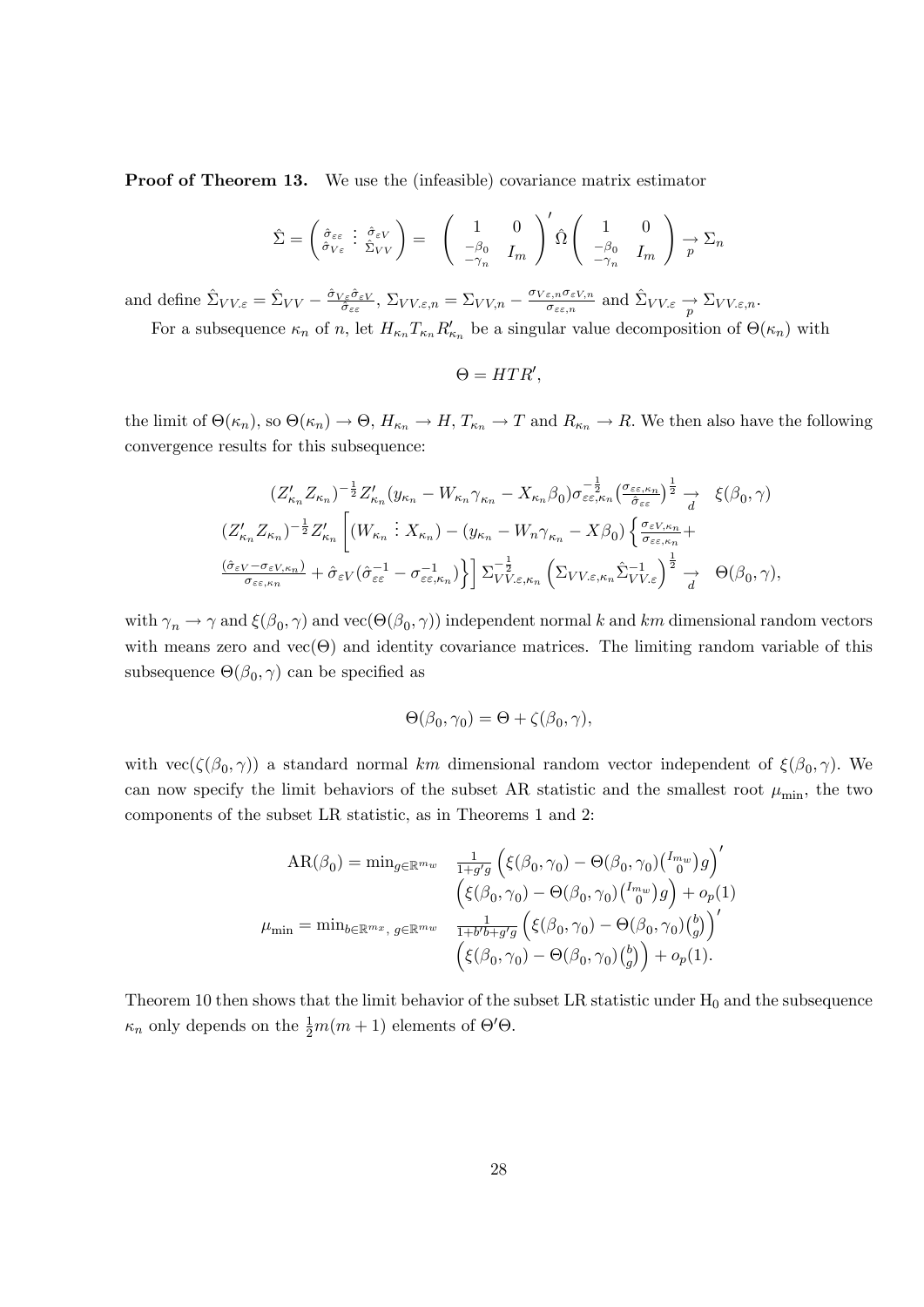To determine the size of the subset LR test, we determine the worst case subsequence  $\kappa_n$  such that

$$
\begin{array}{rcl} \mathrm{AsySz}_{\mathrm{LR},\alpha}=&\limsup_{n\rightarrow\infty}\sup_{\lambda\in\Psi}\mathrm{Pr}_{\lambda}\left[\mathrm{LR}_n(\beta_0)>\mathrm{CLR}_{1-\alpha}(\beta_0|s_{\min}^2=\tilde{s}_{\min,n}^2)\right]\\ &=&\limsup_{n\rightarrow\infty}\mathrm{Pr}_{\kappa_n}\left[\mathrm{LR}_{\kappa_n}(\beta_0)>\mathrm{CLR}_{1-\alpha}(\beta_0|s_{\min}^2=\tilde{s}_{\min,\kappa_n}^2)\right], \end{array}
$$

with  $LR_n(\beta_0)$  the subset LR statistic for a sample of size n and  $CLR_{1-\alpha}(\beta_0|s_{\min}^2 = \tilde{s}_{\min}^2)$  the  $(1-\alpha_0)^2$  $\alpha$ ) × 100% quantile of the conditional distribution of CLR( $\beta_0$ ) given that  $s_{\text{min}}^2 = \tilde{s}_{\text{min}}^2$ . Theorem 6 runs over the different settings of the conditioning statistic  $\Theta(\beta_0, \gamma)$  to analyze if the subset LR test over rejects. All these settings originate from the limit value  $\Theta$  that results from a specific subsequence  $\kappa_n$ . We next list the different settings for the limit value  $\Theta$  with respect to the identification strengths of  $\gamma$  and  $\beta$  :

1. Strong identification of  $\gamma$  and  $\beta$ : The limit value  $\Theta$  is such that both of its singular values are large. For subsequences  $\kappa_n$  that lead to such limit values:

$$
\limsup_{n \to \infty} \Pr_{\kappa_n} \left[ LR_{\kappa_n}(\beta_0) > CLR_{1-\alpha}(\beta_0 | s_{\min}^2 = \tilde{s}_{\min,\kappa_n}^2) \right] = \alpha.
$$

2. Strong identification of  $\gamma$ , weak identification of  $\beta$  : Since  $\gamma$  is strongly identified,  $\binom{I_{mw}}{0}$   $\Theta$   $\Theta$   $\binom{I_{mw}}{0}$  is large so the limit value  $\Theta$  is such that one of its singular values is large while the other is small. Theorem 5 shows that both the subset AR statistic and the smallest root  $\mu_{\min}$  are at their upperbounds. Hence, for all subsequences  $\kappa_n$  for which  $\binom{I_{m_w}}{0}$  $\Theta' \Theta \binom{I_{m_w}}{0}$ is large, so  $\gamma$  is well identified:

$$
\limsup_{n \to \infty} \Pr_{\kappa_n} \left[ LR_{\kappa_n}(\beta_0) > CLR_{1-\alpha}(\beta_0 | s_{\min}^2 = \tilde{s}_{\min, \kappa_n}^2) \right] = \alpha.
$$

3. Weak identification of  $\gamma$ , strong identification of  $\beta$  : Since  $\gamma$  is weakly identified,  $\binom{I_{m_w}}{0}$   $\Theta' \Theta \binom{I_{m_w}}{0}$ is small. Since  $\beta$  is strongly identified, the limit value  $\Theta$  has one small and one large singular value. Theorem 5 then shows that the subset AR statistic is close to its lower bound while the smallest root  $\mu_{\min}$  is at its upperbound. Hence, for such subsequences  $\kappa_n$ :

$$
\limsup\nolimits_{n\to\infty}{\rm Pr}_{\kappa_n}\left[{\rm LR}_{\kappa_n}(\beta_0)>{\rm CLR}_{1-\alpha}\big(\beta_0|s^2_{\min}=\hat{s}^2_{\min,\kappa_n}\big)\right]<\alpha,
$$

so the subset LR test is conservative. As mentioned previously, this covers the setting where  $\Pi_{W,n} = c\Pi_{X,n}$  with  $\Pi_{X,n}$  large and c small so  $\Pi_{W,n}$  is small as well. The subset LM test is size distorted for this setting, see Guggenberger et al. (2012).

4. Weak identification of  $\gamma$  and  $\beta$  : The limit value  $\Theta$  is such that both of its singular values are small. Both the subset AR statistic and the smallest root  $\mu_{\min}$  are close to their lower bounds. The conditional critical values do, however, result from the difference between the upper bounds